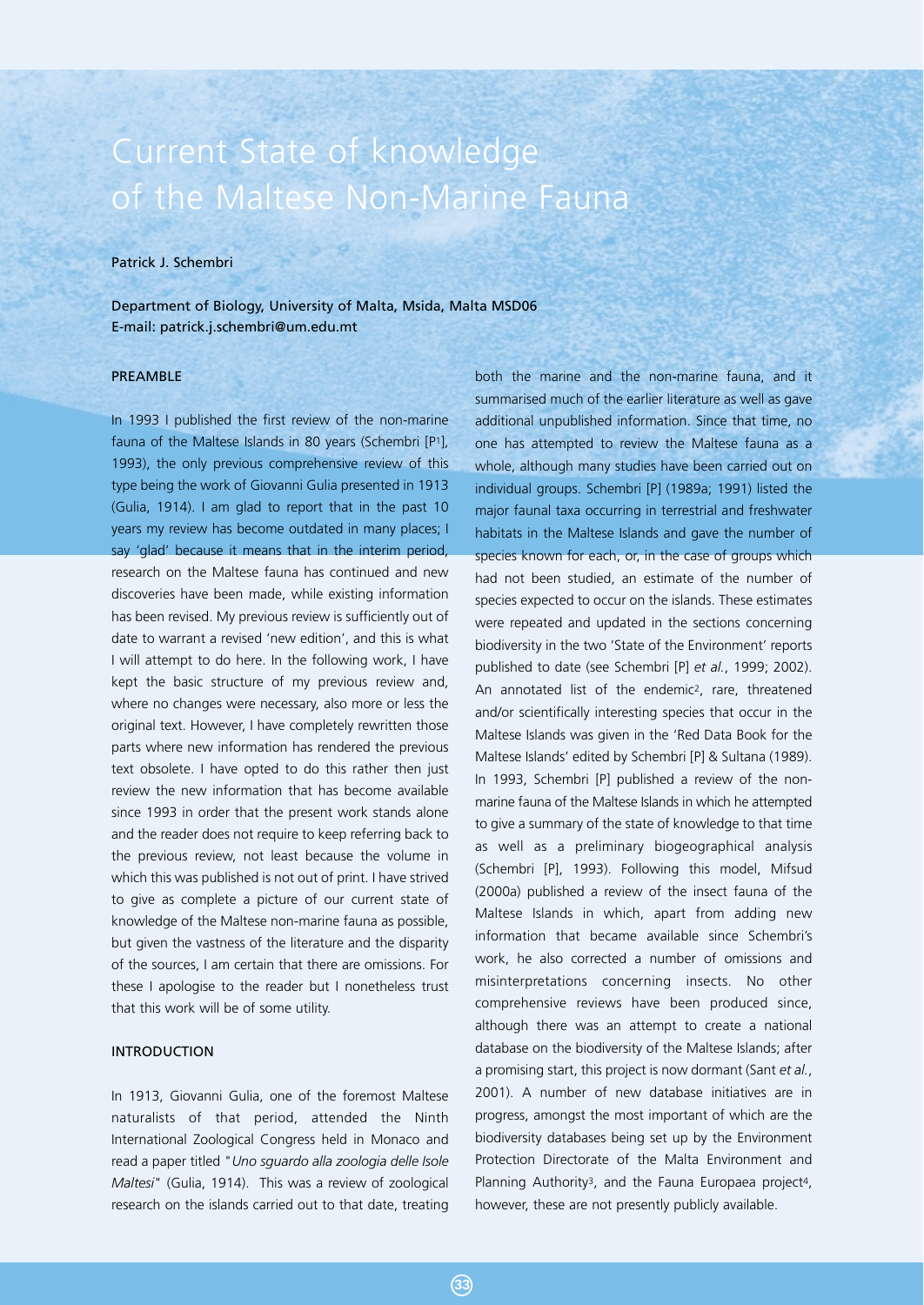Since Giovanni Gulia's days, hundreds of papers dealing with some aspect or other of the Maltese fauna have been published and it is no longer possible for a short review such as the present one to cover the entire field. For this reason, I have had to be selective in what to include. In this work I shall be concerned only with the terrestrial and freshwater fauna, only including those marine species that are semi-terrestrial or live in brackish water, and exclusively with multicellular forms (Metazoa) and living species. I make no attempt to list and review every publication dealing with a particular faunal group but rather limit myself to key works, particularly those that summarize previous literature and provide some form of synthesis of our knowledge of the group. The present work, therefore, is more of an annotated guide to the literature on the Maltese non-marine fauna than an encyclopaedic account. It should also serve to highlight areas were our knowledge is inadequate and therefore where more work needs to be done. Within each group, I pay particular attention to species of biogeographical interest, such as those with a limited Mediterranean distribution, those linking the Maltese Islands to other regions within the Mediterranean area, and especially to endemic forms and their affinities. However, it should be kept in mind that some supposedly endemic species are only 'endemic' because to date they have not been found elsewhere, either because of lack of research or because they have only been recently described. As will be demonstrated several times in the text that follows, species previously thought to be endemic to the Maltese Islands are now known from elsewhere; this does not make them any less interesting, however, especially from the biogeographical point of view. Conversely, the application of modern molecular genetic methods of taxonomic analysis has shown that some local populations that are morphologically similar to mainland populations are actually quite well differentiated genetically. This has obvious important implications for their conservation. Finally I also take this opportunity to report some previously unpublished data resulting from recent research by myself and my students and co-workers.

#### LOWER INVERTEBRATES

The phylum CNIDARIA<sup>5</sup> is represented by one species of freshwater hydrozoan, a species of *Hydra* possibly *H. viridissima*, which, although relatively common and well known, has not been formally studied. Three terrestrial turbellarian PLATYHELMINTHES (flatworms) occur: *Microplana terrestris, Rhynochodemus bilineatus* (Lanfranco [E], 1970) and the introduced *Bipalium kewense* (Lanfranco [E], 1975). At least five species of freshwater turbellarians also occur but these have not been studied. Of the other platyhelminth classes only the medically important flukes and tapeworms have received attention. Savona Ventura (2002) reviews these records and lists a tapeworm belonging to the genus *Taenia* (?*saginata*, ?*solium*).

The aschelminth phyla ROTIFERA, GASTROTRICHA, NEMATODA and NEMATOMORPHA are all represented on the islands but only the last two have received any attention. Plant-parasitic NEMATODA (roundworms) of economic importance have been systematically studied by Lamberti & Dandria (1979), who review previous work and by Lamberti *et al.* (1984) and Larizza & Lamberti (1995); two species, *Longidorus magnus* and *Xiphinema melitense* (both family Longidoridae) were originally described from Malta as new (Lamberti *et al.*, 1982) but are now know also from Sicily and/or the south of Italy. As far as is know, only one species of NEMATOMORPHA (horsehair worms) occurs in the Maltese Islands, *Gordius aquaticus* (W.H. De Smet, personal communication 1995), a common and widespread European species. Records of nematodes of medical importance were reviewed by Savona Ventura (2002) who lists *Ascaris lumbricoides*, *Enterobius vermicularis* and *Trichuris trichiurus*.



*Haemopis sanguisuga* The predatory leech *Haemopis sanguisuga,* a rare species locally, as far as is known, now limited to just one locality in Gozo.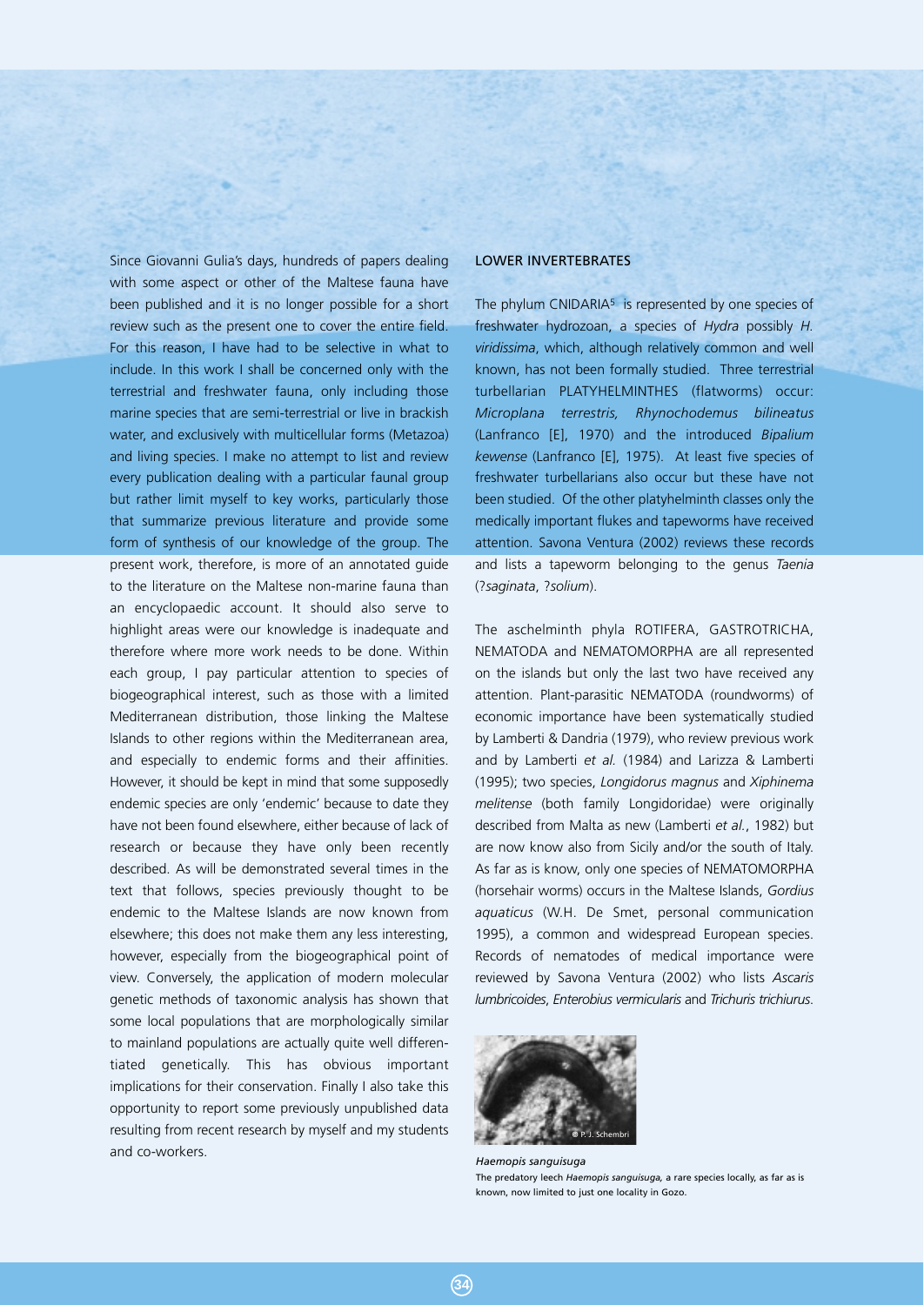To date, no works on the freshwater and terrestrial oligochaetes (freshwater worms and earthworms; phylum ANNELIDA) of the Maltese Islands have been published, although a work in progress has discovered some 10 different species of earthworms (Lumbricidae and related families), including introduced alien species and a number of species of enchytraeids (family Enchytraeidae) from terrestrial (leaf litter, soil) and coastal (seagrass banquettes) habitats (Emila Rota, personal communications, 1996, 2003).

One leech (class Hirudinea), *Haemopis sanguisuga*, a species widely distributed in Europe including Italy and Sicily, occurs locally in the wild as small isolated populations (Schembri [P], 1986; Savona Ventura *et al.*, 2000). A second species, *Batracobdella algira*, parasitic on the frog *Discoglossus pictus pictus* and known also from North Africa and Sardinia also occurs but it is not known whether this is a true native or has been introduced; other species have been imported for medical purposes in the past but no longer occur, however, populations of the introduced alien freshwater species *Barbronia* (?) *assiuti* occasionally infest heated aquaria (Savona Ventura *et al.*, 2000).

Species of TARDIGRADA (water bears) are known to occur in the Maltese Islands (J. Schembri, personal communication 1989) but this group has not been studied.

## **MOLLUSCS**

There exists a very rich literature on the terrestrial and freshwater MOLLUSCA of the Maltese Islands with well over 70 publications on individual species or on the group as a whole. Reviews have been provided by Soós (1933), Beckmann (1987) and Mandahl-Barth (1988), while Thake & Schembri [P] (1989) listed the endemic and threatened species, Schembri [P] (1995) discussed conservation, and Soós (1933) and Thake (1985) provided biogeographical analyses. Up to 1995, there was a lot of confusion as to which species actually occurred and on the taxonomic status of several Maltese taxa; some 100 species and subspecific taxa were recorded of which a remarkably large number, depending on author ranging

from 20% to 38% of the total number of species, were considered as endemic. In 1995, Folco Giusti and his co-workers published a monograph on the non-marine molluscs of the Maltese Islands in which they gave a complete revision of the Maltese malacofauna using both classical and molecular genetic techniques, aimed at resolving longstanding taxonomic and biogeographical problems (Giusti *et al.*, 1995). According to these authors, the terrestrial, freshwater and brackish water malacofauna of the Maltese Islands comprises 70 species of which 68 are gastropods and two are bivalves. Of the gastropods, nine are brackish water species, 10 are freshwater, and the remainder are terrestrial.

Eight species are of more or less recent human introduction: *Pomatias elegans* and *Discus rotundatus* are only found in a single public garden; the freshwater planorbid (ramshorn snail) *Helisoma duryi*, occurs in ponds in public gardens, however, a population became established in the wild during 1986-87 but subsequently disappeared; the freshwater bladder-snail *Physa acuta* has invaded many natural freshwater biotopes, while the others occur in private gardens, agricultural areas and urbanized habitats.

The number of endemic taxa is much less than previously reported: 6 out of 70 living species (9%). None of the brackish water molluscs are now considered endemic. Taxonomically, the most interesting freshwater species are the hydrobiids (snouted water-snails), some of which were described as endemic species (e.g. *Amnicola melitensis*, *Paludinella kobelti*; see Alzona, 1971 and Boeters & Beckmann, 1989). Only two freshwater hydrobiids occur, *Mercuria* cf. *similis* and *Pseudamnicola moussonii*; the exact identity of the former is somewhat problematic as it belongs to a group of very similar forms occurring all along the coasts of the Mediterranean and in the absence of genetic studies it is not possible to say whether these are sibling species<sup>6</sup> or simple morphs<sup>7</sup>. Of the terrestrial species, the most interesting are the endemics and those species with a limited geographical distribution. These include: a possibly new species of *Vitrea*, the slug *Lehmannia melitensis*, and two other snails - *Cernuella caruanae* and *Schileykiella parlatoris* all of which are Siculo-Maltese endemics<sup>8</sup>;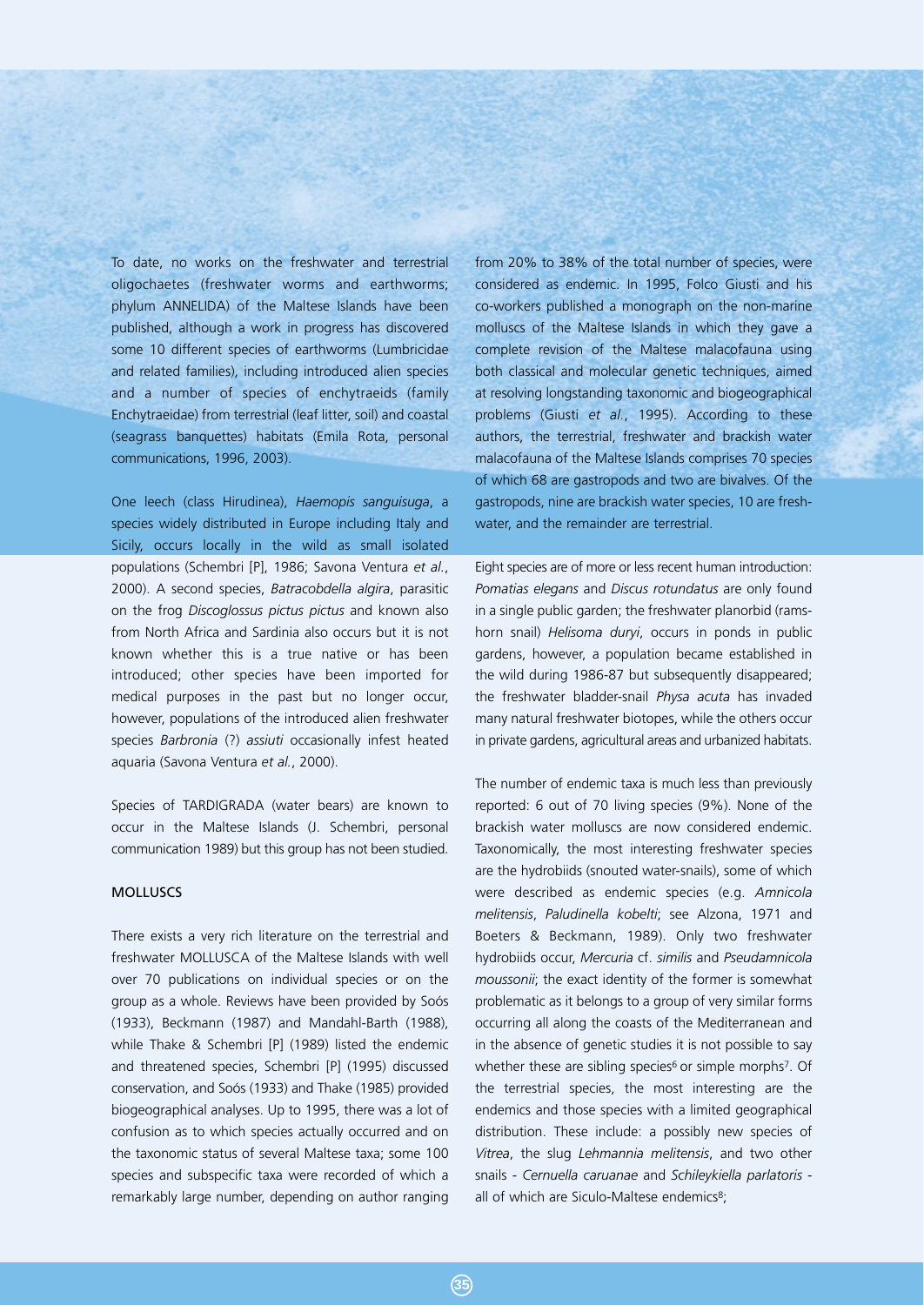the very rare subterranean carnivorous slug *Testacella* riedeli, which is a Maghrebian-Maltese endemic<sup>9</sup>; the door snails *Lampedusa imitatrix*, *Lampedusa melitensis* and *Muticaria macrostoma*, the top snails *Trochoidea spratti* and *Trochoidea gharlapsi*, and the helicid *Marmorana melitensis*, all of which are strictly endemic to the Maltese Islands. Of the strict endemics, the clausiliids (*Lampedusa* and *Muticaria*) and the hygromiid *Trochoidea* are particularly interesting from the scientific point of view, and also, because they demonstrate the taxonomic complexity of the local Mollusca and the confusion that existed before modern molecular genetic methods were applied to the problem.

Soós (1933) split the Maltese *Lampedusa* into two subgenera: *Imitatrix* with three species (*imitatrix*, *melitensis* and *gattoi*) and *Muticaria* with another three (*syracusana* and its var. *oscitans*, *scalaris* and *mamotica*). With the exception of *L.syracusana*, he considered all to be endemic to the Maltese Islands. Zilch (1977) regarded all the *Imitatrix* to be subspecies of *L. imitatrix*, and the *Muticaria* to be subspecies of *M. syracusana*, elevating oscitans to subspecific rank. Holyoak (1986) followed Zilch except that he did not recognize subgenera. Beckmann & Gittenberger (1987) considered the Maltese populations of *L.syracusana* to be a separate species from Sicilian populations and referred the Maltese populations to *L.macrostoma* with four subspecies: *macrostoma*, *oscitans*, *scalaris* and *mamotica*. Applying classical conchological10 and anatomical analyses as well as modern molecular genetic techniques, Giusti *et al.* (1995) showed that two biological species of *Lampedusa* occur on the Maltese Islands (with a third species, *L. lopadusae*, endemic to the Pelagian islands of Lampedusa and Lampione): *L.imitatrix*, endemic to the islands of Malta and Filfla, and *L.melitensis*, endemic to the island of Malta, that differentiated from *L.imitatrix*. Giusti et al. (1995) also confirmed that *Muticaria* is a good genus, but only has two biological species: *M. macrostoma* endemic to the Maltese Islands (except Filfla), and *M. syracusana* endemic to southeastern Sicily. Both species have numerous conchological forms that were assigned specific or infraspecific status in the past, but which molecular genetic analysis has shown to be

little more than local demes<sup>11</sup>. The situation with the *Trochoidea* is even more confusing. Recent enumerations (e.g. Soós, 1933; Alzona, 1971; Beckmann, 1987; Mandahl-Barth, 1988) list eight species: *Trochoidea* (*Trochoidea*) *spratti*, *schembrii*, *calcarata*, *ogygiaca*, *cucullus* and *despotti*, and *Trochoidea* (*Xeroclausa*) *gharlapsi* and *meda*; all except the last, considered endemic. However, different authors interpret these species differently and the names used by one worker are not necessarily equivalent to those used by others. Again, applying classical and modern techniques of taxonomic analysis, Giusti *et al.* (1995) showed that many of the taxa attributed to *Trochoidea* (s.str.) can be referred to a single, highly variable species for which the oldest available name is *T. spratti*; the differences in shell morphology on which most of the classical 'species' are based are in reality peculiar to small local populations or else to groups of individuals forming part of larger populations in which shell morphology is very variable. Intermediate forms between most of the classical 'species' can be readily found. However, even if not constituting good biological species, some of the localised demes or ecotypes12 of both *Muticaria* and *Trochoidea* are sufficiently reproductively isolated to have retained distinct genetic units and are worthy of conservation.

Very little on the Maltese non-marine malacofauna has been published since Giusti *et al.*'s (1995) monograph. Hopfinger & Fischer (1996) report finding a recent specimen of a *Siciliaria* sp. on Gozo – previously only Quaternary fossils of *Siciliaria* cf. *septemplicata* were known (from Malta). However it is not clear if this was an empty shell, in which case it may be a fossil eroded out of its stratum. So far no other specimens have been discovered.

Based on conchological differences, Beckmann (2003a) recently described a new subspecies of '*Trochoidea* (s.str.) *cucullus*' that he named *T.c.soosi*, restricted to the southwestern coast of Malta; Beckmann disagrees with the interpretation of Giusti *et al.* (1995) that all conchological forms of *Trochoidea* (s.str) in the Maltese Islands belong to a single species that is highly variable in shell morphology.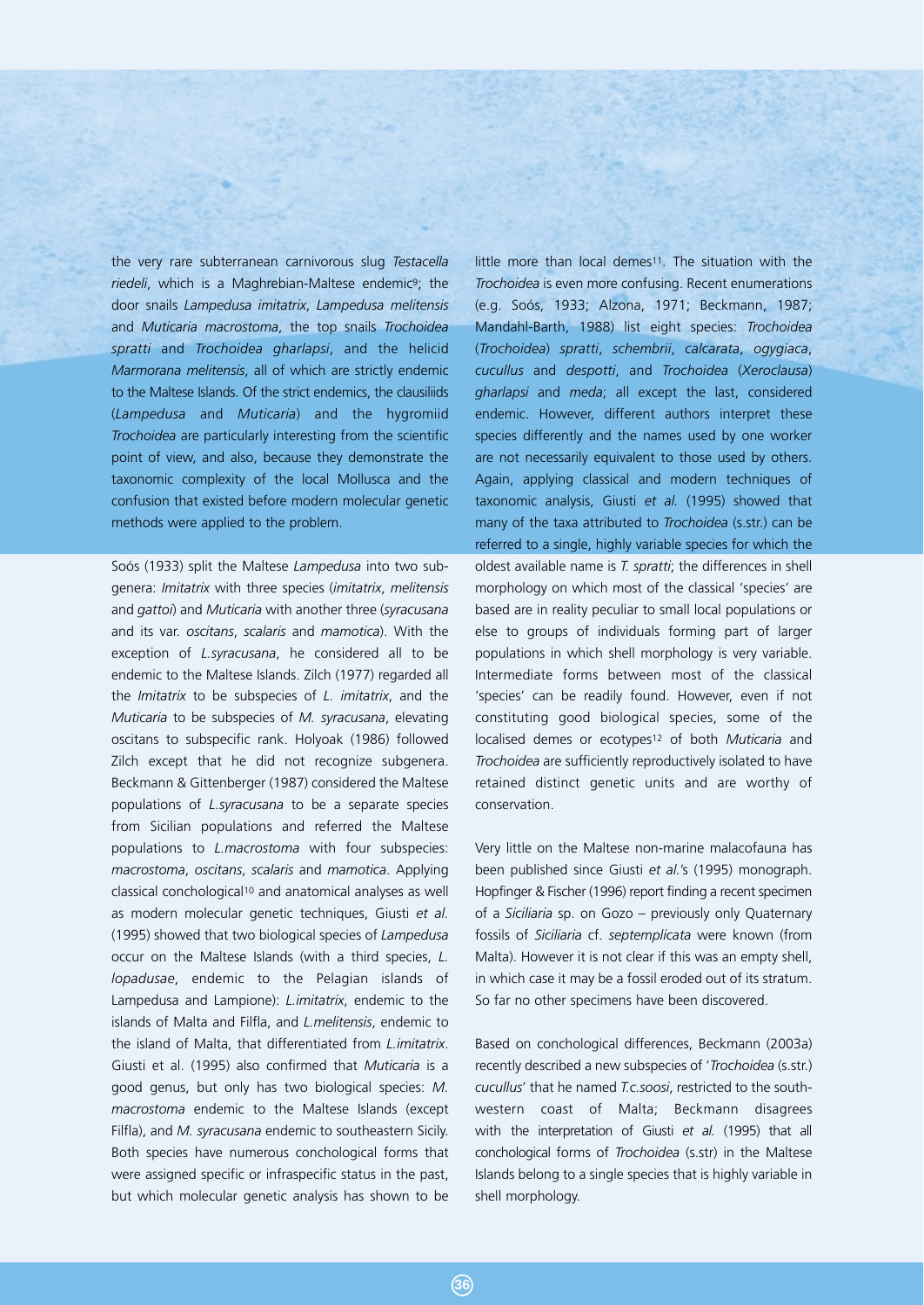Additionally, Beckmann (2003b) reported *Lehmannia valentiana*, an exotic slug that is now widely distributed in greenhouses, from a hotel at Msida. The present author has received specimens of two species of alien snails (a species of *Otala* and one of *Cernuella*) collected from local garden centres, most likely imported with garden plants (Albert Micallef, personal communication 2003).

#### CHELICERATES

Of the CHELICERATA, only the orders Scorpiones, Pseudoscorpiones and Araneae have been studied in any detail. Only one species of scorpion occurs. Previously this was considered to be *Euscorpius carpathicus candiota*, a subspecies showing a complex of morphological characters intermediate between those of *E.c.carpathicus* and *E.mesotrichus* (Schembri [P] & Schembri [S], 1990; Kritscher, 1992) and related to similar intermediate populations found in Greece, some Greek islands and in Crete. Because of this biogeographical relationship, Kritscher (1992) considered it to be an introduced alien species. However, a recent analysis of the '*Euscorpius carpathicus*' complex from Italy, Malta and Greece using morphological and molecular genetic techniques (Fet *et al.*, 2003) has shown that the Maltese population belongs to a lineage distinct from *Euscorpius carpathicus* proper (which is limited to Romania) and which also occurs in Sicily, Sardinia, central and southern Italy, Greece and possibly parts of coastal North Africa; this has been called *Euscorpius sicanus*.

Mahnert (1975; 1982) studied the pseudoscorpions (false scorpions) of the Maltese Islands and reported 23 species, most of which are widespread in the Mediterranean area; however, two species, *Acanthocreagris italica* and *Chernes siciliensis* were previously known only from southern Italy and/or Sicily, and another, *Minniza algerica*, only from North Africa. Two species, *Chthonius maltensis* and *C. girgentiensis* are so far known only from the Maltese Islands. The last named is a cavernicolous species very close to another such species, *C. balearicus*, from the Balearic Islands and both are probably derived from the same parental stock

(*C. gibbus*; Mahnert, 1982). Later, Gardini & Rizzerio (1987) described a third presumably endemic species from the islands, *Roncus melitensis*. This cavernicolous species shows affinities with SE Sicilian species of the *R. siculus* group. There are also recent additional unpublished new records (Volker Mahnert, personal communication, 2002).

The opilionids (harvestmen) of the Maltese Islands have received scant attention. Marcellino (1974) only recorded two species: *Metaphalangium propinquum*, a common and widespread Mediterranean species and *Opilio aspromontanus* which has a Tyrrhenian distribution and for which the Maltese Islands are the most southerly station. Later, Thaler (1996) added another species, *Ptychosoma vitellinum* that is known from Sardinia, southern Italy, Sicily and Algeria. Dandria (1996) records an unidentified species of *Phalangium* and another of *Dicranolasma*. Apart from these, there are unpublished records of at least another six species (Gruber & Schembri [P], in preparation; Jochen Martens, personal communication, 2003). No endemic species occur and while the biogeographical affinities of the Maltese opilionid fauna are still not clear, all species present are represented also in Sicily, southern Italy and North Africa. It is only recently that the spiders (Araneae) of the Maltese Islands have received attention. The best-known group are the Salticidae (jumping spiders), which were studied by Cantarella (1982). This author recorded 15 species, 12 of which are also known from Sicily, including one, *Aelurillus schembrii*, which is a Siculo-Maltese endemism; of the non-Sicilian species, two are cosmopolitan and a third occurs on the Eolian Islands. Baldacchino *et al.* (1993) reviewed the literature on Maltese spiders and all known records to that date, and added some 48 new records, not all of which were identified with certainly, bringing the total know Maltese species to 74 from 21 different families. Another nine species, including one new to science, were added by Bosmans & Dandria (1993) bringing the total to 83 species in 22 families. The new species, *Lepthyphantes melitensis*, is most closely related to *L.carusoi* from Sicily and in turn, both these species show affinities with *L.labilis* from Algeria;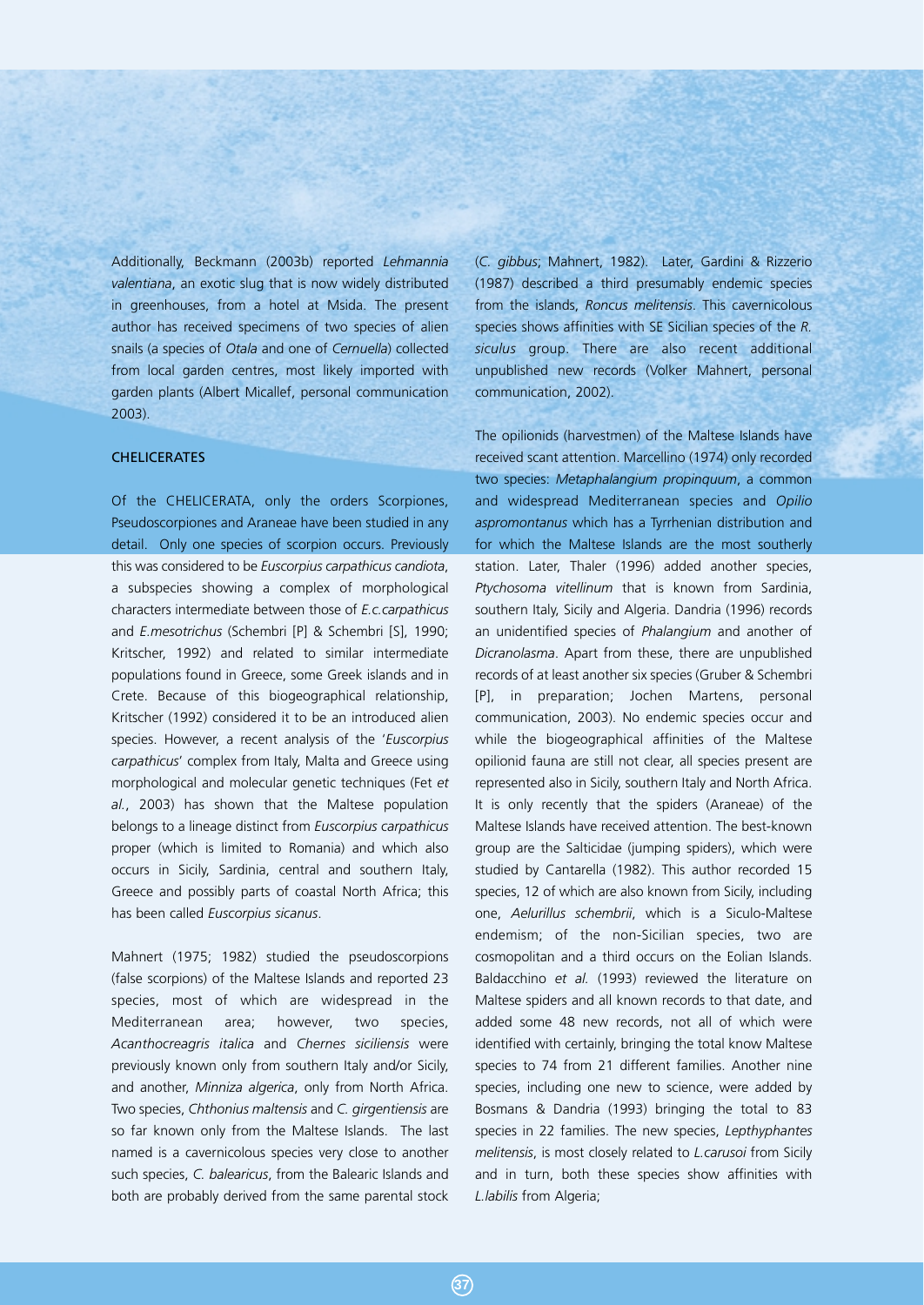to date, *L.melitensis* is still only know from the islands of Malta and Filfla. A little later, Kritscher (1996) published an extensive list of species collected by him from the Maltese Islands. In this he added another 66 new records including an additional four species of salticids to Cantarella's (1982) list, and five species new to science. Two of these new species, *Dipoenata cana* and *Scotina occulta*, are only known from Gozo, in the case of the former, from a single female only; the other three, *Palpimanus punctatus*, *Syedra parvula* and *Poecilochroa loricata* are known from both main islands. Kritscher (1996) does not analyse the affinities of these new species, except for *Dipoenata cana* which he says is close to *D. tristis* and *D. braccata*, which also occur on the Italian mainland. Apart from these apparently endemic species described by Bosmans & Dandria (1993) and Kritscher (1996), the only other endemic Maltese spider known to date is the trapdoor spider *Nemesia arboricola* described by Pocock (1903) and not recorded from anywhere except the Maltese Islands since. The validity of this species was confirmed by Kritscher (1994) who redescribed the type specimen<sup>13</sup> and highlighted the differences between *Nemesia arboricola* and the closely related *N.macrocephala* of Sicily. Dandria (2001) confirmed that all records of the latter (*N.macrocephala*) species from the Maltese Islands actually refer to *N.arboricola*; this same author provides interesting information about the distribution and biology of this species, especially its habit of constructing its 'traps' (nests) in palm trees.

Condé (1988) has described a new species of cavernicolous microwhipscorpion (Palpigradi) from the Maltese Islands. This species, *Eukoenenia christiani*, shows affinities with *E.j.juberthiei* from Lebanon. Many species of Acarina occur but only commercially important ones have been studied (Caruana Gatto, 1926; Saliba, 1963; David Dandria, personal communication 2003). Dandria (1996) records the tick *Ixodes ricinoides* and the red spider mite, *Tetranychus telarius*, while Sultana & Gauci (1977-78) record *Ixodes ricinus* and *Ixodes pari* parasitic on Willow Warbler (*Phylloscopus trochilus*) and Blackcap (*Sylvia atricapilla*), respectively. Savona Ventura (2002) records the tick *Laelaps echidninus* from rats and

*Sarcoptes scabiei*, the mite causing scabies in humans and other mammals.

#### **CRUSTACEANS**

Baldacchino (1983) has reviewed previous work on freshwater CRUSTACEA from the Maltese Islands to that date and added new records, some of which are now known to be misidentifications.

The Maltese species of the branchiopod orders Anostraca, Notostraca and Spinicaudata have been revised by Lanfranco [S] *et al.* (1991) and again more recently by Lanfranco [S] (2001). All three orders are represented locally by a single species each. The local anostracan (fairy shrimp) is *Branchipus schaefferi*, a species widely distributed throughout the Palaearctic; a second 'species', *B.visnyai* that also occurs is now regarded as synonymous with *B.stagnalis*. The Notostraca (tadpole shrimps) are represented by *Triops cancriformis cancriformis*, which is widely distributed in Europe, while the Spinicaudata (clam shrimps) are represented by *Cyzicus tetracerus*, another widespread Palaearctic species. Lanfranco [S] (2001) also reviewed previous records of the order Cladocera (waterfleas) and added new ones. Seven species and a doubtful eighth occur, all of which have a circum-Mediterranean, Palaearctic or even wider distribution.

Freshwater cyclopoid and calanoid copepods (oar shrimps; class Copepoda) are known to occur. Zammit Lucia (1976) and Lanfranco [S] (1990) record an unidentified species of *Cyclops* and Lanfranco [S] (1996) records *Cyclops vulgaris*. No other studies have been made. Freshwater ostracods (seed shrimps; order Podocopa) also occur, but these have not been studied; Lanfranco [S] (1996) records *Cypris pubera* and *Herpetocypris reptans*, both common Italian species.

One species of freshwater isopod has been recorded, *Proasellus coxalis* (Baldacchino, 1983 as *Asellus coxalia*), and another probably occurs (C. A. Lombardo, personal communication 1975).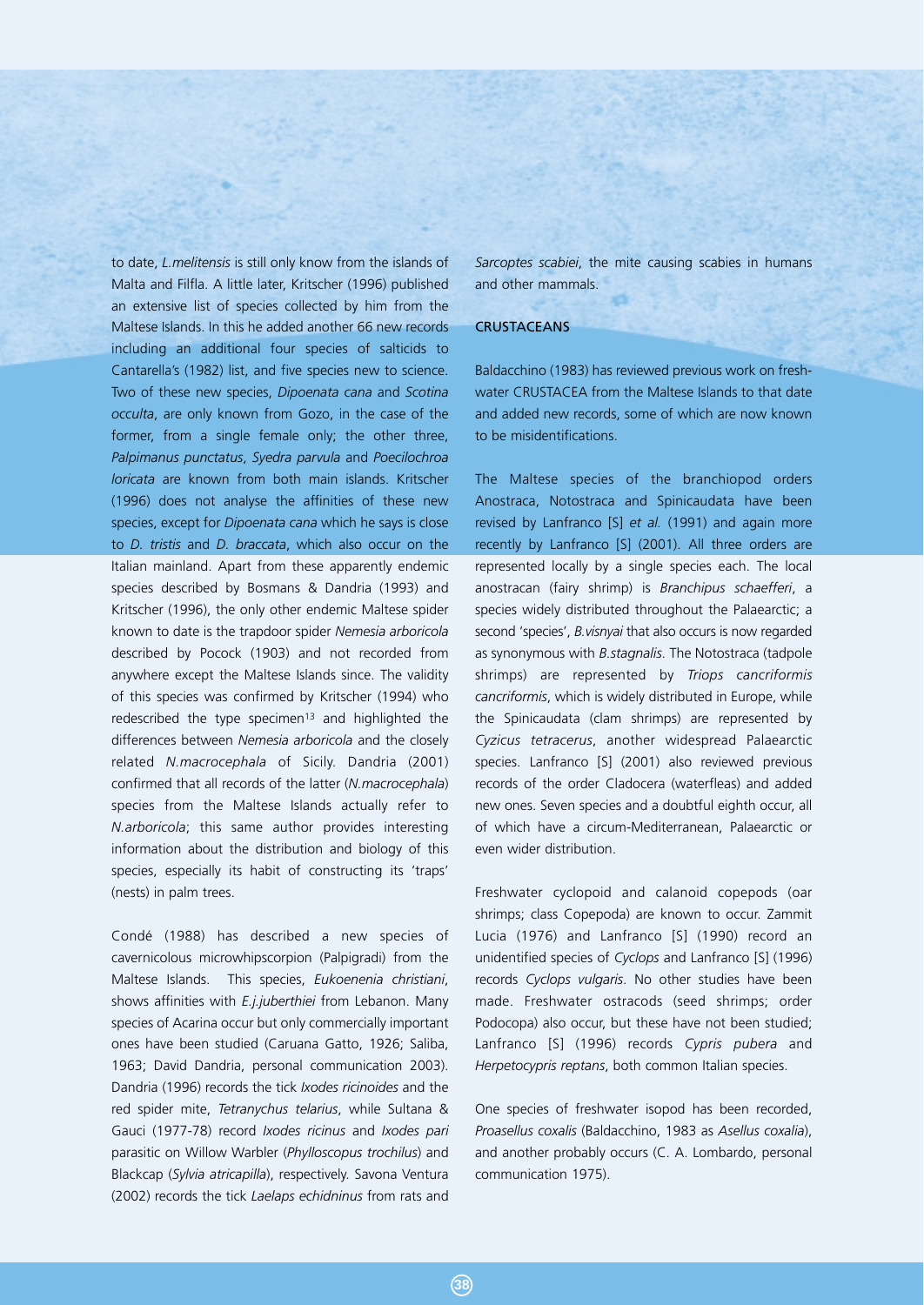The terrestrial Isopoda (woodlice) of the Maltese Islands have been studied by Caruso and his co-workers (see Caruso & Lombardo, 1982; Caruso *et al.*, 1987, and references therein). Forty-two species were recorded of which four are endemic (*Spelaeoniscus vallettai*, *Armadillidium aelleni*, *Armadillidium schmalfussi*, *Bathytropa schembrii*). A further six species, including another endemic (*Armadillidium ghardalamensis*) were added by Caruso & Hili (1991). The new endemic species described by these authors, *Armadillidium ghardalamensis*, is morphologically closely related to *A.lagrecai* known only from the Hyblean region of Sicily14, while another species recorded by them, *Trichorina paolae*, was previously only known from a single cave near Syracuse in Sicily. A later molecular genetic study on *Armadillidium ghardalamensis* and *A.lagrecai* (Lombardo & Viglianisi, 2002) showed that in spite of their morphological similarity, these two species were genetically well differentiated. Additionally, genetic analysis of Sicilian and Maltese populations previously attributed to '*Porcellio imbutus*' resulted that this species is limited to Sicily while the Maltese and Hyblean populations belong to a distinct (new) species named *Porcellio hyblaeus* (Viglianisi et al., 1992).

Based on the data available to them, Caruso & Lombardo (1982) and Caruso *et al.* (1987) compared the oniscoidean fauna (terrestrial woodlice) of the Maltese Islands with that of Sicily, North Africa and the circum-Sicilian islands and concluded that the Maltese fauna and that of all the other circum-Sicilian islands, with the exception of Pantelleria, presented very strong affinities with that of Sicily and not with that of North Africa. Three, possibly four, species found only in Sicily and the Maltese Islands suggest a connection between these islands and the Hyblean region of Sicily in Quaternary (Pliocene?) times. Two species have a predominantly eastern Mediterranean distribution. The new data presented by Caruso & Hili (1991) strengthen this interpretation.

Caruso & Hili (1991) make the very interesting point that at least as far as the terrestrial isopods are concerned, the Maltese Islands have a true cavernicolous fauna comprising both troglobitic (i.e. obligate carvernicoles) and troglophilic

(i.e. frequently but not exclusively carvernicoles) species; the former include *Armadillidium ghardalamensis* and probably also *Armadillidium aelleni* (both endemic) as well as *Trichorina paolae*, and the latter include *Trichoniscus matulici* and *Chaetophiloscia cellaria*.

Even more interesting are the results of a recent genetic study on the four known populations of the endemic cave species *Armadillidium aelleni* (Lombardo *et al.*, 2002. These molecular genetic studies, confirmed also by a morphological analysis, showed that the four populations could be separated into two genetically, and to lesser extent also morphologically, distinct groups, a situation interpreted as a case of incipient speciation.

The freshwater and semiterrestrial Amphipoda (sand fleas or beach hoppers) of the Maltese Islands have been studied by Moore & Schembri [P] (1986) who recorded nine species, all common Mediterranean forms. However, re-examination of some of the specimens upon which these identifications were based resulted that what these authors reported as *Echinogammarus ebusitanus* was not actually this species but *Echinogammarus klaptoczi*, while *Talorchestia deshayesii* not reported by Moore & Schembri [P] (1986) also occurs (Sandro Ruffo, personal communication, 2000). Interestingly, a molecular (allozyme) study of this latter species from a number of Mediterranean localities, including Gozo, revealed that the Gozitan population was the most genetically different of all those tested (Sicily, Corsica, the Aegean) (De Matthaeis *et al.*, 2000).

One species of freshwater decapod occurs in the Maltese Islands, the crab *Potamon fluviatile*. Capolongo & Cilia (1990) concluded that the Maltese populations belong to a distinct endemic subspecies that they named *lanfrancoi*. *Potamon fluviatile lanfrancoi* is closer to *Potamon fluviatile fluviatile* of Sicily and Italy than to *Potamon fluviatile algeriense* of North Africa (Capologno & Cilia, 1990).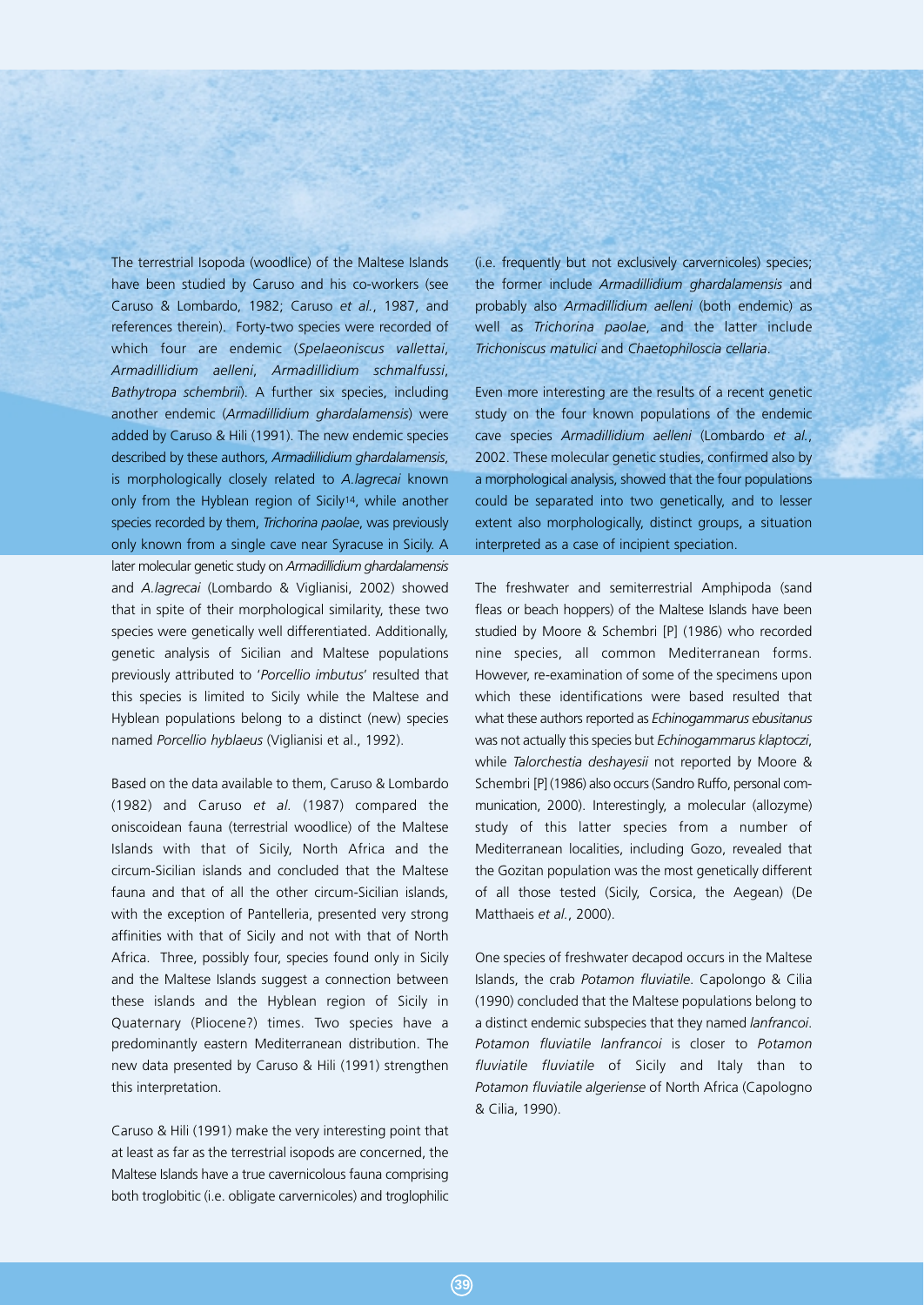#### UNIRAMIANS

Few general works on the INSECTA of the Maltese Islands have been published. The most important of these are the work by Saliba (1963) on species of economic importance and in which previous work on the same subject is reviewed, the contributions by Schembri [S], Sammut & Valletta, and Cilia (in Schembri [P] & Sultana, 1989) on rare, threatened and endemic species, the poplar accounts provided by Schembri [S] (1995; 1996) and the review of insects used locally for biological control by Mifsud (1997a)

The apterygote orders Protura, 'Thysanura' (Microcoryphia and Zygentoma), Diplura and Collembola are all represented on the Maltese Islands. Of these, the first group named has not yet received any attention. The Maltese 'Thysanura' have most recently been studied by Mendes (1980; 1981; 1987) who recorded five species of the order Microcoryphia, including the endemic *Charimachilis relicta melitensis* closely related to *C.r.egatensis* endemic to Sicily, and seven of the order Zygentoma. With the exception of *C.r.melitensis*, all are either common Mediterranean species or are cosmopolitan and anthropophilic<sup>15</sup>. Pagés (1978) has recorded two species of Diplura from the Maltese Islands; one, *Monojapyx simplex*, having a western Mediterranean and the other, *Parajapyx isabellae*, a Mediterranean distribution. The Collembola (springtails) were most recently studied by Stach (1967) who enumerated some 30 species including seven new species described by himself; almost all of these are now known from Italy and elsewhere and this work needs revision in the light of advances in taxonomic knowledge and in the faunistics of this group. More recently Thibaud & Christian (1989) studied the interstitial<sup>16</sup> Collembola from dune sand samples from Gozo and recorded eight species, including two, *Odontellina sexoculata* and *Mesaphorura schembrii* that up to the present are only known from the Maltese Islands and may be endemic; both are of European affinity.

Much more work has been done on Maltese Pterygota ('winged insects'). The main works on Odonata (dragonflies and damselflies) are those of Valletta (1949;

1957) who also reviewed previous records. One species of Zygoptera (damselflies) and nine of Anisoptera (dragonflies) have been recorded. Two anisopterans are migratory North African species, while the only zygopteran, *Ischnura genei*, has a distribution restricted to the Maltese Islands, Sicily, Corsica, Sardinia and Capri (Schembri [S], 1989b). Other unrecorded species of Odonata also occur (S. Schembri, personal communication 1989). Only one species of Ephemeroptera (mayflies) has been reported from the Maltese Islands: the baetid *Cloeon dipterum* (Schembri [J] & Schembri [S], 1979).

Bacetti (1972) reviewed the species of Blattodea (cockroaches), Mantodea (praying mantises) and Orthoptera (crickets and grasshoppers) known from the Maltese Islands to that time and discussed their biogeography. More recent works on these groups include those of Cilia (1975), Schembri [S] (1980a, 1984a), and Schembri [S] & Ebejer (1983; 1984). To date, seven species of Blattodea, four of Mantodea, 13 of Orthoptera: Gryllidae (crickets), some 25 of Orthoptera: Acrididae (grasshoppers) and related families, and 10 of Orthoptera: Tettigoniidae (long-horned grasshoppers) have been recorded from the Islands. Most of these species have a Mediterranean or wider distribution, about five are cosmopolitan, about three are European forms absent in North Africa, one species, the blattid *Ectobius kraussianus* is known only from Sicily and the Maltese Islands (Schembri [S], 1980a), three species are North African, and one species, the ant-cricket *Myrmecophilus baronii* was considered endemic to the Maltese Islands (Bacetti, 1966; 1972; Schembri [S], 1984a) until it was also recorded from Pantelleria by Bacetti *et al.* (1995), although this may be a very similar species. The North African forms are the migratory locust *Schistocera gregaria*, and the gryllids *Acheta palmetorum*, known only from Africa, Palestine and the Maltese Islands and which may or may not be native to the islands (Bacetti, 1972), and *Brachytripes megacephalus* which is a fossorial<sup>17</sup> species, apart from North Africa known also from Sicily and some circumsicilian islands. The endemic or subendemic18 *Myrmecophilus baronii* is a myrmecophilous<sup>19</sup> cricket of clear European affinities (Bacetti, 1966).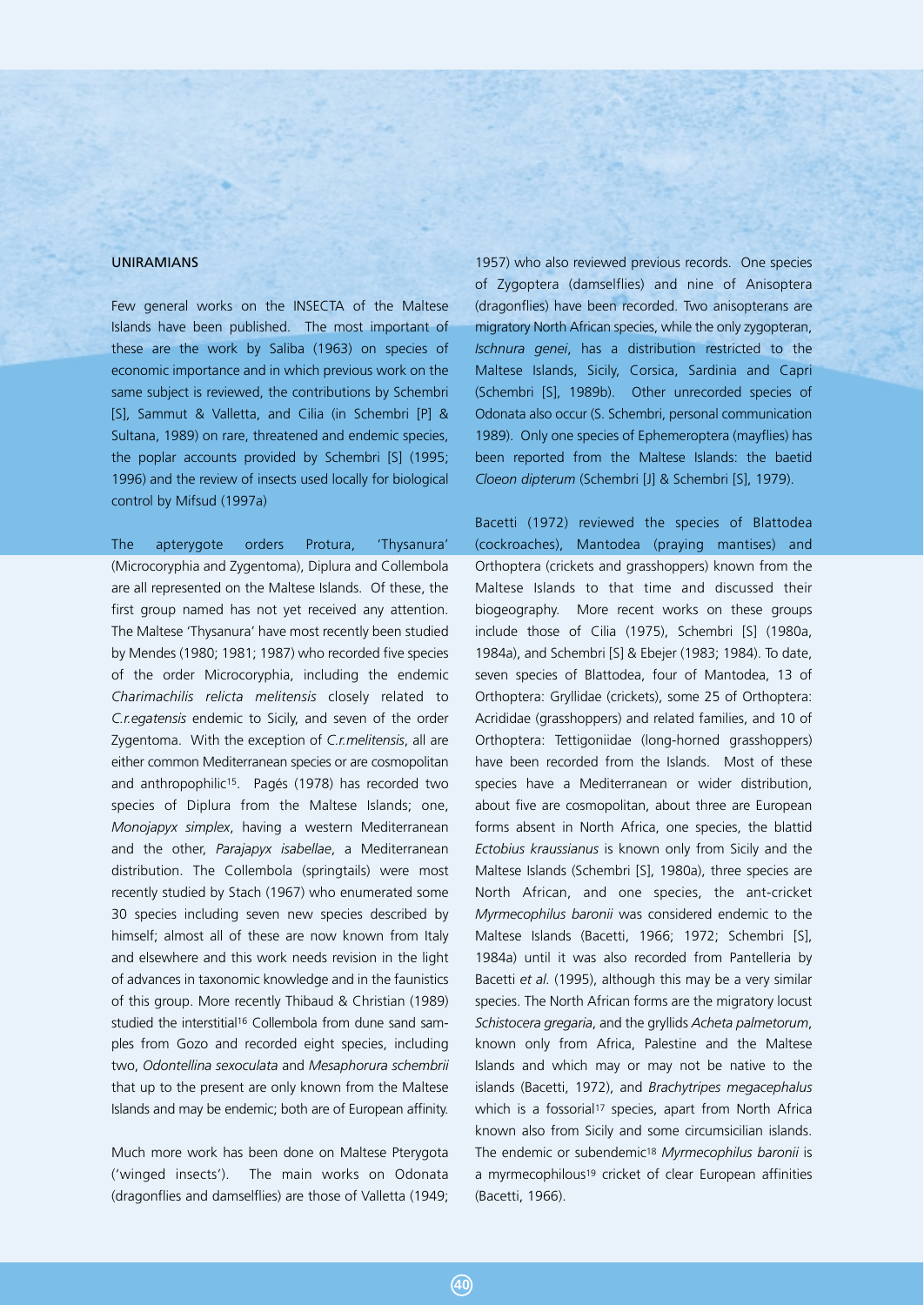Two species of termites (Isoptera), *Kalotermes flavicollis* and *Reticulitermes lucifugus*, occur in the Maltese Islands, both common Mediterranean forms (Lanfranco [G], 1974). Maltese species of Dermaptera (earwigs) have been reviewed by Schembri [S] & Schembri [L] (1978). Five species occur of which three are cosmopolitan and two have a North Mediterranean distribution. At least two species of Embioptera (webspinners) occur but this group has not yet been studied (S. Schembri, personal communication 2003).

The orders Psocoptera, Mallophaga, Anoplura (all different types of lice) and Thysanoptera (thrips) all occur in the Maltese Islands but have received scant attention. Economically important members are mentioned by Caruana Gatto (1926), Saliba (1963) and Mifsud & Watson (1999). Lienhard (1990; 1998) records six species of Psocoptera (booklice), none of which are endemic or subendemic. Only sporadic records of Mallophaga (biting lice and bird lice) exist, all listed in Mifsud's (2000a) review. Three species are known, of which one, *Halipeurus pelagicus*, parasitic on the Storm Petrel (*Hydrobates pelagicus*), does not appear to have been recorded from Italy to date. Savona Ventura (2002) records three species of Anoplura (Sucking lice) of medical importance: the Head Louse *Pediculus humanus humanus*, the Body Louse *Pediculus humanus corporis* and the Crablouse *Phthirus pubis*. Both the Mallophaga and the Anoplura of the Maltese Islands are incompletely know and require much further study. The only specific records of Thysanoptera (thrips) to date are the introduced species *Frankliniella occidentalis* and *Heliothrips haemorrhoidalis* (Mifsud & Watson, 1999), and *Thrips tabaci* (Farrugia 1997).

A large number of species of Homoptera occur on the Maltese Islands, which have only recently started being systematically studied. One species of cicada (Cicadidae) occurs, *Cicada orni*, a geographically widespread species. The scale insects (Coccoidea) were originally studied by Borg (1932) who recorded some 60 species, but these are in need of modern taxonomic revision. Within this superfamily, Boratynski (1969) has described a new species of Pseudococcidae from the Maltese Islands,

which has since fallen into synonymy (Mifsud, 2000a). Economically important whiteflies (Aleyrodoidea), psyllids (Psylloidea) and aphids (Aphidoidea) were treated by Caruana Gatto (1926), Saliba (1963) and Mifsud & Watson (1999). Knowledge of the Aleyrodoidea and the Psylloidea of the Maltese Islands has been vastly improved through the studies of David Mifsud, who has recorded 13 species of Aleyrodoidea (Mifsud, 1995; Mifsud & Palmieri, 1996; Martin *et al.*, 2000), including a new species, *Aleurolobus teucrii*, so far known only form Sicily and Malta, and 18 species of Psylloidea (Mifsud, 1997c; 2000a). The local Aphidoidea (aphids) have not been systematically studied. Records are provided by Caruana Gatto (1926), Saliba (1963), Farrugia (1997), Mifsud (1997a) and Mifsud & Watson (1999), while Hille Ris Lambers (1969) has described a new species from the Maltese Islands, *Protrama baronii*, now known also from southern Italy.

Tamanini (1966) reviewed previous records of Heteroptera (true bugs) from the Maltese Islands and reported new ones, listing 67 species in all, of which one, the mirid *Psallus varians cornutus* was considered endemic; this species was subsequently discovered in other Mediterranean countries and islands (Schembri [S], 1993a). Later, De Lucca (1969) and Rieger (1986) reported further species from the Maltese Islands, bringing the total to 113. The number of recorded species of Maltese Heteroptera was raised to 209 by Schembri [S] (1993a) who also presented a biogeographical analysis; of the 206 species identified fully, 201 occur also in Italy. Of the remainder, *Kalama lugubris* and *Thaumastopus marginicollis pallescens* are eastern Mediterranean species for which the Maltese Islands represent the westernmost limit of distribution, although for the latter, the nominal subspecies (*Thaumastopus marginicollis marginicollis*) occurs also in Sicily. Other species of biogeographical interest are *Macropterna fovicollis* (Calabria, Sicily and the Maltese Islands), *Odontoscelis signata* (Sicily and the Maltese Islands), *Halonabis sareptanus*, *Anoplocerus luteus* and *Emblethis denticollis* (Sardinia and the Maltese Islands), *Berytinus montivagus rotundatus* (Sicily, Sardinia, Lampedusa and the Maltese Islands), *Caenocoris nerii* (Corsica, Sicily and the Maltese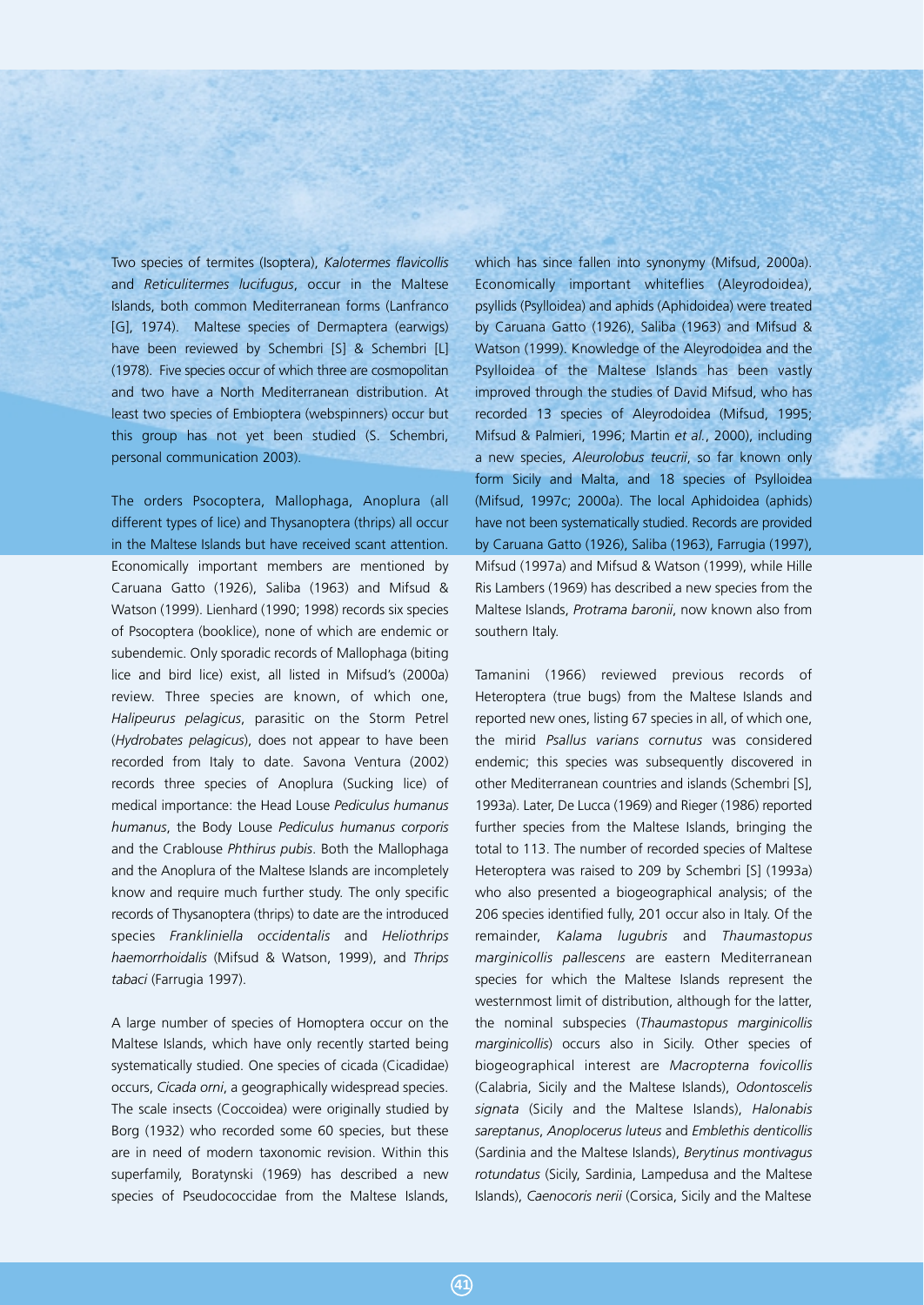Islands) and *Byrsinus albipennis* (Calabria, Sicily, Lampedusa and the Maltese Islands). Maltese species with a North African affinity include *Reduvius villosus*, also present in Sicily, and *Dicranocephalus agilis moralese*, also reported from Macaronesia, Sicily and Italy.

The only general works on the Coleoptera (beetles) of the Maltese Islands remain the popular account of Caruana Gatto (1894) and the catalogue by Cameron and Caruana Gatto (1907). Commercially important species have been treated by Saliba (1963) and threatened, rare and endemic species by Cilia (1989). Although Cameron & Caruana Gatto list some 600 species, many more are known to occur and it is estimated that the coleopteran fauna of the Maltese islands includes more than 2000 species (Schembri [P], 1989a). Moreover, many of the groups listed in Cameron and Caruana Gatto's catalogue are in need of taxonomic revision in the light of recent advances in coleopteran systematics. In particular, the 50 or so endemic species reported from the Maltese Islands (Cilia, 1989) need re-evaluation. For these reasons, it is not possible to analyse the biogeography of the Maltese Coleoptera as a whole. On the other hand, a few detailed studies have been made on particular groups.

Magrini & Schembri [S] (1997) provide an updated list of the Carabidae (ground beetles) of the Maltese Islands, the first since Cameron & Caruana Gatto's catalogue; 125 species are recorded of which 37 were not included by Cameron & Caruana Gatto (1907) and 27 species recorded in the past were not found and seem to have disappeared from the islands, possibly due to habitat changes. Of interest is *Cymindis suturalis* which occurs also in North Africa and Palestine, the Siculo-Maltese endemics *Cylindera trisignata siciliensis*, *Philochthus escherichi subatratus*, *Acinopus ambiguous*, and the only strict endemism, *Laemostenus picicornis melitensis*, the nominate form of which (*L.p.picicornis*) occurs in North Africa and Lampedusa. Later, Mifsud & Vigna Taglianti (1999) added a further two species to this list and corrected a misidentification.

Aquatic beetles of the families Haliplidae, Gyrinidae and Dytiscidae, were reviewed by Rocchi & Schembri [S] (1992). In all 16 species (one each of Haliplidae, and Gyrinidae, and 14 of Dytiscidae) have been recorded from the Maltese Islands, although not all were found by Rocchi & Schembri [S] (1992) suggesting that some previously recorded species may now be locally extinct.

Cameron & Caruana Gatto (1907) listed 17 species of Histeridae in their catalogue of Maltese beetles. Vienna (1983) confirmed the presence of 11 of these and added four new records. All except one are species having Mediterranean or wider distributions; apart from the Maltese Islands *Saprinus strigil* is known from Cyprus, Jordan, Syria, Iraq, Lebanon, Abyssinia, Senegal, Zaire and Mozambique.

Bordoni (1972) published a catalogue of the Staphylinidae of the circum-Sicilian islands in which he included all previous Maltese records of the group and added 16 new ones. A further 28 new records were subsequently added by Schembri [S] & Schembri [J] (1982) bringing the total known species to some 172. Bordoni (1972) also attempted a biogeographical analysis of the Maltese staphylinid fauna based on the species known to him. He found that the bulk of the Maltese species have a Mediterranean or wider distribution. Four species have a very restricted Mediterranean distribution; one of these (*Micropeplus porcatus*) being known only from the Maltese Islands, Sicily, Corsica and Sardinia, and the other three (*Trogophloeus siculus*, *Scopaeus gracilis siculus*, *Gabius doderoi*) from the Maltese Islands, Sicily and southern Italy. Three other species are of North African affinity, being known from North Africa, the Maltese Islands, Sicily (in the case of *Stenus brunnipes maximus*) and also from southern Italy (for *Achenium striatum* and *Achenium tenellum*). Four species are endemic to the Maltese Islands: *Trogophloeus championi*, *Astenus gattoi*, *Astenus walkeri* and an unnamed species of *Achenium*. The first three have European affinities but the last is apparently more closely related to North African forms (Bordoni, 1972).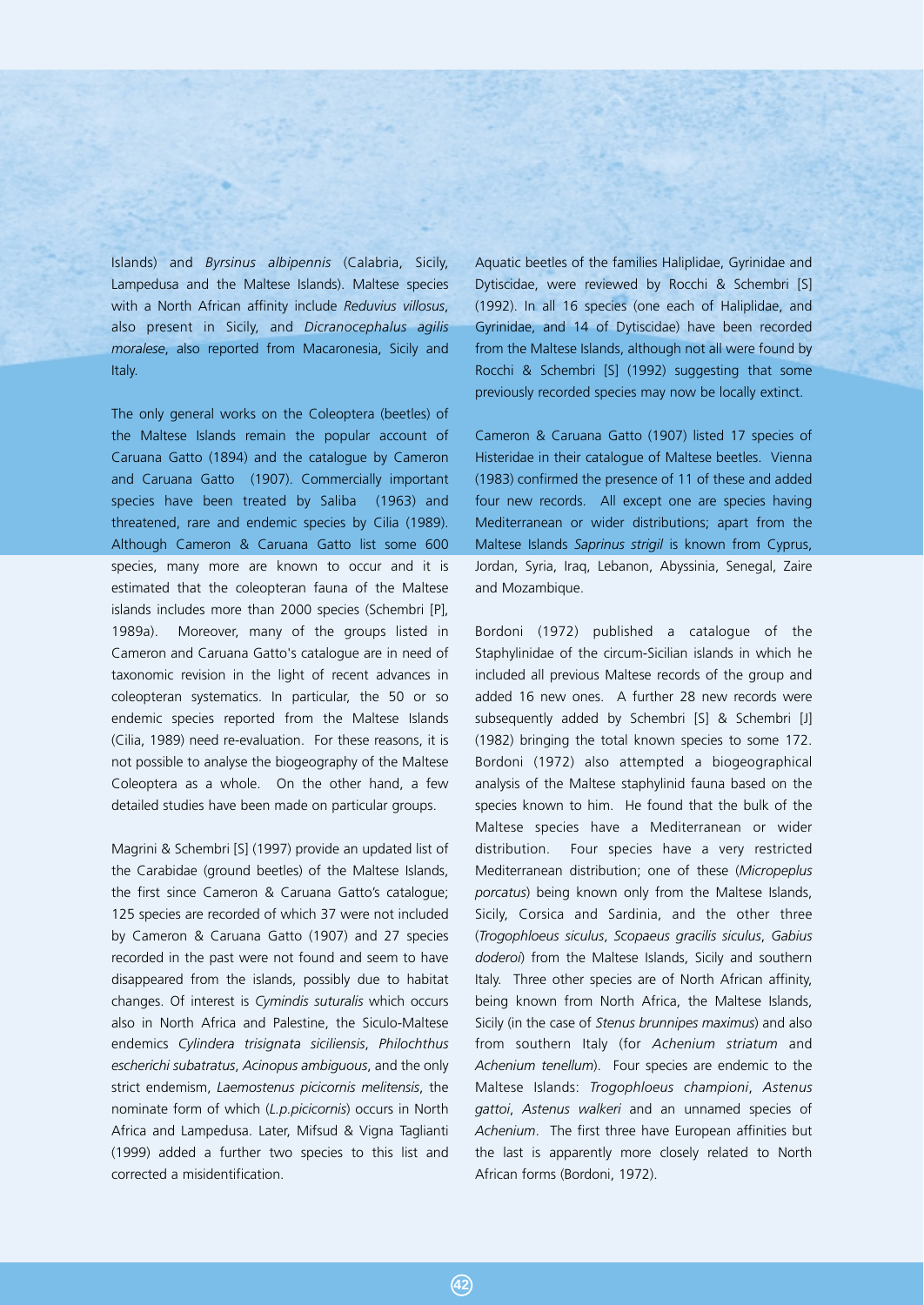This analysis may have to be revised, firstly because many of the older records have not been confirmed, secondly because of the many new records added since Bordoni's work was published (e.g. Schembri [S] & Schembri [J], 1982 and other unpublished new records; S. Schembri, personal communication 2003), and thirdly in the light of modern taxonomic interpretation of certain species (Bordoni, 1972; Schembri [S] & Schembri [J], 1982).

Poggi (1980) reviewed all previous records of beetles of the families Pselaphidae and Scydmaenidae from the Maltese Islands and added new records. Six pselaphids were confirmed to occur, all species with a western Mediterranean or wider distribution, to which Poggi (1999) later added a new species, *Amaurops mifsudi*, to date known only from the Maltese Islands; this new species has strong affinities with the Sicilian endemics *Amaurops aubei* and *A.sulcatula*. Three scydmaenids have been confirmed, an unidentified species of *Stenichnus* and two others, one with a Mediterranean and wider distribution and *Scydmaenus antidotus*, a species occurring in the Maltese Islands, Lampedusa, Sicily and southern Italy (Poggi, 1980).

The Cleridae of the Maltese Islands were reviewed by Mifsud (1997b) who listed six species, one of which is a doubtful record; all have a wide geographical distribution. The Dasytidae have recently been studied by Liberti & Schembri [S] (2002) who recorded nine species including two new to science and as far as is known endemic: *Danacea edulens* and *Danacea thymi*; a third previously described species, *Dasytiscus melitensis* also seems to be endemic. All three endemic species are related to forms that occur in the central Mediterranean from North Africa to southern Italy. *Danacea nigripalpis* is a Siculo-Maltese endemism.

Platia (1985) has studied the Elateridae (click beetles) of the Maltese Islands. He recorded six species, including the new, possibly endemic, *Ischnodes schembrii*, but was unable to confirm another species previously recorded by Cameron & Caruana Gatto (1907). Platia did not, however, analyse the biogeography of the Maltese species. Only one species of Heteroceridae occurs,

*Augyles maritimus*, which has a wide geographical distribution (Mifsud & Mascagni, 1997). Mifsud (2000b) records four species of Languriidae (lizard beetles), all with a more or less wide geographical distribution. Mifsud (2001) also records a single species of the family Eucinetidae, also with a wide geographical distribution.

Mifsud & Bíly (2002) reviewed the Bupestridae (jewel) beetles) of the Maltese Islands and listed 17 species including seven new records. Most species recorded have a wide distribution, however, *Anthaxia lucens lucens* and *Anthaxia thalassophila thalassophila* are eastern elements while *Anthaxia aprutiana* is limited to southern Italy and the Maltese Islands. The Cryptophagidae of the Maltese Islands were studied by Otero *et al.* (2001) who report 12 species including a new species, *Micrambe mediterranica* that apart from the Maltese Islands occurs also in Greece and Jordan and is therefore an eastern element in the Maltese fauna. Svec (2000) described a new species of the family Phalacridae from Malta: *Tinodemus mifsudi*. The Zopheridae were studied by Schuh & Mifsud (2000) who recorded four species including one new to science, *Langelandia niticosta*, so far known only from the Maltese Islands but most similar to *L.hypogea* of Algeria. This apparently endemic species therefore shows a North African affinity.

The Coccinellidae (ladybird beetles) of the Maltese Islands were studied by Schembri [S] (1993b) who reviewed previous records and reported new ones; 34 species occur including two species introduced into the Maltese Islands and now naturalised, one (*Rodalia cardinalis*) for biological control purposes. Of biogeographical interest are *Scymnus levaillanti*, *Scymnus auritus*, *Exochomus nigripennis* and *Coccinella undecimpunctata arabica* that are North African elements, and *Scymnus damryi* and *Nephus schatzmayry* that have a restricted Mediterranean distribution (Corsica and Sardinia for the former and southern Italy and Sicily for the latter). Bellés & Mifsud (2000) have studied the Ptinidae (spider beetles) of the Maltese Islands and record 10 species, seven of which were already listed in Cameron & Caruana Gatto's (1907) catalogue. *Ptinus affinis* seems to be a Siculo-Maltese endemism and *Microptinus melitensis* is endemic to the Maltese Islands.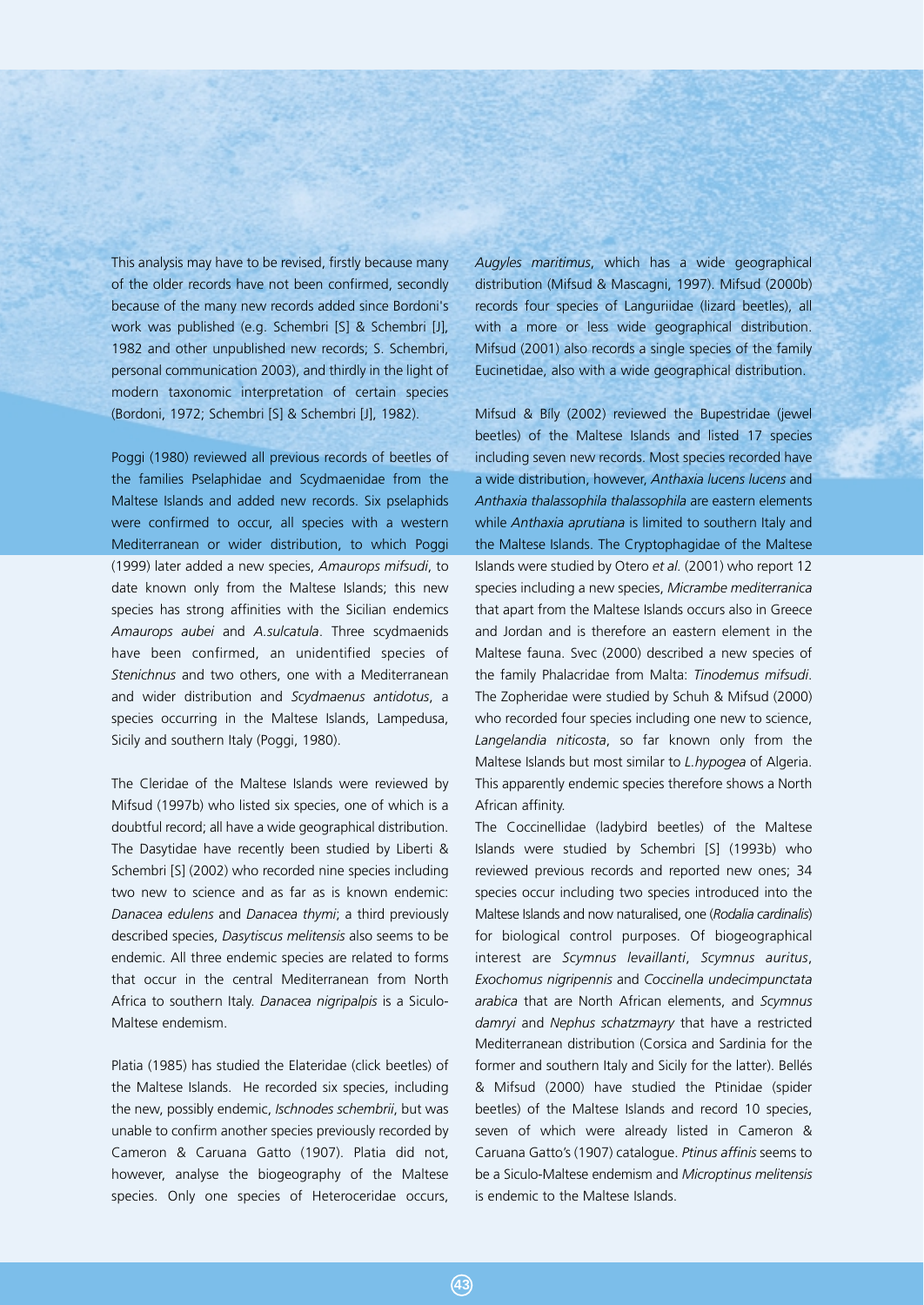Cameron & Caruana Gatto (1907) recorded five species of Oedemeridae from the Maltese Islands and Bologna (1984) added a new record. Although no studies on this group as a whole have been made, Bologna (1979) has confirmed the validity of *Stenostoma melitense*, a species now known to be endemic to the Maltese Islands and closely related to *S.cossyrense* of Pantelleria, previously considered conspecific with the Maltese form (Bologna, 1995). Nardi & Mifsud (2000) added a new record to the Aderidae of the Maltese Islands, bringing the total known species to two; both species have a widespread geographical distribution.

The Anthicidae of the Maltese Islands have been reviewed by Schembri [S] (1991) who recorded 18 species. Of these, three are cosmopolitan or nearly so, 11 have a Mediterranean or more widespread distribution, three have a restricted distribution and one is endemic. The species with a restricted distribution are *Tenuicomus velox velox*, known only from Sicily and the Calabrian and Basilicata regions of Italy, *Anthicus opaculus*, known from the Canary Islands, North Africa and Spain, and *Cyclodinus debilis* which occurs in North Africa, Arabia and Ethiopia but which in Europe is known only from the island of Pantelleria and the Maltese Islands. Bucciarelli (1980) confirmed the status of *Aulocoderus melitensis* described as endemic to the Maltese Islands.

The Meloidae (oil beetles) of the Maltese Islands have been reviewed by Bologna (1985), Schembri [S] (1989a) and most recently by Bologna (1995). Eight species occur, all of which are also found in Sicily. *Cabalia segetum* is a predominantly African species that apart from the Maltese Islands occurs also in Sicily. Bologna (1985) interpreted the occurrence of *Mylabris fabricii* on the islands as suggesting a Quaternary connection between the Maltese Islands and Sicily. No endemic species are apparently present; the *Apalus bimaculatus caruanae* reported by various authors (see Cilia, 1989) is of doubtful taxonomic status.

Focarile (1969) has reviewed previous records of beetles of the family Tenebrionidae (darkling beetles) from the Maltese Islands, added new records, and analysed their biogeography. Excluding some five cosmopolitan and anthropophilic forms, the bulk of the 33 recorded species have a Mediterranean distribution. Canzoneri (1979) described a new endemic species, *Stenosis schembrii*, close to *Stenosis intermedia*, a southern European form, and recorded *Opatrum emarginatum*, a North African species that he considered a recent anthropic introduction. Grimm (1986) added another five species to the Maltese list including one predominantly western Mediterranean species, *Phtora* (=*Cataphronetis*) crenata and one with a very restricted distribution: *Stenosis freyi*, known from the Maltese Islands, a single record from southern Sicily and Lipari Island. More recently, Mifsud & Scupola (1998) again reviewed and re-evaluated all previous records of tenebrionids from the Maltese Islands and added new ones; these authors enumerate 56 validated records from the islands, to which Mifsud (1999) later added another two species, bringing the total to 58. Mifsud & Scupola (1998) also provided a biogeographic analysis of the Maltese tenebrionid fauna; of the 56 species listed by these authors, seven are cosmopolitan, 17 have a wide distribution (as do the two additional species recorded by Mifsud, 1999), and 26 species have a Mediterranean distribution. The remaining six species are endemic or probably endemic but in need of taxonomic evaluation; to these Mifsud & Scupola (1998) add another three species which also occur in Sicily but which may result to be endemic species or subspecies. If the figure of nine endemic taxa is accepted, this constitutes a remarkable 15.5% of the total valid tenebrionid species known from the Maltese Islands. All the endemic or supposedly endemic species show affinities with Sicilian or European forms. Apart from the endemics, other species are of biogeographical interest: at least three species (*Dichillus pertusus*, *Trachyderma lima* and *Cnemeplatia atropos*) have a predominantly eastern Mediterranean distribution; *Opatrum emarginatum* is a North African species that, contrary to the opinion of Canzoneri (1979), Mifsud & Scupola (1998) consider as probably native; while two species (*Clitobius ovatus* and *Cossyphus moniliferus*) have a predominantly Afro-Tropical distribution. Five of these are widely distributed in the Mediterranean and adjacent regions, three have a wider Palaearctic distribution, and only one species, the Calabro-Sicilian-Maltese endemic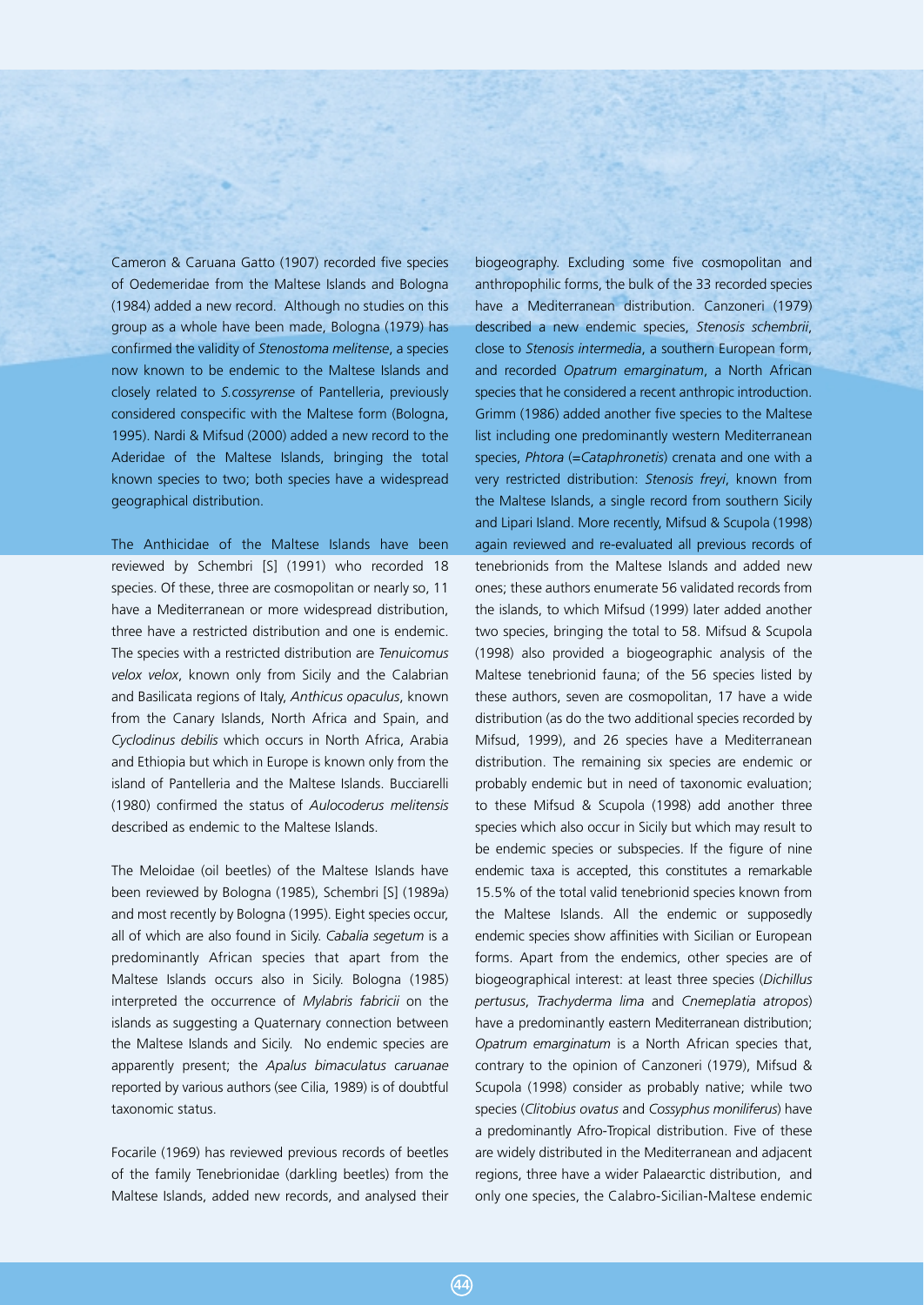*Protaetia cuprea incerta*, has a limited distribution. Although no analysis of the Maltese Scarabaeidae (scarab beetles) as a whole has yet been attempted, Sabatinelli & Schembri [S] (1990) have studied those species which visit flowers, identifying nine species.

Beetles of the family Cerambycidae (long-horn beetles) from the Maltese Islands have been studied by Schembri [S] & Sama (1986) and more recently by Mifsud & Booth (1997) and Mifsud (2002). The latter includes 29 species in his catalogue and rejects some other previously recorded species as unconfirmed. With two exceptions, all the species have a Mediterranean or wider distribution, with some being cosmopolitan or almost so, due to anthropogenic introductions. The two exceptions are *Cerambyx carinatus* which has an eastern Mediterranean distribution and *Parmena* sp., originally ascribed to *Parmena pubescens* by Schembri [S] & Sama (1986) but which may represent a new taxon (Mifsud, 2002). It is interesting to note that five species, including *Cerambyx carinatus*, are most likely introductions that have become naturalised in the Maltese Islands.

Surprisingly, given their diversity and the economic importance of some species, the Chrysomelidae (leaf beetles) of the Maltese Islands have not received specific attention since the catalogue by Cameron & Caruana Gatto (1907). The supposedly endemic species *Timarcha melitensis* was shown by Jolivet (1996) to probably originate from Portugal.

In their catalogue, Cameron & Caruana Gatto (1907) listed 100 species of beetles of the family Curculionidae (weevils) from the Maltese Islands. To this list were added two other species described after 1907 (see Magnano & Osella, 1972). Magnano & Osella (1972) examined these records and, after removing five doubtful species from the Maltese list, have presented a biogeographical analysis. Eighty-seven species have a Mediterranean or wider distribution. The remaining 10 have a restricted distribution: two species (*Brachycerus albidentatus*, *Larinus vittatus*) have a Tyrrhenian distribution while another (*Ceutorhynchus melitensis*) is known from the Maltese Islands, Sicily and southern Italy but has close affinities with the European *Ceutorhynchus grenieri*. Four species have a predominantly North African distribution, three of these (*Otiorhynchus affaber*, *Apion robusticorne*, *Hypera jucunda*) are known from North Africa and the Maltese Islands and Sicily, and the other (*Sitona ocellatus*) from North Africa and the Maltese Islands. Two species have a disjunct distribution: *Otiorhynchus moriger* is known from the Maltese Islands and Corfu, and *Thylacites beloni* from the Maltese Islands, western Sicily and Crete. These have been interpreted by Magnano & Osella (1972) as relict species. Another species of biogeographical interest is *Trachyphloeus melitensis*, described by Borovec & Osella (1993) and know only from Lampedusa and Malta. A relatively large number of species are endemic (6.8% of the validated species). Magnano & Osella (1972) considered two species as endemic: *Chiloneus deluccai*, an insular form of *Chiloneus meridionalis*, a species known from Sicily, Ustica and the Egadian Islands; and *Desbrochersella hoffmanni* described by González (1970) and closely related to *Desbrochersella championi* known only from Sicily. Later, Magnano (1992; 1993) added another two species: *Otiorhynchus schembrii* and *Otiorhynchus ovatulus*. More recently, (Magnano & Mifsud (1998) described *Alaocyba melitensis*, which is most closely related to *A.lampedusae* and in turn, both are related to *A.theryi* found in Tunisia and Algeria This is an important discovery as it concerns one of the few local endemics with African rather than European affinities. More recently still, Magnano & Mifsud (2001) described another two new species, so far known only from the Maltese Islands: *Torneuma strictum* and *Torneuma maltense*, both related to *T.siculum* known from Sicily and Sardinia.

Only one member of the order Strepsiptera (stylopids) is known from the Maltese Islands, *Mengenilla chobauti*, a species widely distributed in the Mediterranean area (Schembri [S], 1984b).

Valletta (1984) recorded species of Neuroptera Myrmeleontidae (antlions) collected or reported from the Maltese Islands by himself and previous workers and listed seven species; he also reported five species of Neuroptera Chrysopidae (lacewings) (Valletta, 1985).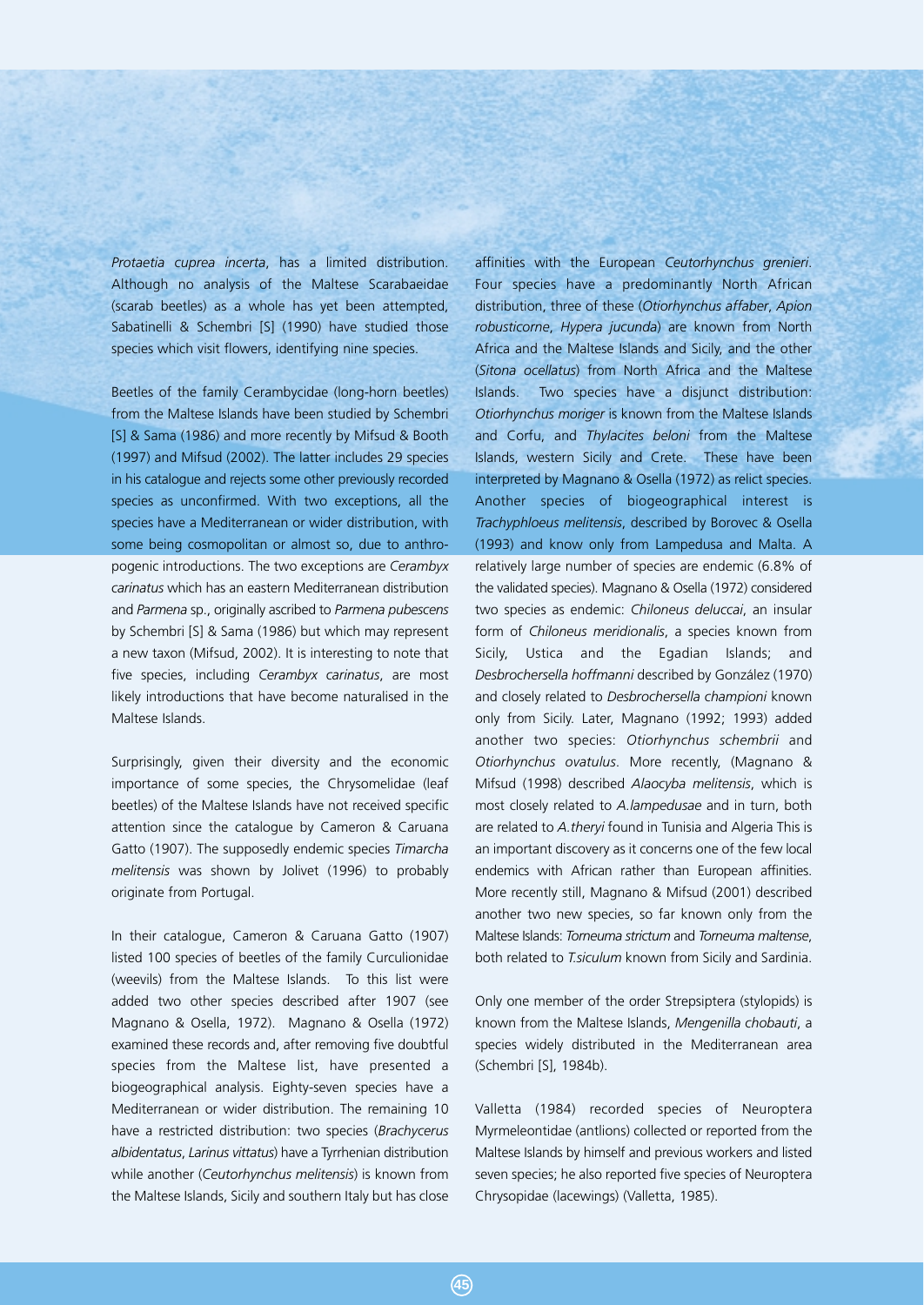Subsequently, Duelli (1994) recorded 12 species, seven of them new records. Plant & Schembri [S] (1996) reviewed all the neuropteroid insects of the Maltese Islands, confirming 29 species belonging to four families, including their own new records, with another two not definitely identified.The order Trichoptera (caddisflies) was only recorded from the Maltese Islands relatively recently (Schembri, [S], 1981; Schembri [S] & Johnson, 1987). Two species occur: *Tinodes maclachlani*, which is also known from Britain, Central Europe, Corsica, Italy and Sicily, and *Mesophylax aspersus*, a species with a vast distribution.

There exists a large literature on the Lepidoptera (moths and butterflies) of the Maltese Islands. Notable summaries of this group include the contributions of Valletta (1972, 1973) on Rhopalocera (butterflies) and on Heterocera (moths), respectively; of Schembri [S] (1977) and Sammut (1982) on Rhopalocera; and of Sammut (1983) on Geometridae (geometrid moths). Sammut (1984) has produced a systematic and synonymic catalogue of the Maltese Lepidoptera in which he has updated nomenclature, corrected previous misidentifications, added new records and compiled a bibliography of literature on the Maltese lepidopteran fauna. Endemic and/or threatened species have been treated by Sammut & Valletta (1989), while Sammut (1989) has discussed aspects of the history of lepidopterological studies on the Maltese Islands, and the Maltese lepidopteran fauna, in general. A recent comprehensive compilation is that of Sammut (2000); according to this, 599 species have been recorded from the Maltese Islands.

In spite of the impressive literature on this group, only two authors (De Lucca, 1965; Sammut, 1989) have attempted biogeographical analyses. According to De Lucca, the character of the Maltese lepidopteran fauna is typically southern European, however, some 7% of the local species are found in North Africa but not in Sicily and the rest of Europe. Sammut (1989) analysed the biogeographical relationships of the Maltese Noctuidae (noctuid moths). Of the 128 species that occur, 90.6% have a wide distribution, 7.8% (10 species) have a restricted distribution (known from the Maltese Islands

and one or two other countries only) and only 1.6% (2 species) are endemic to the Maltese Islands. The endemic Lepidoptera of the Maltese Islands have most recently been revised by Sammut (1984; 1989) and Sammut & Valletta (1989). All endemics that are well characterized taxonomically appear most closely related to southern European species with the exception of *Antitinea deluccae* which is most closely related to *Tinea palastinella* of the Middle East (De Lucca, 1965). Excluding species whose taxonomic status is debatable, Karsholt & Razowski (1996) consider 15 species as endemic, which is about 2.5% of the species recorded. However, additional new (and presumably endemic) species have been described since (see Mifsud, 2000a), so the percent endemism in the group may be slightly higher. There is need for a detailed taxonomic analysis of the many 'endemic' species, subspecies and 'forms' that have been described from the Maltese Islands, followed by a modern biogeographical analysis.

The Diptera (true flies) of the Maltese Islands had received scant attention until recently, when two Maltese entomologists, Martin Ebejer and Paul Gatt took up study of this group. Newstead (1912) dealt with the medically important sandflies of the genus *Phlebotomus* (recently, interest in these flies of medical and veterinary importance has resumed – see Mifsud, 2000a and Savona Ventura, 2002); Caruana Gatto (1926) listed the gall-forming species known to him; Saliba (1963) reviewed the economically important species; Spencer (1972) gave a list of the Agromyzidae collected by him, and described a new species, *Liriomyza melitensis*; Chvála (1980) described a new species of acrocerid fly, *Ogcodes schembrii*, related to *Ogcodes gibbosus* which is widespread in Europe; Schembri [S] (1985a) studied the Maltese Hippoboscidae; Canzoneri (1985) reviewed records of Ephydridae from the Maltese Islands; and Ebejer (1988a; 1988b) studied the Maltese Bombyliidae and Syrphidae. Other scattered records of individual species also exist. All known records of Diptera from the Maltese Islands up to ca 1990 were listed in a catalogue of the Maltese Diptera by Schembri [S] *et al.* (1991), which includes well over a hundred new records and enumerates 203 species belonging to 27 families.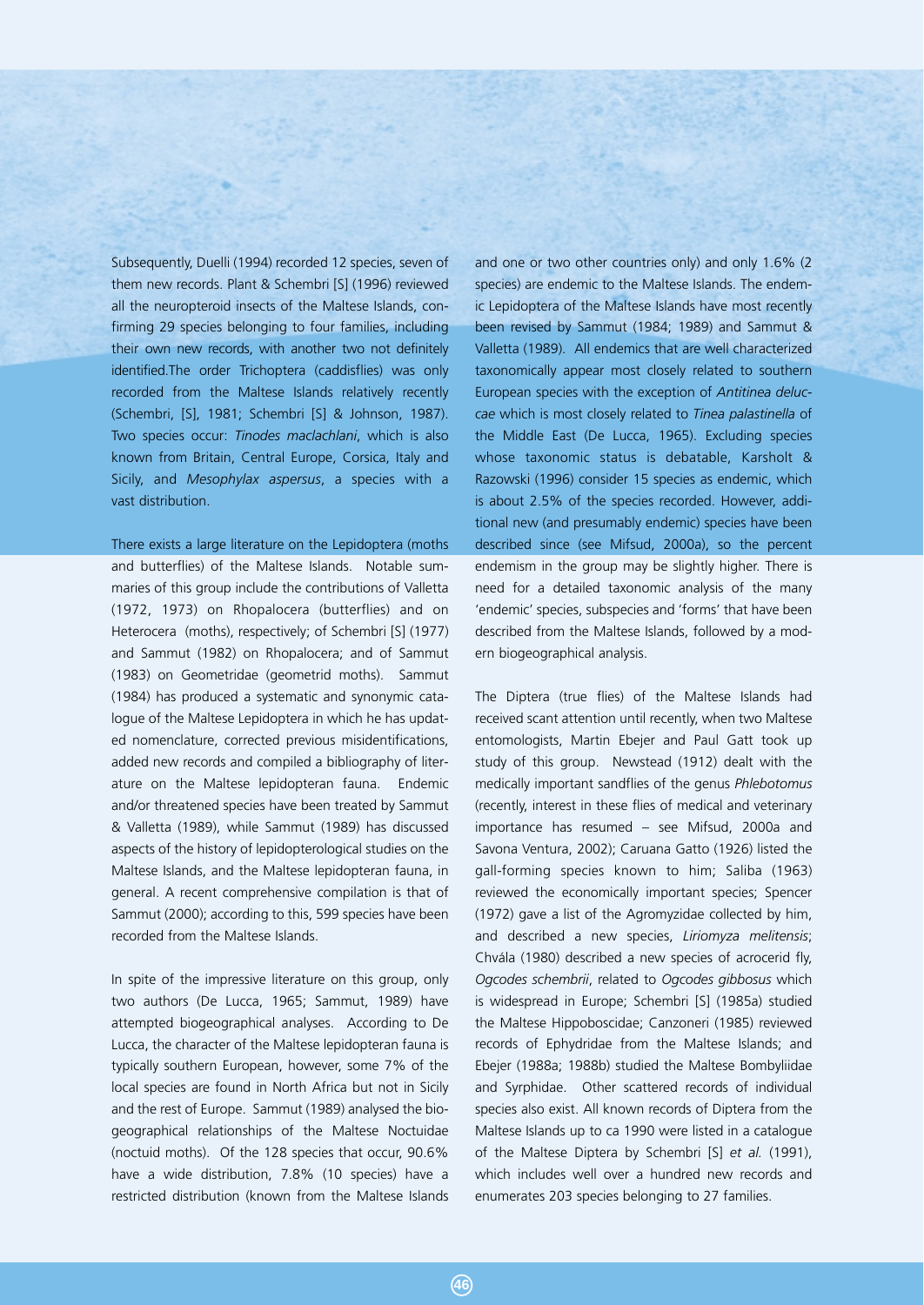Ebejer (1995b) updated this list for the larger flies by correcting nomenclature and adding a number of new records. Subsequent to this a large number of works have appeared that have treated individual groups of flies in detail and added numerous new records as well as new species. The more important of these are reviewed below. Maltese Culicidae (mosquitoes) were studied by Gatt (1996) who also reviewed previous records. Nine species are considered valid for the islands; all have a wide geographical distribution. Ebejer (2000) records the family Dixidae from the Maltese Islands for the first time, listing three species, all with a wide distribution. The fungus gnats (families Bolitophilidae, Keroplatidae and Myceophilidae) of the Maltese Islands were studied by Chandler & Gatt (2000), who reported 30 species including two new and (to date) endemic species: *Macrocera buskettina* (Keroplatidae), with eastern Mediterranean affinities, and *Docosia melita* (Mycetophilidae).

Ebejer (1988a; 1995b) recorded 27 species of Bombylidae (beeflies) from the Maltese Islands. The same author recorded 46 species of Syrphidae (hoverflies) (Ebejer, 1988b; 1995b). None of the species are endemic. Plant (1995) described two new species of *Chersodroma* (family Hybotidae) from Malta. Gatt (2000) studied the Sphaeroceridae of the Maltese Islands and recorded 41 species, all but three, new records; *Phthitia sicana* appears to be a Siculo-Maltese endemism while *Thoracochaeta mediterranea* is known only from Pantelleria and Malta. Ebejer (1995a) records one species of Sciomyzidae, widespread in the Mediterranean. He also records seven species of Chyromyidae of which four were new to science and were all collected from the Ghadira bird sanctuary (Ebejer 1993). Ebejer (1998a) later synonymised two of these but the other two (*Aphaniosoma clitellatum* and *A.spatulatum*) are still only known from Malta; in this same work, Ebejer also added new records, including of a new species *Aphaniosoma nigrum*, known only form Tunisia and Malta. Subsequently, Ebejer (1998b) described a second species of this family also known only from Tunisia and Malta: *Gymnochiromyia fallax*. Ebejer (2001) recorded three families of flies - Camillidae, Campichoetidae and Drosophilidae - for the Maltese Islands for the first time and reported two species of the first, one of the second and 13 of the third; all species have a wide distribution. Munari & Ebejer (2000) recorded the family Tethinidae from the Maltese Islands for the first time and listed seven species, all common Mediterranean forms with the exception of a new species they named *Tethina melitensis*, collected from sandy coastal areas. Ebejer & Gatt (1999) studied the Maltese species of Fannidae and Muscidae and recorded eight species of the former and 36 species of the latter; all species have a wide geographical distribution.

A number of general works on Maltese Hymenoptera (ants, bees and wasps) have been published. The most important of these are the lists of Alfken (1929), Valletta (1971; 1978) and Erlandsson (1974; 1979; 1984). None of these authors has attempted a biogeographical analysis of the hymenopteran fauna, however. Gall-forming species were listed by Caruana Gatto (1926) while Saliba (1963) listed species of economic importance.

Some individual groups of Hymenoptera have been studied in detail. The best known of these are the ants (Formicidae), the subject of comprehensive works by Baroni Urbani (1968a; 1968b) and Schembri [S] & Collingwood (1981; 1995). A total of 50 species have been recorded, the bulk of which have Mediterranean or wider distributions and a few of which are recent anthropic introductions. One species, *Messor caducus*, has a disjunct distribution, being known only from the Maltese Islands, Rhodes and Turkey. Another two species, *Aphaenogaster inermis* and *Stenamma petiolatum*, have a very restricted Mediterranean distribution, the former being known from the Maltese Islands and southern Italy, and the latter from the Maltese Islands and a few Italian sites. Seven species have North African affinity: *Cardiocondyla nigra*, *Acantholepis frauenfeldi velox* and *Diplorhoptrum santschii* are known from Tunisia and the Maltese Islands; an as yet unidentified species of *Themnothorax* is probably also a North African species; *Aphaenogaster sicula* is a Siculo-Maltese endemism, probably most closely related to African species; *Pheidole teneriffana* is known from the Canary Islands, North Africa, the Maltese Islands, Asia Minor, Ethiopia and Syria;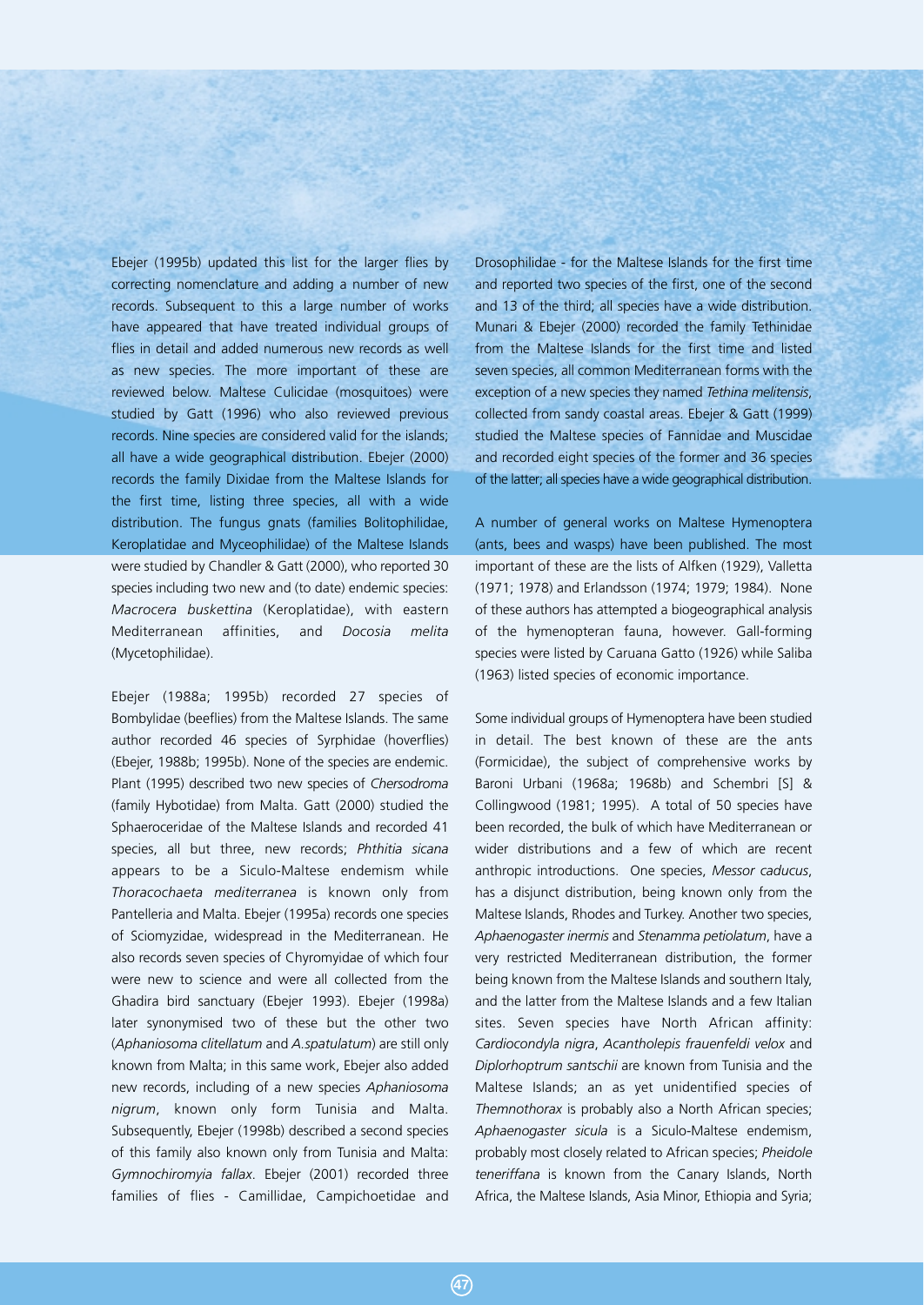while *Camponotus barbaricus*, a widely distributed species in North Africa, is in Europe known only from the Maltese Islands, Sicily and southern Spain. Recently, further, as yet unrecorded species of African affinity have been discovered in the Maltese Islands (S. Schembri, personal communication 1989). Two ants are endemic to the Maltese Islands: *Strongylognathus insularis* and *Leptothorax splendiceps*, which is closely related to the Sicilian *L.laestrygon*.

Schembri [S] (1983) reviewed previous records of Mutillidae (velvet ants) from the Maltese Islands, corrected various misidentifications and added new records. Subsequently, Petersen (1988) made various corrections to the Maltese list of these hymenopterans as a result of his re-interpretation of some species. Fifteen species occur in the Maltese Islands, the bulk of which have a South European, Mediterranean or wider distribution. Three species are of particular biogeographical interest: *Mutilla barbara* is a North African species in Europe occurring only in the Maltese Islands; *Stenomutilla hottentotta* is also a North African species, which in Europe occurs only in the Maltese Islands and Sicily; the new species of *Smicromryme* reported by Schembri [S] (1983) shows strong affinities with North African species.

Lists of the Pompilidae (spider-hunting wasps) of the Maltese Islands were presented by Wahis (1997; 1998); 29 species are recorded of which three, *Agenioideus arenicolus*, *Agenioideus seminiger* and *Tachyagetes cinerascens*, are North African species that do not occur on the European mainland.

Strumia (1981) recorded 15 species of Chrysididae (jewel wasps) from the Maltese Islands and listed previous records. The Maltese chrysidid fauna is very similar to that of Sicily and shows strong European affinities; one species, *Hedichrydium dismorphum*, however, was previously known only from Algeria. Schembri [S] (1991a) also reviewed previous records of Sphecidae (digger wasps) from the Maltese Islands and recorded new species; he did not, however, attempt a biogeographical analysis.

Records of Apoidea (bees) from the Maltese Islands and reviews of previous literature on the group have been published by Schembri [S] (1982) and Van Der Zanden (1983). Schembri [S] (1980b, 1985b) has similarly treated the Vespoidea (wasps). These authors do not however analyse the biogeography of either group, although Schembri (1985b) records *Ancistrocerus biphaleratus tripolitanus* previously known only from Cyrenaica. More recently, Sheppard *et al.* (1997) have described the honey bee of the Maltese Islands as an endemic subspecies, *Apis mellifera ruttneri*, which, on the basis of morphological, molecular and behavioural data, is closer to the North African subspecies *A.m.intermissa* than to European subspecies, a situation also found in the Sicilian subspecies *A.m.sicula*.

A special study of parasitoid, parasitic and hyperparasitic Hymenoptera has been made by David Mifsud and his co-workers, who record some 40 species distributed in eight families (Mifsud *et al.*, 1995; Mifsud, 1997a; 1997c; see also Mifsud 2000a). It is interesting to note that a number of species were introduced accidentally with their host while others were deliberately introduced as part of biological control programmes.

Schembri [S] (1992) provided a preliminary list of the Ichneumonidae (ichneumons) of the Maltese Islands, a group that was hardly studied previously; 24 species are recorded all with a relatively wide geographical distribution, except for a species that is close to members of *Diadegma*, but which does not quite fit in this genus.

No specific works on the Siphonaptera (fleas) of the Maltese Islands have been published, however, material from Malta appears in a number of general works on fleas, as well as in medical reports (see Mifsud, 2000a; Savona Ventura 2002). Some nine species have been recorded (Mifsud, 2000a) of which the most interesting is a new subspecies (*vogeli*) of the flea *Leptopsylla algira* from a laboratory colony of the Sicilian Shrew (*Crocidura sicula calypso*) founded from specimens originating from the island of Gozo (Beaucournu, 1990). *Leptopsylla algira*, of which nine subspecies are now known, has an overall circum-Mediterranean distribution.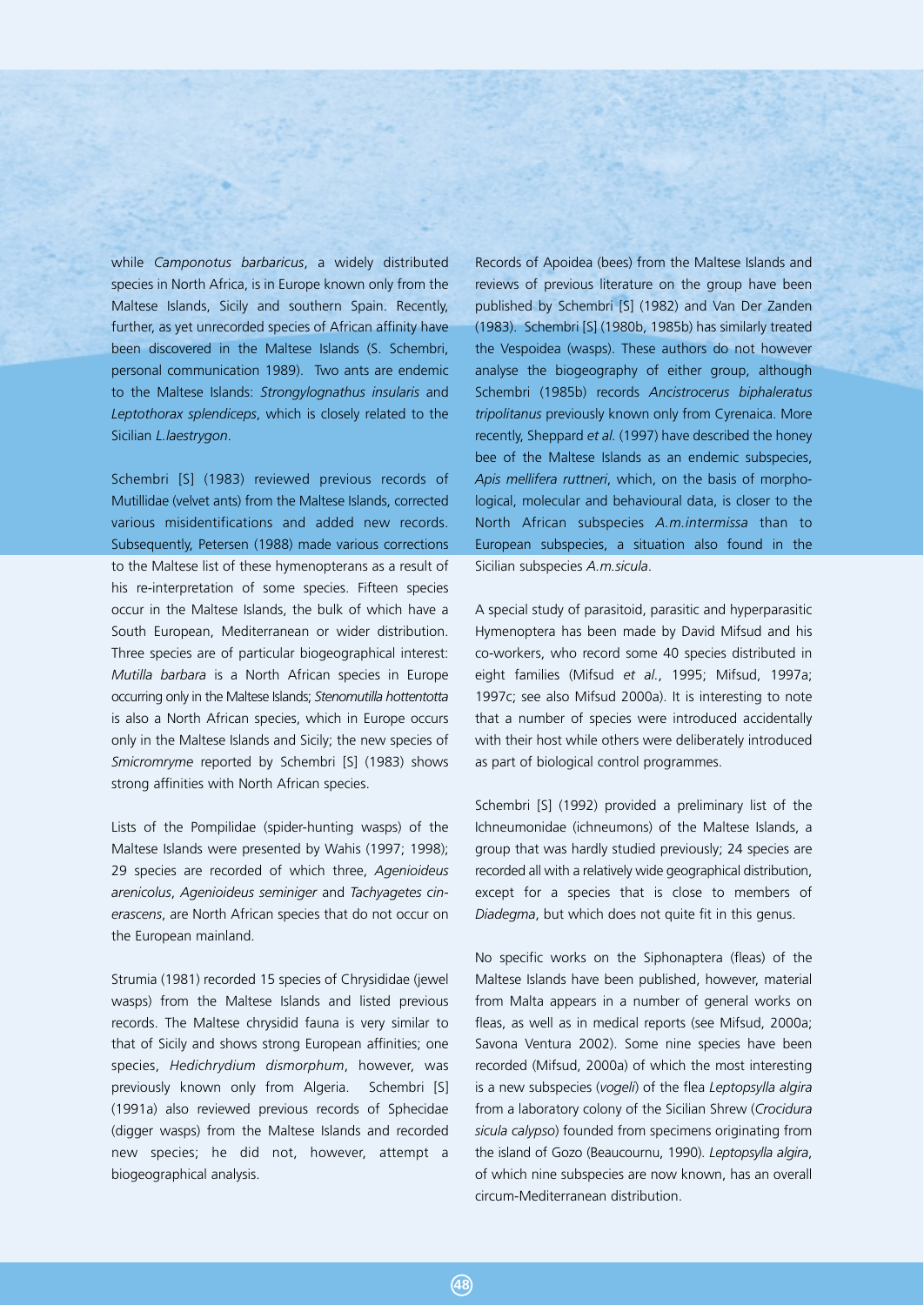Enghoff & Schembri [P] (1989) have reviewed previous work on the Diplopoda (millipedes) of the Maltese Islands, added new records and discussed the biogeography of the group. Fourteen species occur of which one is cosmopolitan and another, *Glomeris distichella*, is a Siculo-Maltese endemism. There are no species of North African affinity but four species constitute clear eastern (Greek/Balkan) elements in the Maltese fauna. Of these, *Stosatea minima* is known only from the Maltese Islands and Greece, and *Polydesmus mediterraneus* is known from the Maltese Islands, Greece, Bulgaria, Yugoslavia and Turkey. More recently, Jeekel (2000) published a list of six species, all previously recorded, mainly to discuss and update the nomenclature. Reassessment of a polyxenid reported as *Polyxenus lapidicola* by Enghoff & Schembri [P] (1989) has shown that this is referable to *Polyxenus macedonicus*, known from Macedonia, Southern France and Corsica (Ebejer [K] & Schembri, 2001).

At least one species of the class Symphyla occurs in the Maltese Islands (Schembri [P], 1984) but this group has not been studied. The Chilopoda (centipedes) of the Maltese Islands have been treated by Gulia (1890) and much later by Matic *et al.* (1967) who listed seven species. A faunistic and zoogeographic study of the centipedes of the Maltese Islands has increased the count to 21 species, mostly with a Mediterranean distribution (Marzio Zapparoli & Alessandro Minelli, personal communication 2003).

## VERTEBRATES

The CHORDATA of the Maltese Islands have been well studied. There are no freshwater fish present on the islands, however, one brackish water species, the Killifish *Aphanius fasciatus*, occurs in a very limited number of enclosed brackish water bodies (Deidun *et al.*, 2002). This species apparently presents phenotypic differences from mainland populations (Darmanin, 1979) and different ecotypes may exist in different localities within the islands (Zammit & Van Es 1980).

The reptiles and amphibians of the Maltese Islands have been reviewed by Lanza (1972) and most recently by Baldacchino & Schembri [P] (2002). The only member of the Amphibia is the frog *Discoglossus pictus pictus*. As currently recognized, this is a Siculo-Maltese race of a predominantly Northwest African species (see Lanza *et al.*, 1986 for a review and references). The Reptilia are represented by one skink, one chameleon, two geckoes, one lacertid lizard and four snakes. In addition, marine turtles occur in Maltese waters (*Caretta caretta*, very occasionally *Demochelys coriacea* and even more rarely, *Chelonia mydas*) but no longer breed on the islands (see Gramentz, 1989 and references therein); a number of other chelonians are imported as pets.

The chameleon (*Chamaeleo chamaeleon*) is not a native species but was imported into the islands from North Africa round 1880 and has since become naturalized. The skink, *Chalcides ocellatus*, occurs as a subspecies (*tiligugu*) which apart from the Maltese Islands is known from Algeria, Tunisia, Sardinia, Sicily and several minor islands. The snake *Coluber algirus* is a Northwest African species for which the Maltese Islands are the only European station. Another snake, *Elaphe situla* occurs as a subspecies (*leopardina*) whose area of distribution is essentially eastern Mediterranean (Balkan) and in the central Mediterranean occurs only in the Maltese Islands, southern Sicily and southern Italy. A third snake, *Telescopus fallax fallax* is similarly an eastern Mediterranean (Balkan) species whose only central Mediterranean station is the Maltese Islands. It has often been hypothesized that *Coluber algirus* and *Telescopus fallax* were introduced into the islands passively, although Lanza (1973) has argued for active diffusion into the islands from North Africa for the former and via Sicily, from where it then became extinct, for the latter. The Maltese lacertid, *Podarcis filfolensis* is a species endemic to the Maltese Islands and the Pelagian Islands of Linosa and Lampione. Four races have been named from the various islands of the Maltese group and one race from the Pelagian Islands. According to the immunological data of Lanza & Cei (1977) *Podarcis filfolensis* is closely related to *Podarcis wagleriana*, a species endemic to Sicily, however, according to the genetic investigations of Capula *et al.* (1988) *Podarcis filfolensis* is more closely related to *Podarcis sicula*, a predominantly southern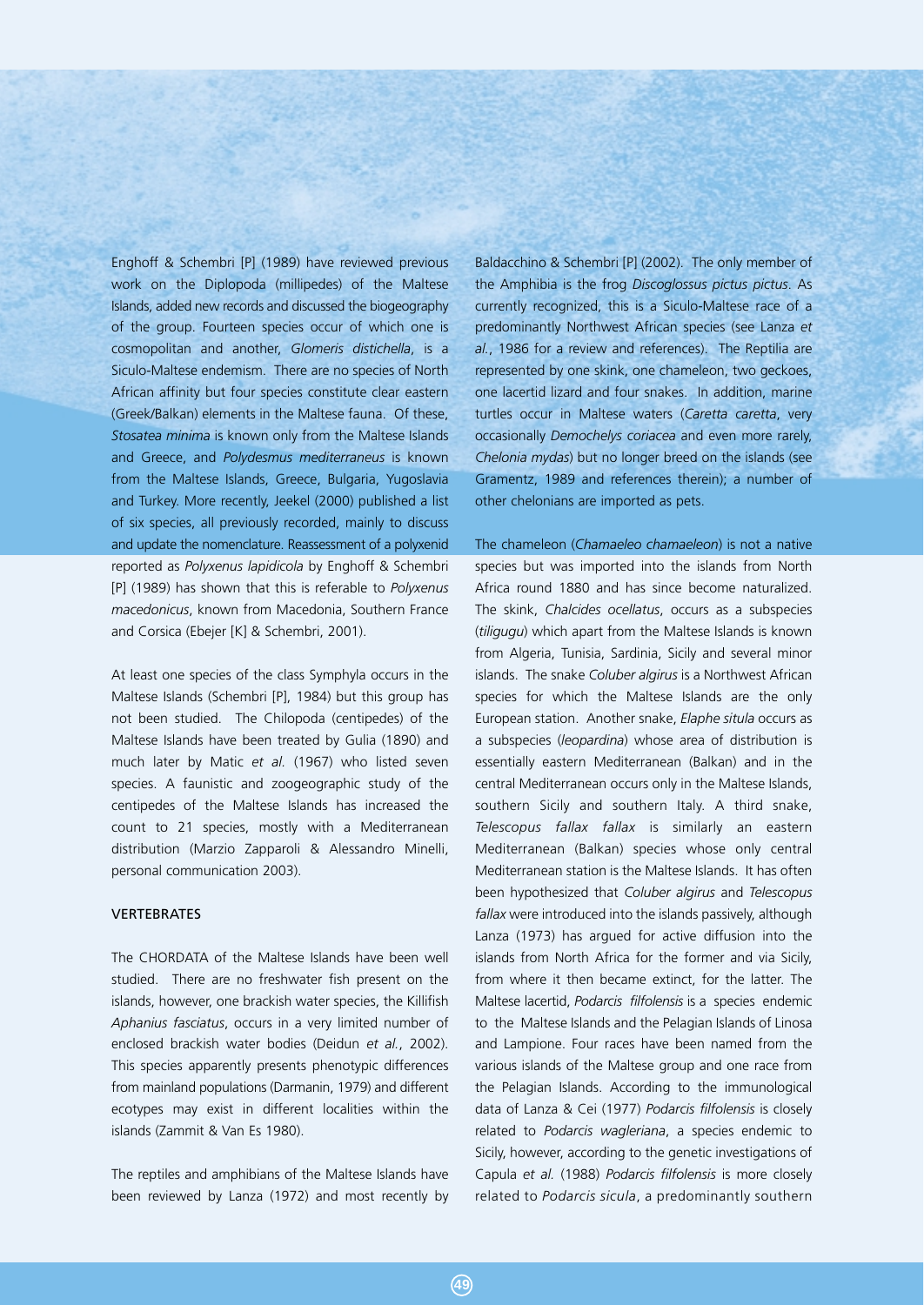European species, and possibly to *Podarcis melisellensis*, a species of the east Adriatic coast, while more recent molecular genetic work (Capula, 1994) has confirmed a closer relation to *Podarcis sicula* but not to *Podarcis wagleriana*.

There is a very extensive literature on the birds (Aves) of the Maltese Islands. Bannerman & Vella Gaffiero (1976), Sultana & Gauci (1982) and Sultana (2001) have provided reviews. All these authors have evaluated previous records and added new ones to the Maltese list and include extensive bibliographies. Of the 379 species recorded, some 18 are resident, five are summer visitors, 52 are winter visitors, 112 are more or less regular migrants and the remainder are irregular migrants or vagrants. Of the locally breeding species, two are of biogeographical interest: *Puffinus yelkouan* is an eastern Mediterranean species for which the Maltese Islands are the westernmost limit of distribution; the local sparrow, previously referred to as *Passer hispaniolensis maltae* is now known to belong to a hybrid population between *Passer hispaniolensis hispaniolensis* and *Passer domesticus italie* which is found south of Rome, in Sicily and in the Maltese Islands (Sultana & Gauci, 1982).

Excluding domestic species, some 19 species of terrestrial Mammalia (mammals) have been recorded from the Maltese Islands. Lanfranco [G] (1969) has summarized the information available at the time and gives a bibliography; Lanfranco [G] & Schembri [P] (1989) listed the rare and/or threatened species, while a recent review is provided by Baldacchino & Schembri [P] (2002). Apart from bats, most species of mammals currently occurring in the Maltese Islands were introduced into the islands following colonization by humans. According to Storch (1970) *Apodemus sylvaticus* and *Rattus rattus* were introduced during the Bronze Age while *Rattus norvegicus*, *Mus musculus* and *Atelerix algirus* were introduced more recently. Humans also introduced cattle, goats, sheep, pigs and the domestic cat very early following colonization of the islands (Boessneck & Küver, 1970) and later horses and donkeys. These species are therefore of little biogeographical interest. More important from this point of view are the Soricidae (shrews) and the Chiroptera (bats).

A species of shrew, equated with the extinct Pleistocene *Crocidura esuae* of Sicily by Kotsakis (1986), predated human occupation of the islands. Two living species currently occur, *Suncus etruscus*, and a species of *Crocidura* that morphological, karyological and molecular genetic data have shown to be *Crocidura sicula*, a Sicilian species (Vogel *et al.*, 1989; 1990a; 1990b; Maddalena & Vogel, 1990). The present day Sicilian and Maltese populations of this species evolved from the Pleistocene *Crocidura esuae* and the only real difference between the two is reduction in size (Hutterer, 1990). *Crocidura sicula* is a Siculo-Maltese endemism and one of the few survivors of the Pleistocene fauna of the region (Vogel *et al.* 1990a, 1990b). The Maltese population has been named as the subspecies *calypso* (Hutterer, 1991). Hutterer (1991) is of the opinion that *Crocidura sicula* is more closely related to North African forms.

Although some 10 species of bats have been recorded from the Maltese Islands (Lanfranco [G], 1969; Borg *et al.*, 1997), only five are at all common, the remainder being either occasional migrants or vagrants. Of the resident species, the local race of *Myotis blythi* is of particular interest, as it appears to be intermediate between the two sibling species *Myotis blythi* and *Myotis myotis*, and has been referred to as *Myotis blythi oxygnathus* (Toschi & Lanza, 1959; Lanfranco [G], 1969). This race was later named *punicus* by Felten et al. (1977) who interpret it as occurring in Corsica, Sardinia, the Maltese Islands and parts of Tunisia. On the other hand Strelkov (1972) considers the local race as *omari*, present also in Sardinia, Crete, and the Near and Middle East. Arlettaz *et al.* (1997) have investigated the zoogeography of *Myotis blythi* and *Myotis myotis*, paying particular attention to the marginal populations of Mediterranean islands and analysing morphology, genetics and ecology. These authors show that North Africa, Corsica and Sardinia are inhabited by a monospecific population of *Myotis myotis*, and, in contrast to all other recently studies, these authors have attributed the Maltese population to this entity, mostly on ecological grounds. The question of what exactly is the *Myotis* of the Maltese Islands is there fore still controversial and open.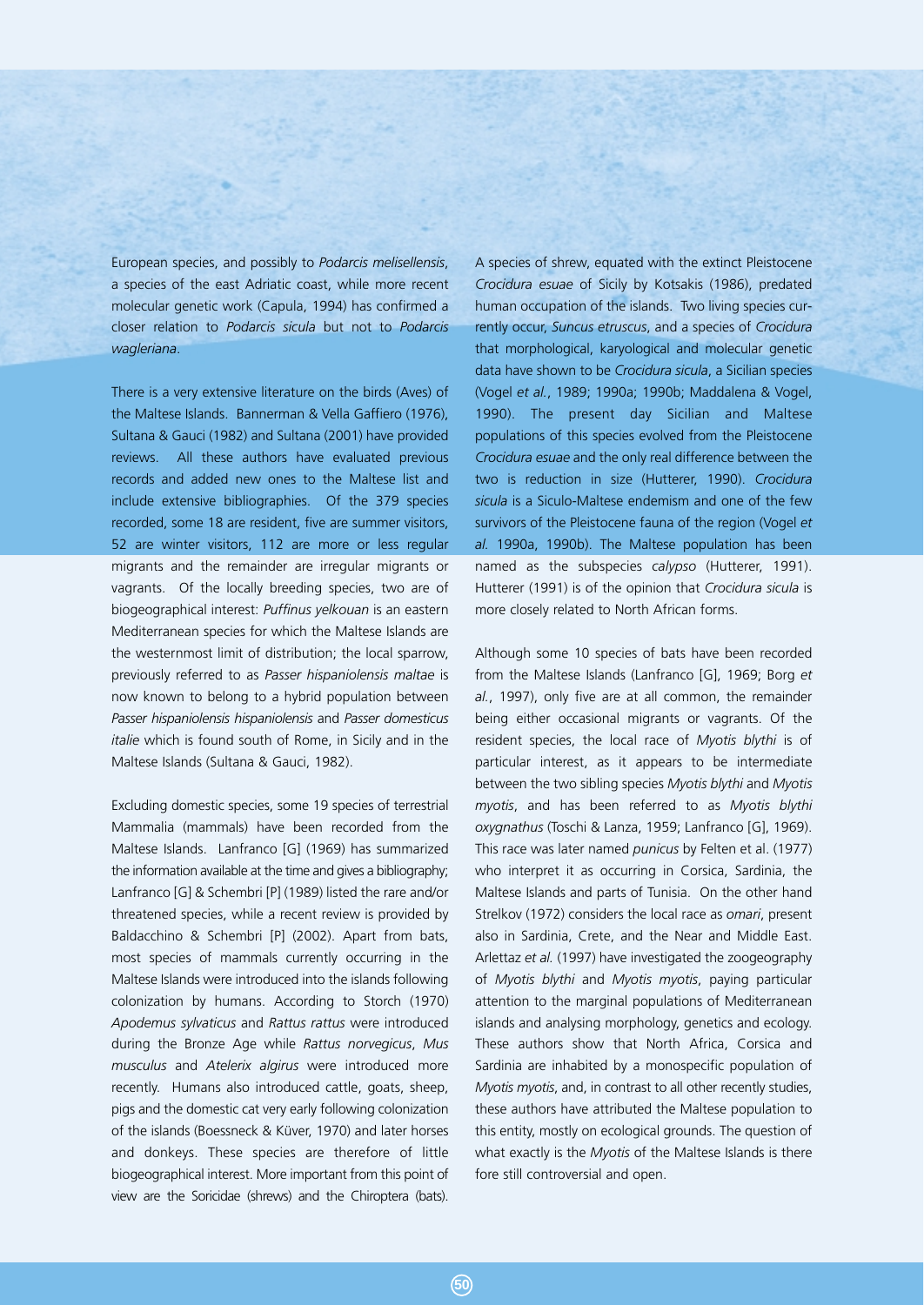## DISCUSSION AND SYNTHESIS

Reviewing the information presented above, a number of general points about the non-marine terrestrial fauna of the Maltese Islands can be made. The first is that, perhaps surprisingly given the size and limited range of habitats present on the islands, the long human occupancy and the very large human population, nonetheless the Maltese Islands have a diverse terrestrial and aquatic fauna that includes representatives of most animal groups known to occur in the central Mediterranean region. Very few major groups are completely absent from the islands, and in the main, these are those associated with abundant freshwater which is arguably the least common habitat type on the islands. Examples of such 'missing' groups include freshwater sponges (Porifera), stoneflies (Insecta: Plecoptera), alderflies (Insecta: Megaloptera), freshwater fish (Chordata: Osteichthyes) and salamanders (Amphibia: Caudata). For the same reason, it is hardly surprising that some of the rarest groups of those that do occur are also associated with freshwater. Examples include leeches (Annelida: Hirudinea) where only one amphibious species occurs in a single locality (Schembri [P], 1989), caddisflies (Insecta: Trichoptera) where only two species, collected perhaps once or twice each are known (Schembri [S], 1981; Schembri [S] & Johnson, 1987), and the freshwater crab (Crustacea: Decapoda), with very few isolated populations (Schembri [P], 1989b; Capolongo & Cilia, 1990). On the other hand, there are also a few groups that are not aquatic but which are nonetheless missing from the Maltese Islands, even though they occur in nearby islands, including the Pelagian Islands, which geologically and ecologically are part of the Maltese group. Examples include stick insects (Insecta: Phasmatodea) and sun scorpions (Arachnida Solifugae). There does not seem to be any simple explanation for this.

Compared to that of Sicily, the largest island in the Central Mediterranean, the species richness of the Maltese Islands is overall lower, and in many cases, much lower. This is to be expected given the much smaller size and the more limited range of habitats in the Maltese Islands. In particular, the lack of mountains in the Maltese

Islands results in the absence of rain shadow effects, which, together with the desiccated topography give the multiplicity of habitats and microclimates associated with elevated ground, such as is found in Sicily. However, when compared to circum-Sicilian islands of similar size, the Maltese fauna is as, or more, diverse. Such comparisons must be treated with caution however, as not all circum-Sicilian islands have been as well investigated faunistically as the Maltese Islands; absence or reduced representation of a particular taxon on one island as compared to other islands in the region may equally reflect lack of study of the taxon as much as a real difference between the islands. This of course works both ways. Thus, at present, the Maltese Islands appear to have a very limited fauna for some groups compared to the other islands of the Sicilian Channel (for example: mites and ticks - Arachnida: Acari) simply because these groups have not yet been studied much locally, which brings us to the next point.

In spite of the impressive amount of work that has been carried out on the Maltese fauna to date, there are whole groups that have not been studied at all and many others that, although having received some attention, are still not well know. Even a cursory perusal of the information presented above will show that we know next to nothing about freshwater flatworms (Platyhelminthes: Turbellaria), rotifers (Rotifera), waterbears (Tardigrada), mites and ticks (Arachnida: Acari), and the lower myriapods (Pauropoda, Symphyla), to name but a few. Even those groups that have been well studied, such as the larger beetles (Insecta: Coleoptera) and the butterflies and moths (Insecta: Lepidoptera) still provide ample scope for further work. It is particularly important to assess the real taxonomic identity of the species reported as present on the islands, especially where particular island 'races' are involved, especially if the original designations were made a long time ago, before modern ideas of what constitutes biological species, and modern taxonomic methods, became widespread. Two very 'popular' groups, the terrestrial snails (Mollusca: Gastropoda) and the butterflies and moths (Insecta: Lepidoptera) are particularly good examples in this regard.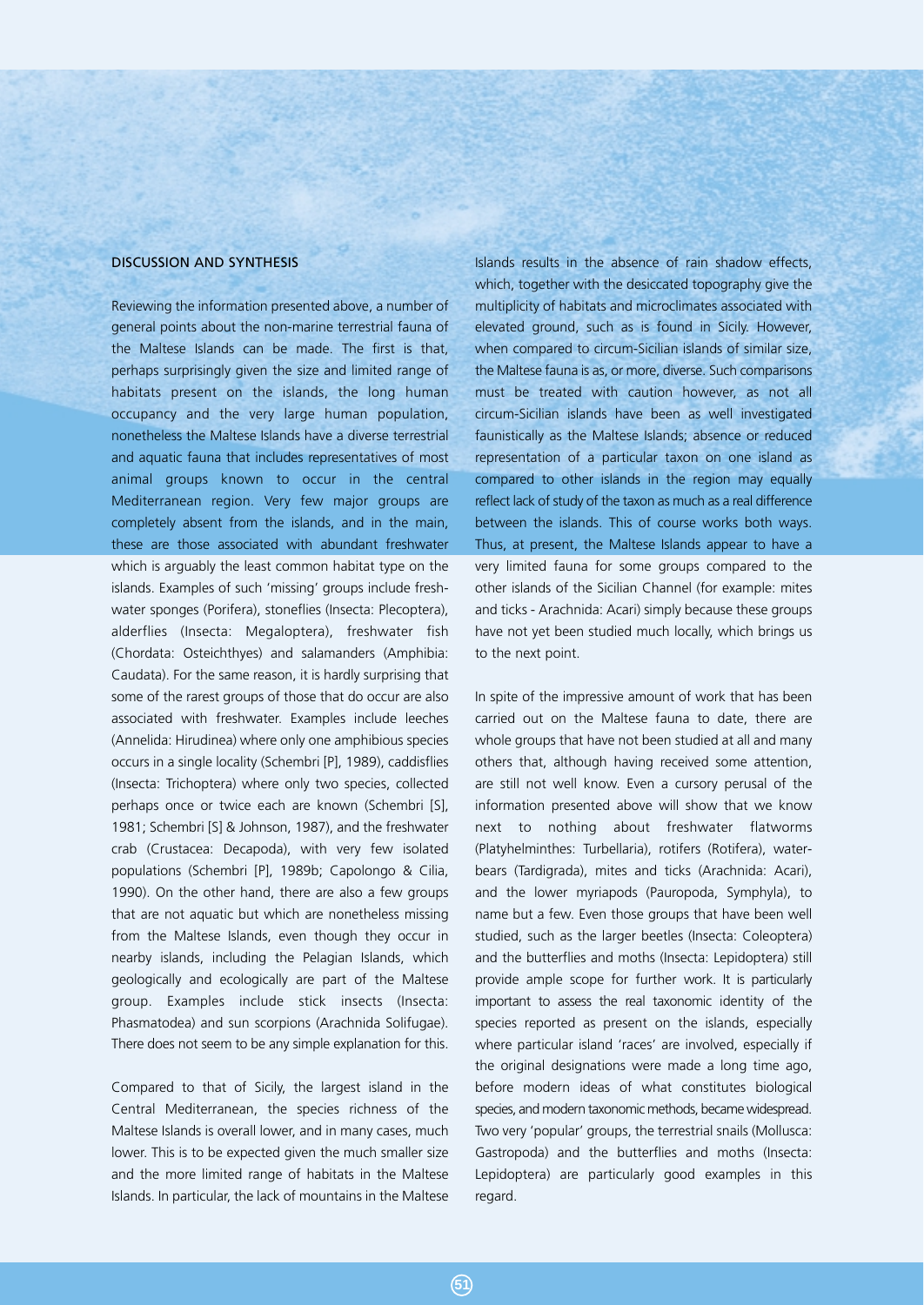Both have received a great deal of attention from taxonomists, amateur naturalists and collectors and many tens of species, subspecies, 'varieties' and 'forms' have been described and named, sometimes on the flimsiest of characters. In some cases, such distinctions are justified and have actually led to the recognition of distinct genetic units at specific and subspecific levels. A good example is the recent recognition of what was previously regarded as a local variety of the continental Spurge Hawkmoth *Hyles euphorbiae* as a distinct endemic species, now called *Hyles sammuti* (Danner *et al.*, 1998). In other cases, some of these 'taxa' have not stood up to modern scrutiny and have been shown to be variants of different types but not distinct genetic entities; as examples of this may be cited the numerous 'forms' and 'varieties' of what is now considered to be a single very variable species *Trochoidea spratti* (Giusti *et al.*, 1995).

The application of molecular genetic techniques of taxonomic analysis has had a great impact on previously intractable problems of local taxonomy and has revealed some surprises. Some of these have been discussed above, including: the case of the endemic door snails (Clausiliidae) of the genera *Lampedusa* and *Muticaria* and of the endemic top snail (Hygromiidae) *Trochoidea spratti*, the scorpion *Euscorpius sicanus*, the endemic cave-dwelling woodlouse *Armadillidium ghardalamensis*, the endemic Maltese subspecies of the honey bee *Apis mellifera ruttneri*, and the identity of the Maltese populations of the white-toothed shrew, now regarded as an endemic subspecies *Crocidura sicula calypso*. Unexpected results include the apparent existence of two distinct 'types', interpreted as incipient species, in the endemic cave-dwelling woodlouse *Armadillidium aelleni* and the genetically distinct population of the sandhopper (Crustacea: Amphipoda) *Talorchestia deshayesii* on Gozo.

Such molecular genetic studies are still in their infancy locally and as they are more widely applied, further interesting results are expected. For example, we still do not know just how genetically distinct are local populations of the Killifish *Aphanius fasciatus* or of the Mediterranean Freshwater crab *Potamon fluviatile*

*lanfrancoi*; what is the relationship between the various 'subspecies' of the Maltese Wall Lizard *Podarcis filfolensis* that have been formally or informally described; what is the specific identity of the local Mouse-eared Bat *Myotis* (?) *blythi*; if the subterranean ant-associating cricket *Myrmecophilus baronii* of the Maltese Islands and of Pantelleria are the same or distinct species; if recognition of the local Swallowtail Butterfly as a distinct subspecies *Papilio machaon melitensis* is justified? - and many more. Some of these problems are currently being investigated by my collaborators and myself or by others, but many await attention.

# One application of faunistic data of the type reviewed in the present work is to analyse the biogeography of a region - in the specific case of the Maltese Islands, to ask such questions as: What are the affinities of the Maltese fauna? Where did the species currently present come from originally? How and when did they get here? How

did the various endemic forms arise and did the same mechanisms operate in each case? How is the faunistic composition of the Maltese Islands changing?

The scientific value of any hypotheses on island biogeography advanced on the basis of comparisons of species presence/absence data between different regions depends in great part on sound taxonomic knowledge. In working out the biogeographical relationships of a locality, the occurrence and affinities of species with restricted or disjunct distributions, and of endemic species, are particularly important. It is imperative to study the relationship of such species occurring on the Maltese Islands to postulated conspecifics or ancestors occurring elsewhere. In spite of the advances made, there is still a lot of confusion as to which species actually occur and to the taxonomic status of several Maltese endemic taxa. There are two main reasons for this: firstly, many works, especially older ones, are based entirely on classical morphological criteria, sometimes rather superficial or plastic ones. Secondly, very little is known about the fauna of some of the surrounding islands and particularly of North Africa and many new taxa have been instituted with very little justification. In some cases, this problem is compounded by loss of type material.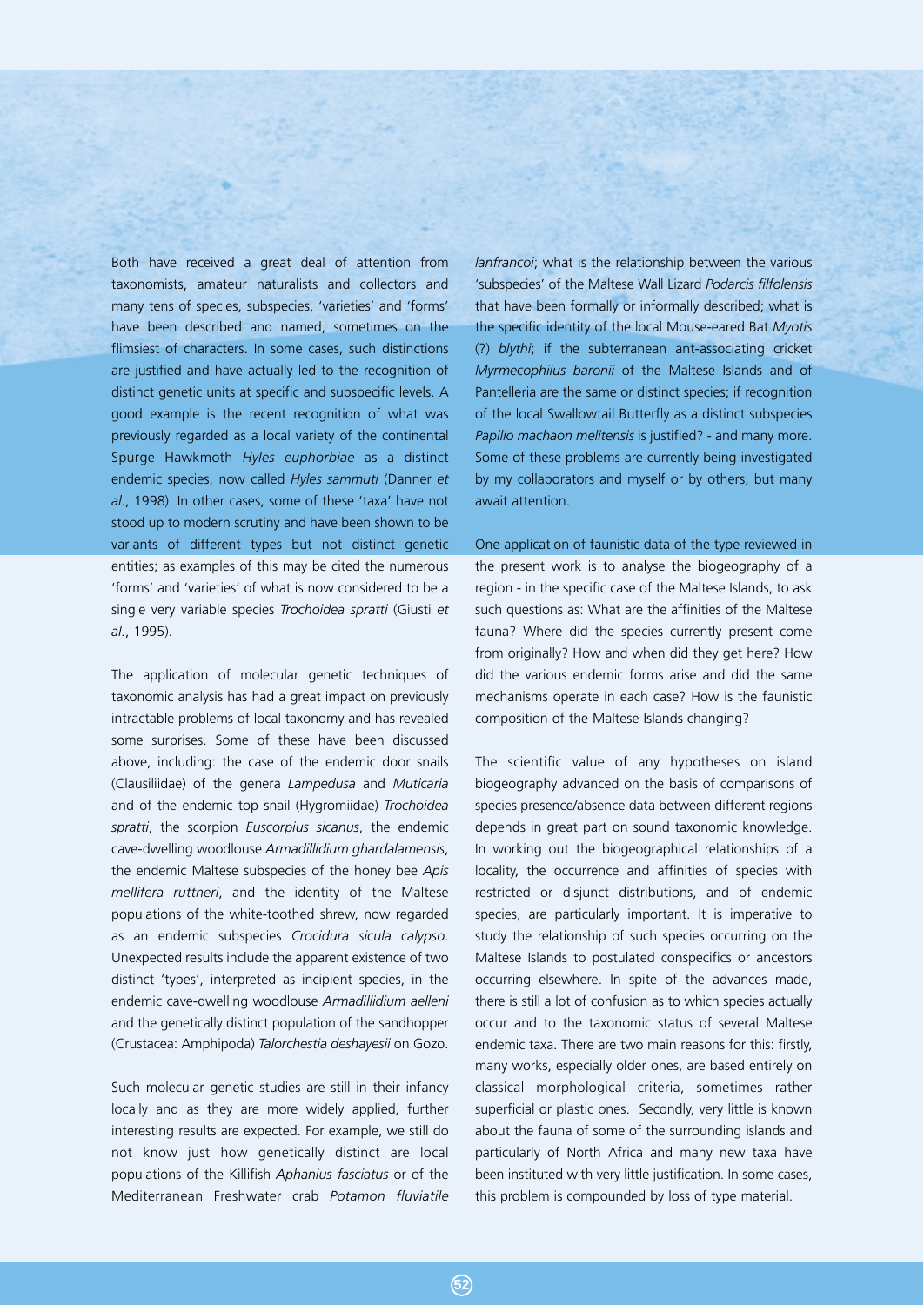There is also a problem with taxa that have been instituted on the basis of a few specimens, occasionally even just a single individual. For these, the range of variation is not known; when a larger series is eventually studied, the type specimen may turn out to be just one, perhaps extreme, form of a very variable species with no clear boundaries between the different variants. Such is the case with the endemic Spratt's Top-snail *Trochoidea spratti*, already discussed. An additional problem arises with species that come from specialised habitats that are difficult to sample and little studied. Thus a number of minute subterranean beetles from soil and litter samples have been described as new to science in recent years and to date are only known from the Maltese Islands; it would not be surprising if when equivalent habitats are sampled in adjacent islands and lands, these species are found to be more widespread than thought at present.

Obviously, biogeographical correlations based on erroneous assumptions of affinity, endemicity and disjunct distributions lead to incorrect results. Further below I discuss one hypothesis of Maltese biogeography that was based on taxonomic information now known to be incorrect. Given the still rather patchy knowledge of the faunistics of the Maltese Islands, no grand synthesis of the islands' biogeography is yet possible, but only a preliminary qualitative assessment.

The main affinities of the Maltese Islands are very obviously with Sicily, and indeed the Maltese fauna has been described as a mere appendage of that of Sicily (e.g. Soós, 1933). Most Maltese species occur also in Sicily. Some have a distribution limited to Sicily and southern Italy, and other circum-Sicilian islands, apart from the Maltese Islands; others are Siculo-Maltese endemics (for example: the salticid *Aelurillus schembrii*, the blattid *Ectobius kraussianus*, the diplopod *Glomeris distichella* and the frog *Discoglossus pictus pictus*). In the majority of cases where the affinities of strictly Maltese endemic taxa have been worked out, these are clearly derived from Sicilian (or European) ancestors (for example: the gastropods *Cernuella caruanae*, *Marmorana melitensis*, *Lampedusa* spp. and *Trochoidea* spp., the pseudoscorpion *Roncus melitensis*, the trapdoor spider *Nemesia arboricola*,

the crab *Potamon fluviatile lanfrancoi*, the collembolans *Odontellina sexoculata* and *Mesaphorura schembrii*, the cricket *Myrmecophilus baronii*, the staphylinids *Trogophloeus championi*, *Astenus gattoi* and *Astenus walkeri*, the tenebrionid *Stenosis schembrii*, the curculionids *Chiloneus deluccai* and *Desbrochersella championi*, the acrocerid *Ogcodes schembrii* and the lizard *Podarcis filfolensis*). The majority of the non-endemic Siculo-Maltese species have a wider Mediterranean, European or even broader (Palaearctic, or Palaearctic and Ethiopian) distribution.

As might be expected from the Maltese Islands' position at the centre of the Mediterranean, at the border of the West and East Basins, species whose centres of distribution are these two basins also occur. However, species of Eastern Mediterranean affinity predominate, and indeed, as first observed by Francini Corti & Lanza (1972), the Maltese Islands have the largest number of such species of any of the circum-Sicilian islands. Such species include the heteropteran bugs *Kalama lugubris* and *Thaumastopus marginicollis pallescens*, the bupestrids *Anthaxia lucens lucens* and *Anthaxia thalassophila thalassophila*, the tenebrionids *Dichillus pertusus*, *Trachyderma lima* and *Cnemeplatia atropos*, the diplopods *Stosatea minima* and *Polydesmus mediterraneus*, the snakes *Elaphe situla leopardina* and *Telescopus fallax fallax*, and the bird *Puffinus yelkouan*. Particularly interesting in this respect as those Maltese endemics with eastern Mediterranean affinities, as for example, the palpigrad *Eukoenenia christiani*, the moth *Antitinea deluccae* and the keroplatid fly *Macrocera buskettina*. Only two Maltese endemics, the pseudoscorpion *Chthonius girgentiensis* and the tenebrionid *Alphasida grossa melitana*, have to date been shown to have western Mediterranean affinities.

A number of species have a disjunct Mediterranean distribution, occurring in the Maltese Islands and one or more widely separated Mediterranean localities (for example: the bugs *Halonabis sareptanus*, *Anoplocerus luteus* and *Emblethis denticollis*; the curcurlionid *Otiorhynchus moriger*; the syrphid *Eumerus terminalis*; and the ant *Messor caducus*).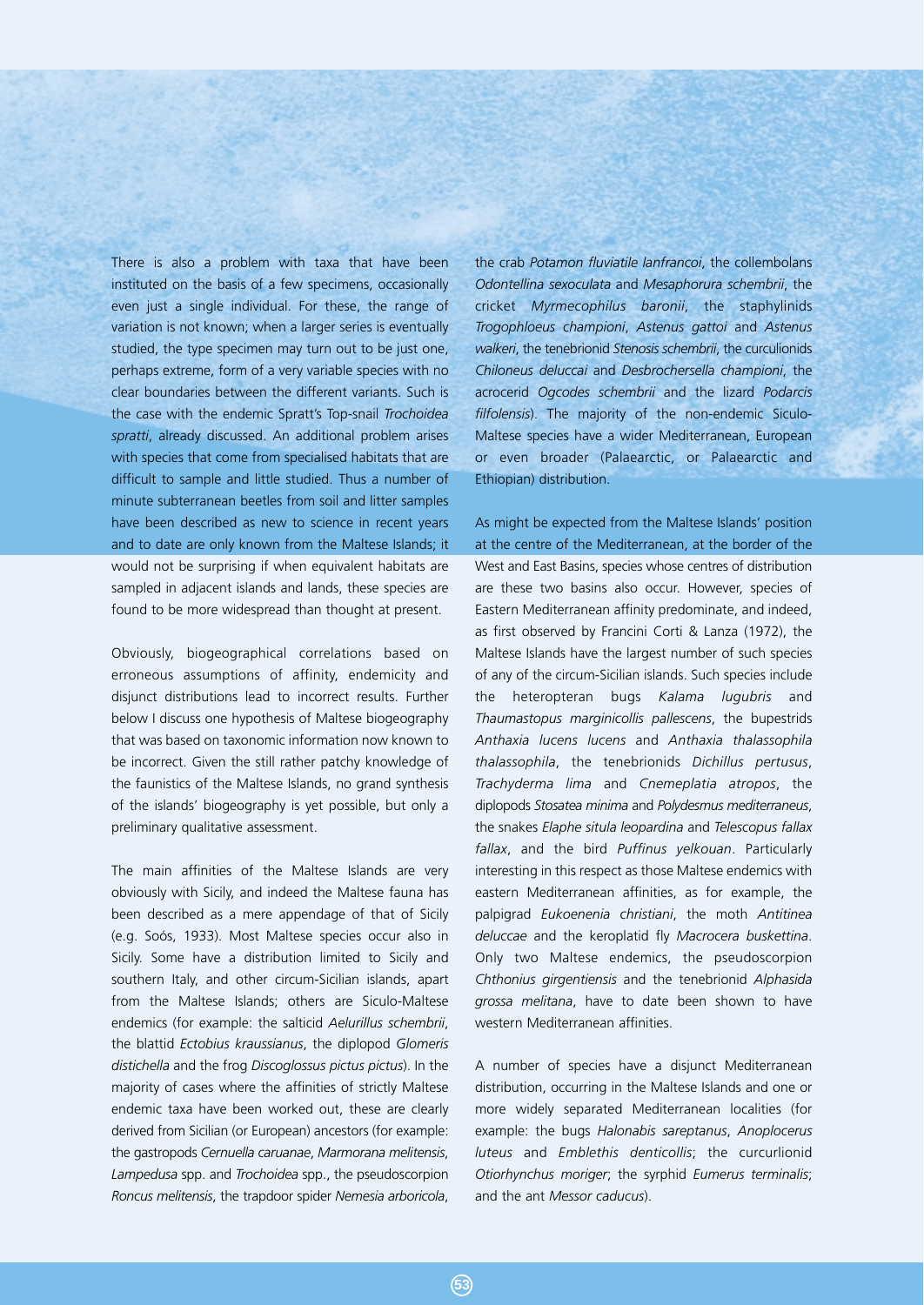A significant number of species are of North African affinity, either occurring in North Africa, the Maltese and other circum-Sicilian islands and in Sicily (and perhaps also southern Italy), or having a more restricted distribution, the extreme of which is represented by those North African taxa whose only European station is the Maltese Islands (for example: the pseudoscorpion *Minniza algerica*, the cricket *Acheta palmetorum*, the carabid *Cymindis suturalis*, the curculionid *Sitona ocellatus*, the chyromyid flies *Aphaniosoma nigrum* and *Gymnochiromyia fallax*, the ants *Cardiocondyla nigra*, *Acantholepis frauenfeldi velox* and *Diplorhoptrum santschii*, the mutillid *Mutilla barbara*, the chrysidid *Hedichrydium dismorphum* and the snake *Coluber algirus*).

Although less numerous than the endemics with European affinities, a significant number of Maltese endemics with North African affinities exist. These include the carabid *Laemostenus picicornis melitensis*, the zopherid *Langelandia niticosta*, the curculionid *Alaocyba melitensis*, and the as yet unnamed species of *Achenium* (Staphylinidae) and *Smicromryme* (Mutillidae).

A number of species are cosmopolitan or have obviously been introduced by humans, or both, and these are of no biogeographical significance. However, introduced aliens are of conservation concern for their potential effect on indigenous species, either directly or through changes they bring about in local habitats and ecosystems. It is beyond the scope of this work to discuss such aspects, and the reader is referred to the reports of a conference on the effects of the introduction of alien species on local flora and fauna (Baldacchino & Pizzuto, 1996) particularly the paper by Schembri [P] & Lanfranco [E] (1996). One aspect needs highlighting nonetheless, that of 'genetic erosion'. Introduced alien species may breed with closely related species to give hybrids that gradually accumulate differences from their native parental stock, resulting in loss of unique genetic characteristics. In this regard, Sheppard *et al.* (1997) have already expressed concern that the genetic identity of the endemic Maltese Honeybee *Apis mellifera ruttneri* is being threatened through breeding with introduced alien subspecies of honeybees. Where local populations present different ecotypes in different localities (such as is the case with the cave woodlouse *Armadillidium aelleni* and, possibly, the Killifish *Aphanius fasciatus*), introducing individuals from one population to another is a threat to the genetic identity of the different populations, for the reasons already discussed.

The affinities of the Maltese fauna (and flora) are clearly with those of Sicily (Francini Corti & Lanza, 1973; Hunt & Schembri, 1999). While many workers have pointed this out, the first comprehensive hypothesis on the origin of the Maltese biota was put forward by Thake (1985) to explain the occurrence and distribution of the clausiliid land snails endemic to the Maltese Islands, the Pelagian Islands, and the Hyblean region of Sicily (see above under 'Mollusca'). Thake (1985) interpreted the extant species of *Lampedusa* as the descendants of an ancient clausiliid stock that colonised the areas now occupied by the Pelagian and Maltese island groups, from Sicily in Messinian<sup>20</sup> times, when the whole Pelagian Block<sup>21</sup> was emerged during the Messinian Salinity Event<sup>22</sup>. From these colonisers, the present species of *Lampedusa* differentiated in isolation following submergence of the land connections between the two island groups and Sicily. Thake postulated that the ancestral clausiliid stock remaining in Sicily gave rise to the genus *Muticaria*, and that these *Muticaria* from Sicily invaded the Maltese Islands during periods of low sea-level when the two areas became joined by landbridges during the Pleistocene23 glaciations (ice ages). On the basis of conchological and distributional data, Thake hypothesised that two separate invasions by *Muticaria* may have occurred. Each invading population then developed in isolation following severance of the land connection with Sicily, giving rise to the extant *Muticaria* of the Maltese Islands.

Thake's (1985) biogeographical model has been recently re-examined by Giusti *et al.* (1995). These authors reviewed the taxonomy and phylogeny of the clausiliid taxa considered by Thake, using classical conchological and anatomical analyses as well as modern molecular genetic techniques. They concluded that three biological species of *Lampedusa* occur. *L. lopadusae*, endemic to the islands of Lampedusa and Lampione, and *L.imitatrix*,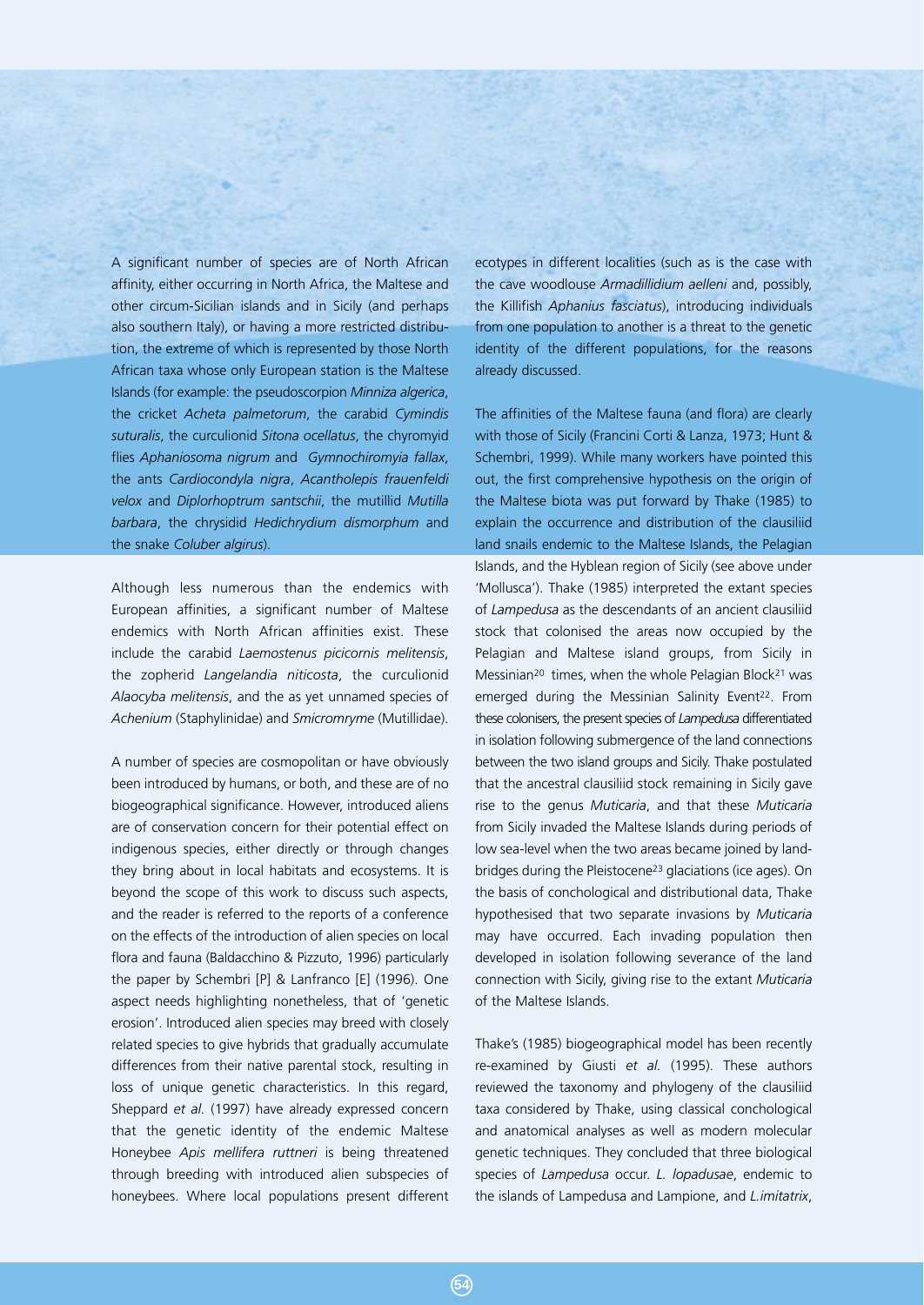endemic to the islands of Malta and Filfla, are derived from a common mainland ancestor that colonised the areas in question in pre-Quaternary24 times. The third species, *L.melitensis*, endemic to the island of Malta, has differentiated more recently from *L.imitatrix*. Giusti *et al.* (1995) confirmed that *Muticaria* is a good genus, but do not agree with Thake's (1985) interpretation of the species placed in it. According to Giusti et al. (1995) only two biological species occur: *M. macrostoma* endemic to the Maltese Islands (except Filfla), and *M. syracusana* endemic to southeastern Sicily. Both species have numerous conchological forms that were assigned specific or infraspecific status in the past, but which molecular genetic analysis has shown to be little more than local demes. On the basis of this analysis, Thake's model for speciation in *Muticaria* is incorrect and *M. syracusana* and *M. macrostoma* are likely to have arisen by allopatric speciation<sup>25</sup> from a common macrostoma-like ancestor that lived in Sicily and reached the Maltese Islands in a single colonisation event (Giusti *et al.*, 1995). It is not clear when this event took place. On the basis of the weak morphological and genetic differentiation between *M. syracusana* and *M. macrostoma*, it is likely that it did not occur before the start of the Quaternary (Giusti *et al.*, 1995).

In summary, as suggested by Thake (albeit based on incorrect data), the emerged parts of the Pelagian Block, including what are now the Maltese and Pelagian island groups and Hyblean Sicily, were originally colonised by species from the surrounding emerged lands, mainly the European mainland, during sea-level lows associated with the Messinian Salinity Event. At the end of the Miocene, after much of the Pelagian Block became inundated, some of these colonisers differentiated in isolation on the still emerged landmasses, one of which was the Maltese complex. During the Quaternary, the Maltese Islands experienced further colonisation episodes, mainly from Sicily, followed by development in isolation of the populations that managed to gain a foothold. What is uncertain is whether these Quaternary colonisations occurred across land-bridges which formed during the marine regressions associated with the Pleistocene glaciations (as suggested by Thake and by others - see for example, Francini Corti & Lanza, 1973),

or due to jump dispersal across the channel separating the Maltese group from Sicily. The latter mechanism may have been facilitated by a narrowing of the marine barrier due to the Pleistocene marine regressions.

This scenario explains why some endemic species, such as *Lampedusa imitatrix* and the Maltese Wall Lizard *Podarcis filfolensis*, are genetically well-differentiated good species. These represent forms derived from the pre-Quaternary Mediterranean biota that occupied the exposed landmass during the Messinian Salinity Event and then became isolated on the different islands that formed following the final inundation of the Mediterranean at the beginning of the Pliocene26. Such endemics may be termed 'plaeoendemics' ('ancient endemics'). This scenario also explains the large number of endemic forms that are less strongly to very weakly differentiated from their Sicilian counterparts, sometimes so weakly that it is debatable if they are sufficiently different to warrant their distinction as geographical races (subspecies). These represent those species that reached the islands at different times during the Quaternary mostly by dispersing over from Sicily or nearby lands, and then differentiated in relative isolation; normally, the longer the isolation, the greater the differentiation from their Sicilian or mainland ancestors. Such species may be termed 'neoendemic' ('new endemics'). A more detailed account of this model of the origin of the Maltese biota will be found in Hunt & Schembri [P] (1999) who extend the discussion to include the extinct biotas of the islands and give estimates of when the major connections with Sicily are postulated to have occurred.

However, there are still some features of the biogeography of the Maltese Islands that this model does not adequately explain; for example, the strong eastern Mediterranean affinity. Additionally, while active dispersal across land bridges connecting the Maltese Islands and the various surrounding lands, or across relatively narrow sea channels, is easy to accept for mobile, eurytopic<sup>27</sup> forms such as many vertebrates and flying insects, it is more difficult to understand how stenotopic<sup>28</sup> forms with limited mobility, such as many terrestrial molluscs, cryptofaunal,<sup>29</sup> hypogeal<sup>30</sup> and cavernicolous invertebrates,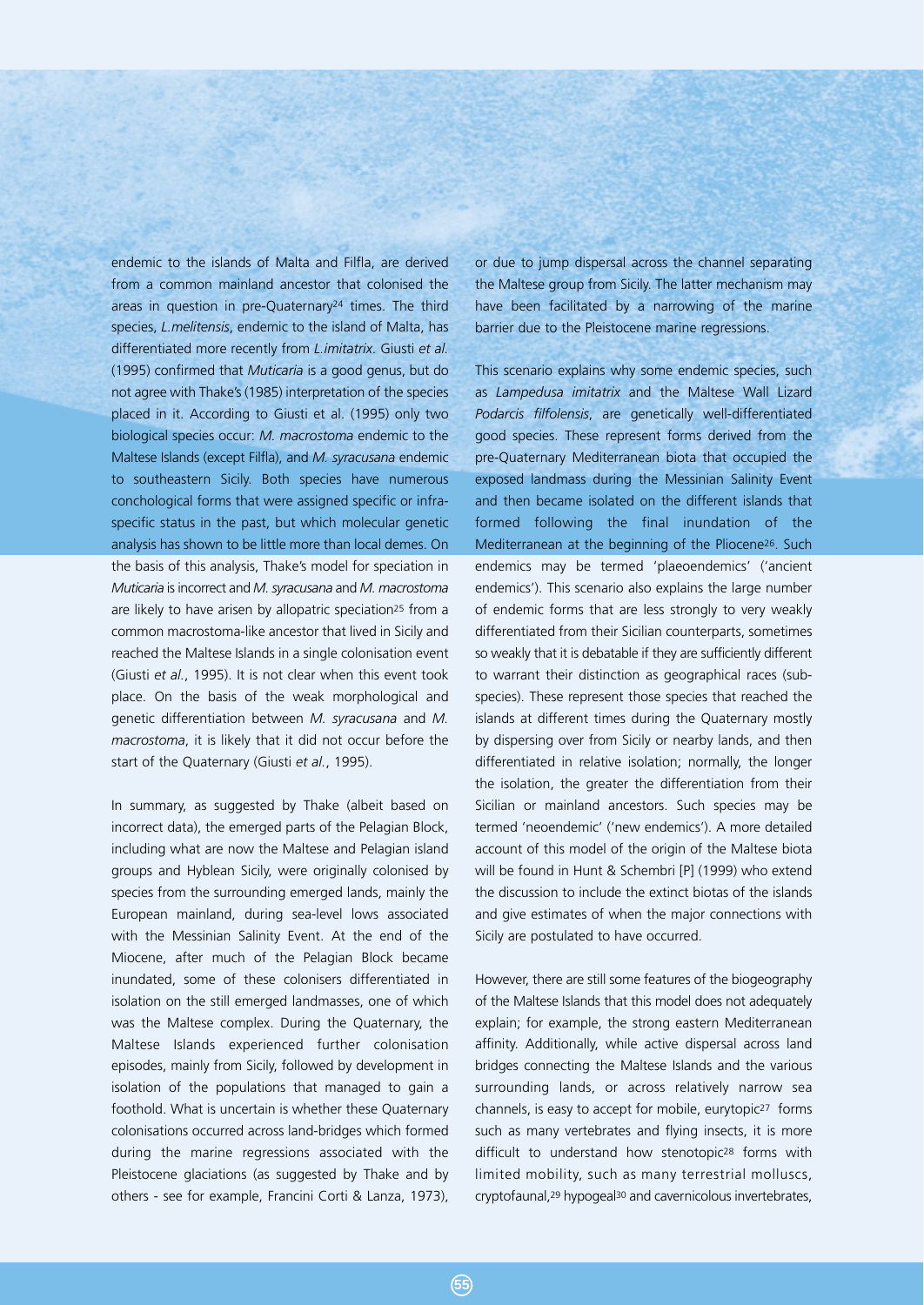could have reached the Islands via these connections, especially given the relatively short times that these links are thought to have existed for. The question of a physical connection with North Africa is still open. While such a connection is possible during the Messinian marine regression, it is not probably at any other time since, as the maximum marine regression during the Quaternary is estimated to have been some 120-130m only (see Hunt & Schembri [P], 1999). Species with North African affinity either reached the islands during the Messinian and have remained isolated on the Maltese Islands since, or else reached the islands at other times by passive dispersal, or both. The present paucity of forms with North African affinity that are found on the islands fits both scenarios: the low number of such forms may be a result of the ancient African stock being replaced by more recent and better adapted colonisers, or else may reflect the difficulty of passive dispersal across the relatively wide seaway that separates the islands from North Africa (or both).

Our current understanding of the zoogeography of the Maltese Islands may be broadly summarized as follows. The predominant Sicilian character of the present day Maltese fauna results from the combined effect of a heavier influx of European forms via Sicily, the closest mainland during the Messinian marine regression, than from elsewhere, together with an influx of exclusively Sicilian/European forms during the Pleistocene connections (or near connections) with Sicily, and perhaps almost complete displacement of any remnant faunas from the older land connections with other regions (e.g. Africa). The few palaeoendemics (i.e. those whose ancestors originally reached the islands in Messinian times) of African affinity may be interpreted as relicts from a possible African-Maltese connection during the Messinian. Similarly, palaeoendemics of European affinity may be interpreted as relicts of the Siculo-Maltese Messinian connection. Neoendemics (i.e. those whose ancestors reached the islands after the Pliocene) are (as far as is known) exclusively of Sicilian/European affinity and are interpreted as recently differentiated forms of species reaching the Maltese Islands during the Pleistocene glaciations. Passive dispersal from both Sicily and North Africa may have occurred throughout, complicating the

picture. No detailed studies have been carried out on the endemics with eastern Mediterranean affinities and it is not known whether these are palaeo- or neo-endemic. In one case at least, that of the carvernicolous and probably troglobic microwhipscorpion *Eukoenenia christiani*, palaeoendemic status seems likely, given its specialized habitat and very reduced dispersive capabilities. Any land connections that the Maltese Islands might have had with the eastern Mediterranean lands both during the Late Miocene and Pliocene, and during the Pleistocene, are still obscure. Species with disjunct distributions may represent relicts of populations having a much wider distribution in the past, or else are the result of stochastic passive dispersal events. The role played by humans in the deliberate or accidental transport of species is another mostly unknown and confounding factor. Clearly, much more research needs to be done before the origins and relationships of the Maltese fauna are more completely understood.

# CONCLUDING REMARK

The need for an accurate knowledge of the species that occur in a given region as the basis for the implementation of management initiatives, including conservation and exploitation, is practically self-evident, has often been emphasized and is now entrenched in a number of international legal instruments and regulations, not least amongst which are the 1992 Convention on Biological Diversity and the wildlife-related Directives of the European Union. Identifying species, mapping their distribution, analysing their evolutionary relationships and cataloguing and analysing the results might seem a boring and not very useful pursuit to some, however, without such sound scientific information, effective initiatives to manage, conserve and exploit sustainably the living natural resources of the nation are futile and may actually be counterproductive. In this regard it is my hope that the information presented here will become outdated in a shorter time than that in my previous effort.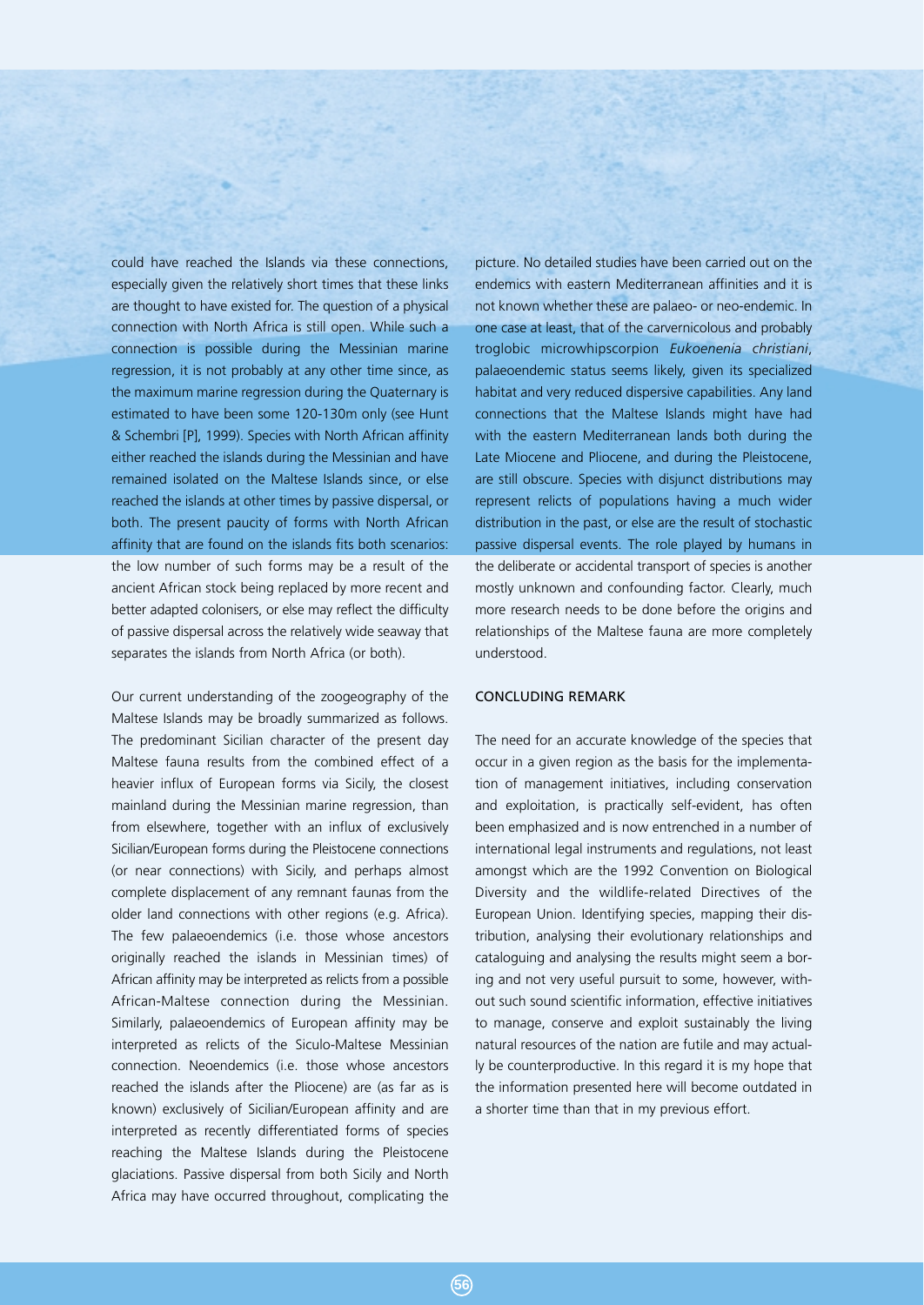# ACKNOWLEDGEMENTS

I am very grateful to my students, collaborators and other persons mentioned in the text for providing me with information, with unpublished data in the form of personal communications, and for many useful discussions. Warm thanks in this respect go to Stephen Schembri (Mediterranean Institute, University of Malta), and to Professors Folco Giusti and Giuseppe Manganelli (University of Siena, Italy). Thanks are also due to David Dandria, Alan Deidun, Katrin Fenech, Edwin Lanfranco and Adrian Mallia for help in checking references, for translations and for making available some difficult to obtain literature; Sylvana Debono (MEPA) deserves special mention for catalysing this review.

I am thankful to the University of Malta for supporting my research on the faunistics of the Maltese Islands for the past ten years through the award of research funds.

# REFERENCES

Alfken, J. D. (1929) Ueber eine Hymenopteren-Ausbeute von Malta. Mitteilungen der entomologischen Verein 15-17: 9-11.

Alzona, C. (1971) Malacofauna Italica. Catalogo e bibliografia dei molluschi viventi, terrestri e d'acqua dolce. Atti della Società Italiana di Scienze Naturali e del Museo Civico di Storia Naturale di Milano. 111: 1-433.

Arlettaz, R.; Ruedi, M.; Ibañez, C.; Palmierim, J. & Hausser, J. (1997) A new perspective on the zoogeography of the sibling mouse-eared bat species *Myotis myotis* and *Myotis blythii*: morphological, genetical and ecological evidence. Journal of Zoology 242: 45-62.

Baccetti, B. (1966) Notulae Orthopterologicae XXII. Il genere *Myrmecophilus* Berth. in Italia. Redia 50: 1-33.

Baccetti, B. (1973) Notulae Orthopterologicae XXX. Gli Ortotteroidei dell'arcipelago Maltese. Lavori della Società Italiana di Biogeografia (Nuova Serie) 3: 605-608.

Baccetti, B.; Massa, B. & Canestrelli, P. (1995) Dermaptera, Isoptera, Blattodea, Mantodea, Phasmatodea, Orthoptera. [In: Massa, B. [ed.] Arthropoda di Lampedusa, Linosa e Pantelleria (Canale di Sicilia, Mar Mediterraneo)]. Naturalista Siciliano 19 (Supplemento): 163-194.

Baldacchino, A. E. (1983) A preliminary list of freshwater crustaceans from the Maltese Islands. The Central Mediterranean Naturalist 1(2): 49-50.

Bannerman, D. A. & Vella Gaffiero, J. A. (1976) Birds of the Maltese Archipelago. Valletta, Malta: Museums Department; xxi + 550 pp.  $+ 1$  map.

Baldacchino, A. E.; Dandria, D.; Lanfranco E. & Schembri, P. J. (1993) Records of spiders (Arachnida: Araneae) from the Maltese Islands (Central Mediterranean). The Central Mediterranean Naturalist 2(2): 37-59.

Baldacchino, A.E. & Pizzuto, A. [eds] (1996) Introduction of alien species of flora and fauna. [Proceedings of a seminar held at Qawra, Malta, 5 March 1996] pp.29-54. Floriana, Malta: Environment Protection Department; 77pp.

Baroni Urbani, C. (1968a) Studi sulla mirmecofauna d'Italia IV. La fauna mirmecologica delle Isole Maltesi ed il suo significato ecologico e biogeografico. Annali del Museo Civico di Storia Naturale di Genova 77: 408-559.

Baldacchino, A.E. & Schembri, P.J. (2002) Amfibji, rettili, u mammiferi fil-gzejjer Maltin. [Sensila 'Kullana Kulturali' Nu 39] Il-Pjeta, Malta: Pubblikazzjonijiet Indipendenza; xii + 256pp.

Baroni Urbani, C. (1968b) Studi sulla mirmecofauna d'Italia VI. Il popolamento mirmecologico delle Isole Maltesi. Archivio Botanico e Biogeografico Italiano 44: 224-241.

Beaucournu, J. C. (1990). *Leptopsylla algira vogeli* n. ssp. (Siphonaptera, Ceratophyllidae, Leptopsyllinae), parasite de crocidure (Mammalia, Insectivora, Crocidurinae) sur l'île de Gozo (Archipel de Malta). Bonner zoologische Beiträge 41: 213-222.

Beckmann, K. H. (1987) Land und Süßwassermollusken der Maltesischen Inseln. Heldia 1 (Sonderheft): 1-38.

Beckmann, K.H. (2003a) Beiträge zur Nomenklatur der europäischen Binnenmollusken, XIX. Notizen zu Helicoidea mediterraner Inseln (Pantelleria, Maltesische Inseln). Heldia 5(1/2): 33-36.

Beckmann, K.H. (2003b) Neunachweis von *Lehmannia valentiana* für die Maltesischen Inseln. Heldia 5(1/2): 37.

Beckmann, K. H. & Gittenberger, E. (1987) The Clausiliidae (Gastropoda) of the Maltese Islands, some additional data. Journal of Conchology 32: 335-338.

Bellés, X. & Mifsud, D. (2000) Ptinid beetles (Coleoptera, Ptinidae) from the Maltese Islands. The Central Mediterranean Naturalist 3(2): 43-48.

Boessneck, J. & Küver, M. (1970). Alluviale Tierknochenfunde aus der Ghar Dalam-Höhle, Malta. Senckenbergiana biologica 51: 147-158.

Boeters, H. D. & Beckmann, K. H. (1991) Wiederbeschreibung von *Paludina (Pseudamnicola) kobelti* Westerlund 1892 (Prosobranchia: Hydrobiidae). Archiv für Molluskenkunde 120: 179-182.

Bologna, M. A. (1979) Studio sul genere *Stenostoma* Latreille (Coleoptera, Oedemeridae). Animalia 6: 205-218.

Bologna, M. A. (1984) Segnalazioni faunistiche Italiane: N° 33 *Stenostoma melitense* Cameron (Coleoptera Oedemeridae); N° 34 *Oedemera* (*Oedemerina*) *caudata* Seidlitz (Coleoptera Oedemeridae).

Bollettino della Società Entomologica Italiana 116: 57. Bologna, M. A. (1985) Reperti: *Mylabris* (*Eumylabris*) *fabricii* Soumacov, 1924 (Coleoptera, Meloidae). Bollettino dell'Associazione Romana di Entomologia 39: 83.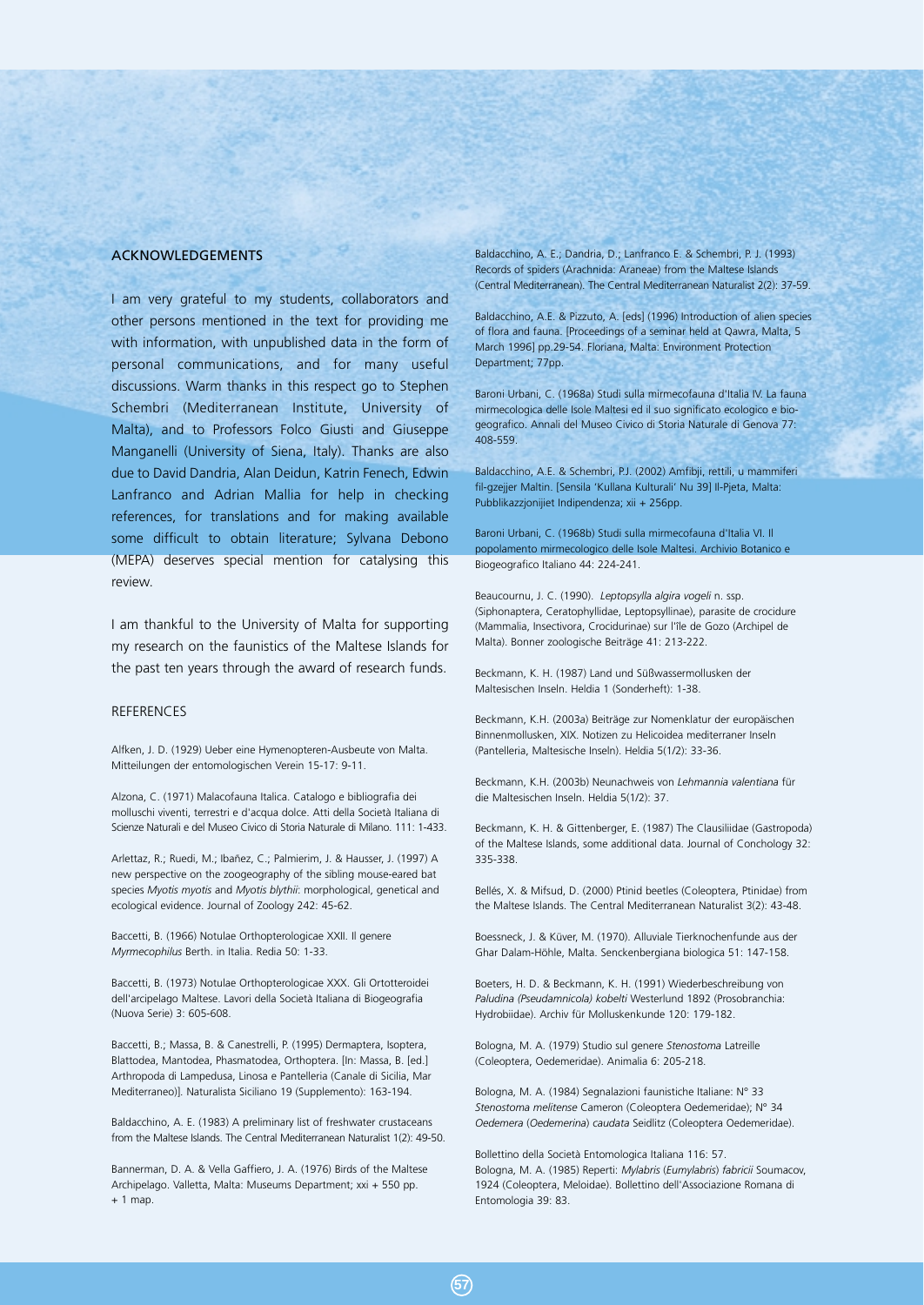Bologna, M.A. (1995) Coleoptera Meloidae ed Oedemeridae di Lampedusa, Pantelleria e delle isole Maltesi. [In: Massa, B. [ed.] Arthropoda di Lampedusa, Linosa e Pantelleria (Canale di Sicilia, Mar Mediterraneo)]. Naturalista Siciliano 19 (Supplemento): 505-525.

Bordoni, A. (1973) I coleotteri stafilinidi delle isole circumsiciliane. XXI contributo alla conoscenza degli Staphylinidae. Lavori della Società Italiana di Biogeografia (Nuova Serie), 3: 651-754.

Borg, J.J.; Violani, C & Zava, B. (1997) The bat fauna of the Maltese Islands. Myotis 35: 49-65.

Borg, P. (1932) The scale insects of the Maltese Islands. Malta: Government Printing Office; 67 pp.

Boratynski, K. (1969) A new species of *Lacombia* Goux, 1940 (Pseudococcidae, Homoptera) from ants' nests in the Maltese Islands. Bollettino delle Sedute dell'Accademia Gioenia di Scienze Naturali in Catania, (IV) 9: 401-409.

Bosmans, R. & Dandria, D. (1993) Some new records of spiders (Arachnida: Araneae) from the Maltese Islands (Central Mediterranean). Animalia 20: 23-26.

Bucciarelli, I. (1980) Anthicidae. [Fauna d'Italia 17] Bologna, Italy: Calderini; viii + 240 pp.

Cameron, M. & Caruana Gatto, A. (1907) The Coleoptera of the Maltese Islands. Transactions of the Entomological Society of London 59: 383-403.

Cantarella, T. (1982) Salticidae (Araneae) delle isole Maltesi. Animalia 9: 239-252.

Canzoneri, S. (1979) Primi appunti sui tenebrionidi dell'arcipelago Maltese (XXXII contributo allo studio dei tenebrionidi). Società Veneziana di Scienze Naturali Lavori 4: 20-22.

Canzoneri, S. (1985) Sintesi delle attuali conoscenze degli Ephydridae e Canacidae delle piccole isole Italiane. Bollettino del Museo Civico di Storia Naturale di Verona 12: 97-108.

Capolongo, D. & Cilia, J. L. (1990) *Potamon fluviatile lanfrancoi*, a new subspecies of the Mediterranean freshwater crab from the Maltese Islands (Crustacea, Decapoda, Potamidae). Annales des Naturhistorischen Museums in Wien (B) 91: 215-224.

Capula, M. (1994) Evolutionary relationships of *Podarcis* lizards from Sicily and the Maltese Islands. Journal of Zoological Systematics and Evolutionary Research 32: 180-192.

Capula, M., Nascetti, G. & Bullini, L. (1988) Genetic differentiation among species of the genus *Podarcis* (Reptila: Lacertidae). Abstracts of the LII Congesso Nazionale dell'Unione Zoologica Italiana, Camerino 12- 16 Settembre 1988: 59.

Caruana Gatto, A. (1894). Common beetles of the Maltese Islands. Malta: G. Muscat; 14 pp.

Caruana Gatto, A. (1926) Primo contributo alla conoscenza dei zoocecidii delle Isole Maltesi. Archivium Melitense (Malta) 7(3): 103-126.

Caruso, D., Baglieri, C., Di Maio, M. C. & Lombardo, B. M. (1987) Isopodi terrestri di Sicilia ed isole circumsiciliane (Crustacea, Isopoda, Oniscoidea). Animalia 14 (Supplemento): 211 pp.

Caruso, D. & Hili, C. (1991) Nuovi dati sugli isopodi terrestri delle isole dell'arcipelago maltese. Animalia 18: 115-124.

Caruso, D. & Lombardo, B. M. (1982) Isopodi terrestri delle isole maltesi. Animalia 9: 5-52.

Chandler, P. & Gatt, P. (2000) Fungus gnats (Diptera: Bolitophilidae, Keroplatidae and Myceophilidae) from the Maltese Islands. Studia Dipterologica 7: 69-81.

Chvála, M. (1980) Two new European *Ogcodes* species (Diptera, Acroceridae). Acta Entomologia Bohemoslovaca 77: 131-137.

Cilia, J. L. (1975) The crickets of the Maltese Islands (Orthoptera - Grylloidea) with observations on *Gryllus bimaculatus* De Greer. The Maltese Naturalist (Malta) 2(1): 13-24.

Cilia, J. L. (1989) Coleoptera. In: Schembri, P.J. & Sultana, J. [eds] Red data book for the Maltese Islands. pp.105-128 Valletta, Malta: Department of Information; viii + 142pp. + plates I-VIII.

Condé, B. (1988) Nouveaux Palpigrades de Trieste, de Slovénie, de Malte, du Paraguay, de Thaïlande et de Bornéo. Revue Suisse de Zoologie 95: 723-750.

Dandria, D. (1996) Arachnids. pp. 257-262. In: Sultana, J. & Falzon, V. [ed.] Wildlife of the Maltese Islands [translation, with additions, of Flora u fawna ta' Malta (1995)]. Floriana, Malta: Environment Protection Department; 336pp.

Dandria, D. (2001) Observations on the endemic Maltese trap-door spider *Nemesia arboricola* Pocock, 1903 (Araneae: Nemesiidae). The Central Mediterranean Naturalist 3(3): 103-107.

Danner, F.; Eitschberger, U. & Surholt, B. (1998) Die Schwarmer der westlichen Palaerktis. Herpoliana 4(1/2): 1-369 [part 1], 1-772 [part 2].

Darmanin, L. (1979) The only killifish in Maltese waters. The Sunday Times, 11 March 1979, p.12.

Deidun, A.; Arcidiacono, I.; Tigano, C. & Schembri, P.J. (2002) Present distribution of the threatened killifish *Aphanius fasciatus* (Actinopterygii, Cyprinodontidae) in the Maltese Islands. The Central Mediterranean Naturalist 3(4): 177-180.

De Lucca, C. (1965) The place of the Lepidoptera in the zoogeography of the Maltese Islands. Rapports et Proces-Verbaux des Reunions de la Commission International pour l'Exploration Scientifiques de la Mer Méditerranée 18: 511-515.

De Lucca, C. (1969) Emitteri eterotteri Maltesi. Bollettino della Società Entomologica Italiana 99-101: 115-116.

De Matthaeis, E.; Ketmaier, V.; Cobolli, M.; Davolos, D. & Schembri P.J. (2000) Patterns of genetic diversity in Mediterranean supralittoral amphipods (Crustacea, Amphipoda). Polskie Archiwum Hydrobiologii. 47(3/4): 473-487.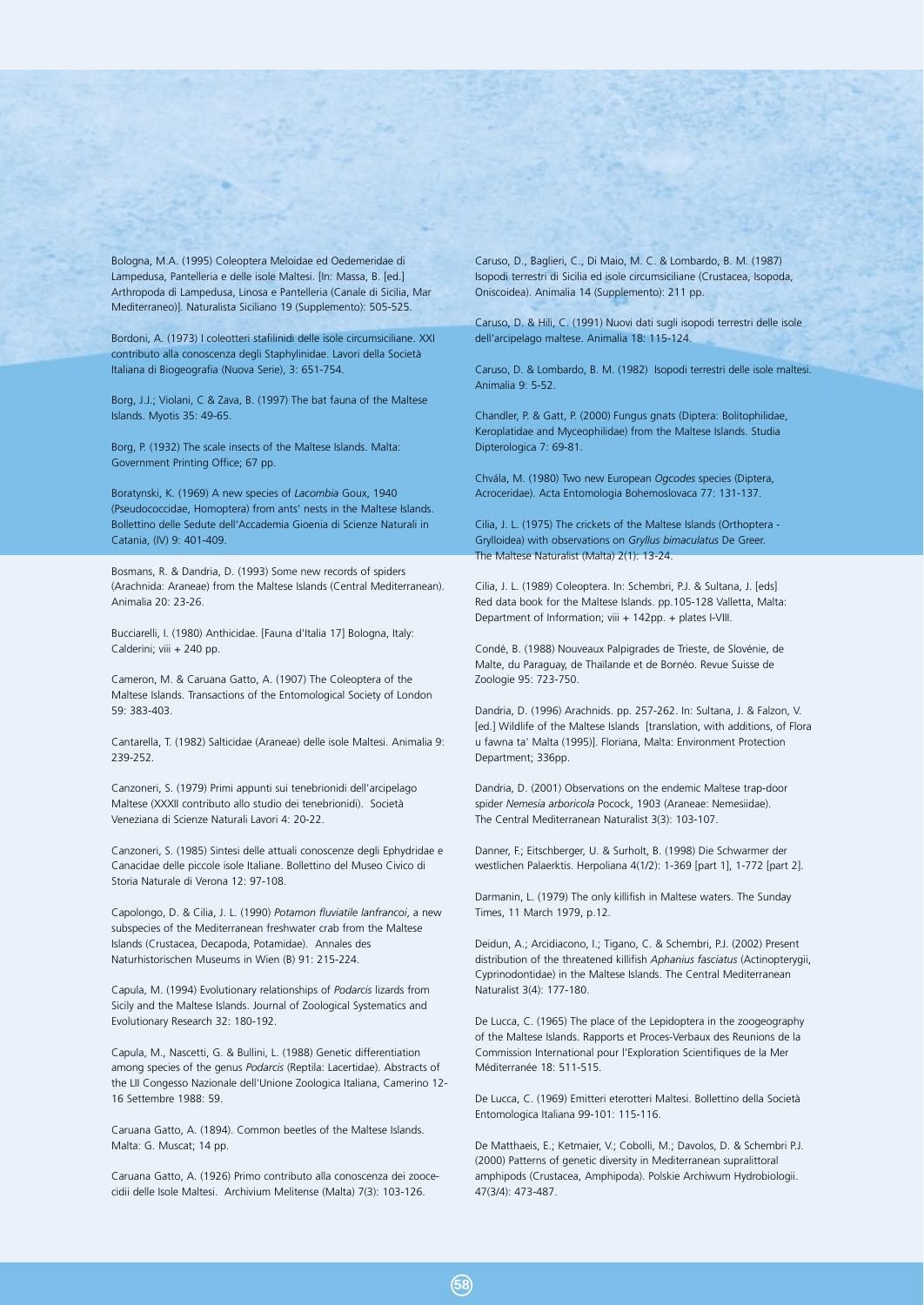Duelli, P. (1994) Neuroptera from the Mediterranean islands of Malta (Neuroptera). Entomofauna 15: 125-128.

Ebejer, K.A. & Schembri, P.J. (2001) Polyxenid millipede (Diplopoda, Polyxenida) associated with empty snail shells. The Central Mediterranean Naturalist 3(3): 97-100.

Ebejer M.J. (1988a) Beeflies (Dipt. Bombylidae) from Malta. Entomologist's Monthly Magazine 124: 233-241.

Ebejer M.J. (1988b) Some records of hoverflies (Diptera Syrphidae) from Malta. Entomologist's Gazette 39: 160-164.

Ebejer M.J. (1993) The Chyromyidae fo Malta, with description of new species of *Aphaniosoma* (Dipt., Schizophora). Entomologist's Monthly Magazine 129: 125-133.

Ebejer M.J. (1995a) The snail-killing fly *Pherbellia cinerella* (Fallen) in Malta. The Central Mediterranean Naturalist 2(3): 79-80.

Ebejer M.J. (1995b) Notes and new records of the larger Brachycera (Diptera) of Malta. The Central Mediterranean Naturalist 2(3): 86-96.

Ebejer M.J. (1998a) A review of the Palaearctic species of *Aphaniosoma* Becker (Diptera, Chyromyidae), with descriptions of new species and a key for the identification of adults. Mitteilungen aus dem Museum für Naturkunde in Berlin - Deutsche Entomologische Zeitschrift 45: 191-230.

Ebejer M.J. (1998b) A new species of *Gymnochiromyia* Hendel (Diptera: Chyromyidae) from the Mediterranean, with notes, lectotype designations and a key to the species from the West Palaearctic. Studia Dipterologica 5: 19-29.

Ebejer, M.J. (2000) First records of Dixidae (Diptera, Nematocera) from Malta. The Central Mediterranean Naturalist 3(2): 57-58.

Ebejer, M.J. (2001) A contribution to the knowledge of the Ephydroidea (Diptera: Camillidae, Campichoetidae and Drosophilidae) of Malta. The Central Mediterranean Naturalist 3(3): 85-88.

Ebejer, M.J. & Gatt, P. (1999) The species of Fanniidae and Muscidae of the Maltese Islands. Studia Dipterologica 6: 79-92.

Enghoff, H. & Schembri, P. J. (1989) The millipedes of the Maltese Islands (Central Mediterranean) (Diplopoda). Bollettino della Società Entomologica Italiana 120: 164-173.

Erlandsson, S. (1974) Hymenoptera Aculeata from the European parts of the Mediterranean countres. Eos - Revista Espanola de Entomologia 48: 11-93.

Erlandsson, S. (1979) Hymenoptera Aculeata from the European parts of the Mediterranean countries, II. Acta Entomologica Jugoslavica 15: 111-130.

Erlandsson, S. (1984) Hymenoptera Aculeata from the European parts of the Mediterranean countries, III. Bollettino del Museo Civico di Storia Naturale di Venezia 35: 53-66.

Farrugia, C. (1997) Insect pests on cauliflower (*Brassica oleracea* var. *botrytis*) in Gozo (Maltese Islands, Central Mediterranean). The Central

#### Mediterranean Naturalist 2(4): 152-165.

Felten, H., Spitzenberger, F. & Storch, G. (1977) Zur Kleinsaugerfauna West-Anatoliens. Teil III. Senckenbergiana biologica 58: 1-44.

Fet, V.; Soleglad, M.E.; Gantenbein, B.; Vignoli, V.; Salomone, N.; Fet, E.V. & Schembri, P.J. (2003) New molecular and morphological data on the '*Euscorpius carpathicus*' species complex (Scorpiones: Euscorpiidae) from Italy, Malta, and Greece justify the elevation of *E. c. sicanus* (C.L. Koch, 1837) to the species level. Revue Suisse de Zoologie 110: 355- 379.

Focarile, A. (1969) Sintesi preliminare delle attuali conoscenze sui coleotteri tenebrionidi delle piccole isole circum-siciliane (Coleoptera Tenebrionidae). Memorie della Società Entomologica Italiana 48: 402- 416.

Francini Corti, E. & Lanza, B. (1972) XVIII Congresso della Società Italiana di Biogeografia: note conclusive sulla storia del popolamento animale e vegetale delle isole circumsiciliane. Lavori della Società Italiana di Biogeografia (Nuova Serie) 3: 911-918.

Gardini, G. & Rizzerio, R. (1987) I *Roncus* eucavernicoli del gruppo *siculus*. Bollettino della Società Entomologica Italiana 119: 67-80.

Gatt, P. (1996) Mosquitoes from the Maltese Islands: new records and observations (Diptera Culicidae). Bollettino della Società Entomologica Italiana 128: 77-84.

Gatt P. (2000) The lesser dung flies (Diptera, Sphaeroceridae) of the Maltese Islands. Studia Dipterologica 7: 511-524.

Giusti, F.; Manganelli, G. and Schembri, P.J. (1995) The non-marine molluscs of the Maltese Islands. [Museo Regionale di Scienze Naturali, Torino, Monografie 15]; Torino, Italy: Museo Regionale di Scienze Naturali; 607pp.

González, M. (1970) El género *Desbrochersella* Reitter (Coleoptera, Curculionidae). Publicaciones del Instituto de Biologia Aplicada de Barcelona 48: 49-72.

Gramentz, D. (1989). Marine turtles in the central Mediterranean Sea. Centro (Malta) 1(4): 41-56.

Grasso, M. & Pedley, H.M. (1985) The Pelagian Islands: a new geological interpretation from sedimentological and tectonic studies and its bearing on the evolution of the Central Mediterranean Sea (Pelagian Block). Geologica Romana 24: 13-44.

Grimm, R. (1986) Tenebrionidae vom Maltesischen Archipel (Insecta: Coleoptera). Stuttgarter Beiträge zur Naturkunde Series A (Biologie) 392: 1-17.

Gulia, Giovanni (1890). Indice dei miriapodi maltesi. Il Naturalista Maltese (Malta) 1(5): 41-42.

Gulia, Giovanni (1914) Uno sguardo alla zoologia delle "Isole Maltesi". IX° Congrès international de Zoologie (Monaco 1913) Section 4 pp. 545-555; Rennes (France).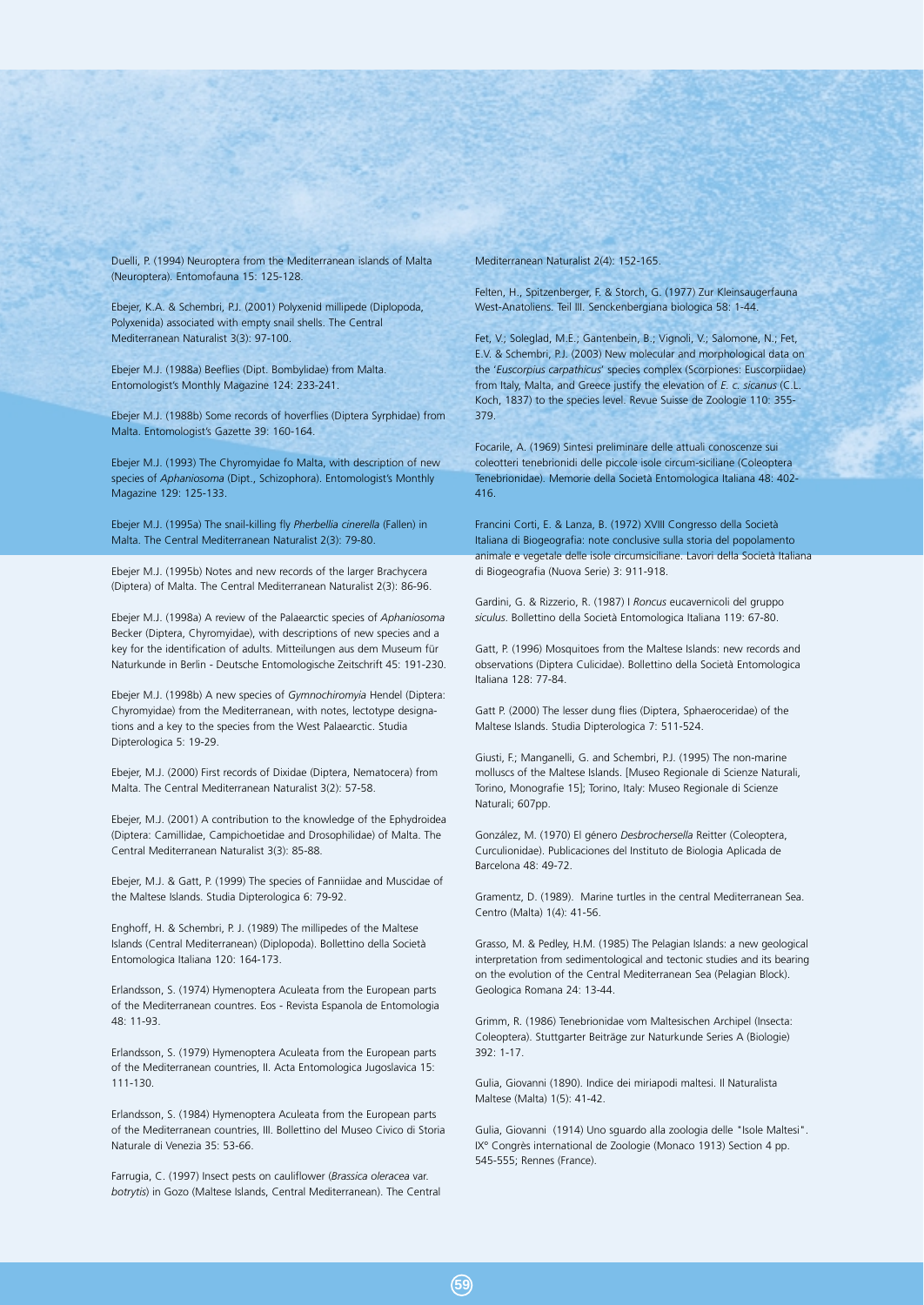Hille Ris Lambers, D. (1969) A new species of *Tactilotrama* Börner, 1950? (Aphididae, Homoptera). Bollettino delle Sedute dell'Accademia Gioenia di Scienze Naturali in Catania (IV) 9: 657-661.

Holyoak, D. T. (1986) Biological species limits and systematics of the Clausiliidae of the Maltese Islands (Gastropoda). Journal of Conchology 32: 211-220.

Hopfinger, O. & Fischer, W. (1996) Eine rezente *Siciliaria* sp. (Gastropoda: Clausiliidae) von Malta. Club Conchylia Informationen 28(1/2): 53-54.

Hsü, K.J. (1983) The Mediterranean was a desert. A voyage of the Glomar Challenger. Princeton, New Jersey: Princeton University Press; 216pp.

Hsü, K.J.; Ryan, W.B.F. & Cita, M.B. (1973) Late Miocene desiccation of the Mediterranean. Nature 242: 240-244.

Hunt, C.O. & Schembri, P.J. (1999) Quaternary environments and biogeography of the Maltese Islands. In: Mifsud, A. & Savona Ventura, C. [eds] Facets of Maltese prehistory. pp. 41-75; Malta: The Prehistoric Society of Malta; vii + 243pp.

Hutterer, R. (1990) Temporal and geographical variation of shrews of the Sicilian-Maltese archipelago since the Pleistocene. Vie Milieu 40: 213-217.

Hutterer, R. (1991) Variation and evolution of the Sicilian shrews: taxonomic conclusions and description of a possibly related species from the Pleistocene of Morocco (Mammalia: Soricidae). Bonner zoologische Beiträge 42: 241-251.

Jeekel, C.A.W. (2000) On some millipedes from the island of Malta. Myriapod Memoranda 2: 49-54.

Jolivet, P. (1996) A la poursuite du *Timarcha* perdu *Timarcha melitensis* Weise (Col. Chrysomelidae). L'Entomologiste 52(6): 203-211.

Karsholt, O. & Razowski, J. [eds] (1996) The Lepidoptera of Europe: a distributional checklist. Denmark: Apollo Books; 380pp.

Kotsakis, T. (1986) *Crocidura esui* n.sp. (Soricidae, Insectivora) du Pléistocène de Spinagallo (Sicilie orientale, Italie). Geologica Romana 23: 51-64.

Kritscher, E. (1992) Erstnachweis von Skorpionen auf den Maltesischen Inseln. *Euscorpius carpathicus candiota* (Birula, 1903) (Arachn.: Scorp.: Chactidae) auf Malta und Gozo. Annalen des Naturhistorischen Museums in Wien (B) 93: 185-188.

Kritscher, E. (1994) *Nemesia arboricola* Pocock, 1903, eine durch ein Jahrhundert hindurch verschollene Spinnenart der Maltesischen Inseln (Araneae: Nemesiidae). Annalen des Naturhistorischen Museums in Wien (B) 96: 49-57.

Kritscher, E. (1996) Ein Beitrag zur Kenntnis der Spinnen-Fauna der Maltesischen Inseln. Annalen des Naturhistorischen Museums in Wien (B) 98: 117-156.

Lamberti, F., Bleve-Zacheo, T. & Arias, M. (1982) The Longidoridae of the Maltese Islands with the description of *Longidorus magnus* sp.n.

and *Xiphinema melitense* sp.n. Nematologia Mediterranea 10: 183-200.

Lamberti, F., Capusso, A. & Dandria, D. (1984) Atlas of plant parasitic nematodes of the Maltese Islands. [European Plant Parasitic Nematode Survey No. 4] Dundee, Scotland: Scottish Crop Research Institute; ii + 25pp.

Lamberti, F., & Dandria, D. (1979) Plant parasitic nematodes in the Maltese Islands and the problems they cause. Phytopathologia Mediterranea 18: 71-76.

Lanfranco, E. (1970) Terrestrial flatworms in Malta. The Maltese Naturalist (Malta) 1(1): 9-12.

Lanfranco, E. (1975) *Bipalium kewense* Mosley (Platyhelminthes) in Malta. The Maltese Naturalist (Malta) 2(2): 50.

Lanfranco, G.G. (1969) Maltese mammals (Central Mediterranean). Malta; 28 pp. + Plates 1-8.

Lanfranco, G.[G.] (1974) The termites of Malta (Superorder Blattoidea; Order Isoptera). The Maltese Naturalist (Malta) 1(6): 10-12.

Lanfranco, S. (1990) The ecology of freshwater rockpools in Malta. Unpublished B.Ed.(Hons) dissertation, Faculty of Education, University of Malta; ix + 195pp.

Lanfranco, S. (1996) Crustaceans. pp. 245-256. In: Sultana, J. & Falzon, V. [eds] Wildlife of the Maltese Islands [translation, with additions, of Flora u fawna ta' Malta (1995)]. Floriana, Malta: Environment Protection Department; 336pp.

Lanfranco, S. (2001) A review of the branchiopod fauna of the Maltese Islands (Crustacea: Branchiopoda). The Central Mediterranean Naturalist 3(3): 109-114.

Lanfranco, S.; De Walsche, C.; Schembri, P. J. & Mertens, J. (1991) Branchiopods (non-cladocerans) of the Maltese Islands (Central Mediterranean). Hydrobiologia 212: 241-243.

Lanza, B. (1973). Gli anfibi e i rettili delle isole circumsiciliane. Lavori della Società Italiana di Biogeografia (Nuova Serie) 3: 755-804.

Lanza, B. & Cei, J.M . (1977). Immunological data on the taxonomy of some Italian lizards (Reptilia Lacertidae). Monitore Zoologico Italiano (Nuova Serie) 11: 231-236.

Lanza, B., Nascetti, G., Capula, M. & Bullini, L. (1986) Les Discoglosses de la région Méditerranéenne Occidentale (Amphibia; Anura; Discoglossidae). Bulletin de la Sociétè Herpetologique de France 40: 16-27.

Larizza, A. & Lamberti, F. (1995) Some Tylenchida (Nematoda) from Malta and Gozo. Nematologia Mediterranea 23: 153-165.

Liberti, G & Schembri, S (2002) Dasytidae of the Maltese archipelago (Coleoptera Cleroidea). Bollettino della Società Entomologica Italiana 134: 175-186.

Lienhard, C. (1990) Revision of the western Palaearctic species of *Liposcelis* Motschulsky (Psocopera: Liposcelididae). Zoologisches Jahrbuch Systematik 117(2): 117-174.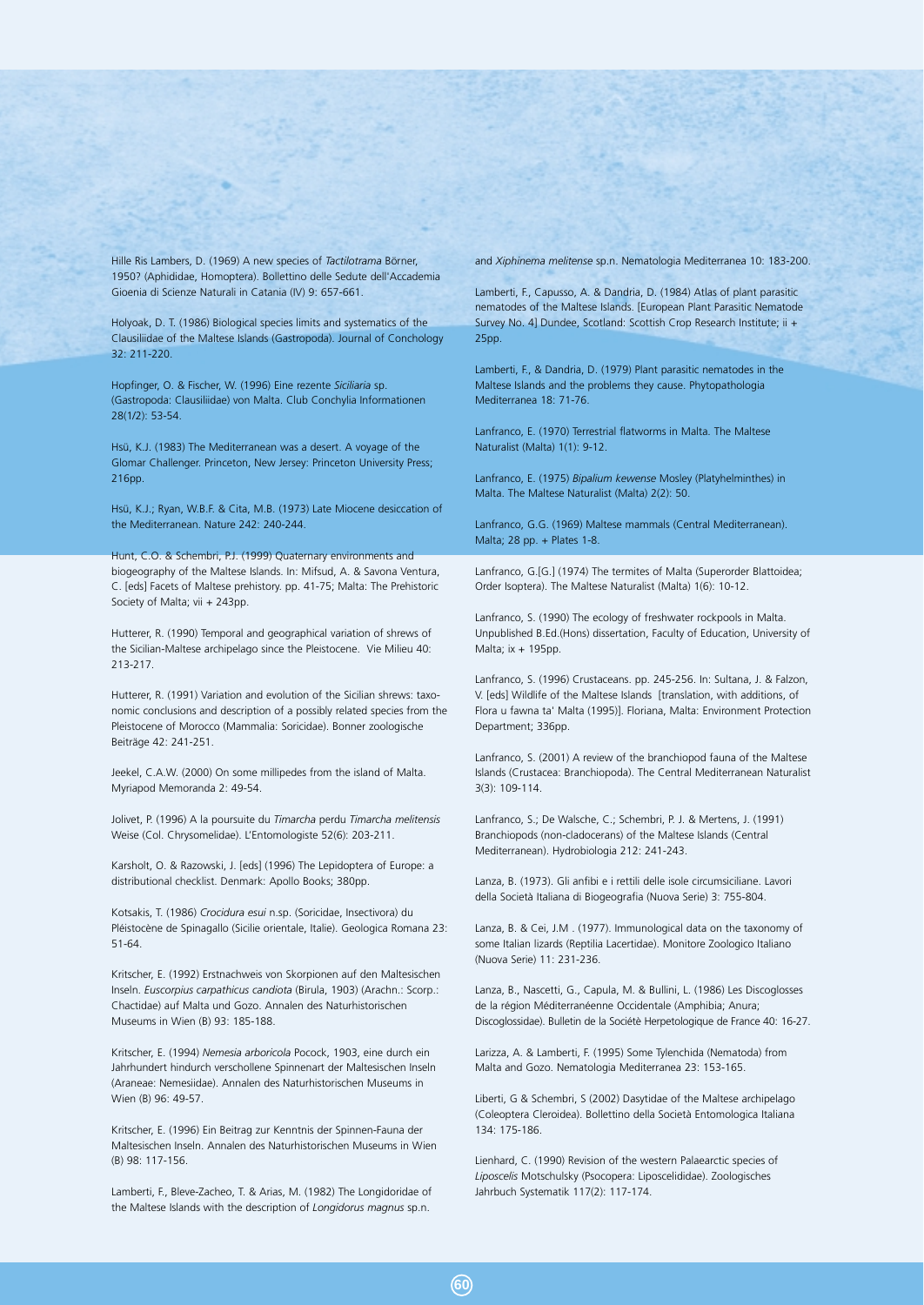Lienhard, C. (1998) Psocopteres euro-méditerranéens. Faune de France 83: xx + 517pp.

Lombardo, B.M. & Viglianisi, F. (2002) Differenziamento genetico tra due specie troglobie di Sicilia e di Malta: *Armadillidium lagrecai* Vandel 1969 e *Armadillidium ghardalamensis* Caruso e Hili 1991 (Crustacea Isopoda Oniscoidea). Bollettino delle Sedute dell'Accademia Gioenia di Scienze Naturali in Catania 35: 603-610.

Lombardo, B.M.; Viglianisi, F. & Caruso, D. (2002) Genetic and morphological differentiation in some populations of *Armadillidium aelleni* (Crustacea, Isopoda, Oniscoidea), a carvernicolous species of the Maltese archipelago. Italian Journal of Zoology 69: 381-384.

Maddalena, T. & Vogel, P. (1990) Relations génétiques entre crocidures Méditerranéennes: le cas des musaraignes de Gozo (Malte). Vie Milieu 40: 119-123.

Magnano, L. (1992) Note sugli *Otiorhynchus* del sottogenere *Arammichnus*. 2. Le specie dei gruppi di *O. proximophthalmus*, *cribricollis*, *stiatosetosus e sulcirostris* (Coleoptera, Curculionidae). Fragmenta Entomologica 24: 99-130.

Magnano, L. (1993) Note sugli *Otiorhynchus* del sottogenere *Arammichnus*. 3. Le specie dei gruppi *lubricus*, *hellenicus* e *torretassoi* (Coleoptera, Curculionidae). Fragmenta Entomologica 24: 291-242.

Magnano, L. & Mifsud, D. (1998) A new species of *Alaocyba* Perris, 1869 (Insecta: Coleoptera: Curculionidae: Raymondionyminae) from the Maltese Islands. Annales des Naturhistorischen Museums in Wien (B) 100: 175-178.

Magnano, L. & Mifsud, D. (2001) Descrizione di quattro nuove specie di *Torneuma* Wollaston, 1860 delle isole Pelagie e Maltesi (Coleoptera, Curculionidae). Annali del Museo Civico di Storia Naturale 'G. Doria' 93: 451-460.

Magnano, L. & Osella, G. (1973) La curculionidofauna delle isole circumsiciliane: alcune osservazioni zoogeografiche. Lavori della Società Italiana di Biogeografia (Nuova Serie) 3: 621-649.

Magrini, P. & Schembri, S. (1997) A topographic catalogue of the Carabidae of the Maltese Islands (Coleoptera). Bollettino della Società Entomologica Italiana 129: 213-234.

Mahnert, V. (1975) Pseudoscorpione von den Maltesischen Inseln. Fragmenta Entomologica 11: 185-197.

Mahnert, V. (1982) Neue höhlenbewohnende Pseudoscorpione aus Spanien, Malta und Griechenland (Arachnida, Pseudoscorpiones). Bulletin de la Societé Entomologique Suisse 55: 297-304.

Mandahl-Barth, G. (1988) The shell-bearing land snails of Malta (A comprehensive fieldguide). Including the first English description of a new species of snail to science by Karl. Heinz Beckmann. Mdina, Malta: Friends of the National Museum of Natural History; 64 + 4 pp.

Marcellino, I. (1974) Nuovi dati sugli opilioni (Arachnida) di Sicilia e di altre isole del Mediterraneo. Animalia 1: 185-200.

Martin, J.H.; Mifsud, D. & Rapisarda, C. (2000) The whiteflies (Hemiptera: Aleyrodidae) of Europe and the Mediterranean basin. Bulletin of Entomological Research 90: 407-448.

Matic, Z., Darabantu, C. & Clichici, M. (1967) Contributo alla conoscenza dei chilopodi di Spagna e di Malta. Bollettino delle Sedute dell'Accademia Gioenia di Scienze Naturali in Catania (IV) 9: 175-199.

Mendes, L. F. (1980) New data on the thysanurons from Malta. Bollettino della Società Entomologica Italiana 112: 94-98.

Mendes, L. F. (1981) Nova nota sobre os tisanuros (Apterygota, Microcoryphia e Zygentoma) da Europa e da bacia Mediterrânica. Boletim da Sociedad Portuguesa de Entomologia 1(18): 8 pp.

Mendes, L. F. (1987) Some new data on the thysanurons (Microcoryphia and Zygentoma) from Malta and the adjacent islands of Gozo, Filfla and Comino. Boletim da Sociedad Portuguesa de Entomologia 3(79): 7 pp.

Mifsud, D. (1995) Whiteflies of the Maltese Islands. The Central Mediterranean Naturalist 2(3): 61-78.

Mifsud, D. (1997a) Biological control in the Maltese Islands. Bulletin OEPP/EPPO Bulettin 27: 77-84.

Mifsud, D. (1997b) The chequered beetles (Coleoptera: Cleridae) of the Maltese Islands (Central Mediterranean). The Central Mediterranean Naturalist 2(4): 166-169.

Mifsud, D. (1997c) The jumping plant-lice (Hemiptera: Psylloidea) of the Maltese Islands. In: Dandria, D [ed.] Biology abstracts BSc 1996-1997, MSc 1996-1997. pp.35-36; Msida, Malta: Department of Biology, University of Malta.

Mifsud, D. (1999) Tenebrionids associated with sandy shores in the Maltese Islands (Coleoptera, Tenebrionidae). The Central Mediterranean Naturalist 3(1): 23-26.

Mifsud, D. (2000a) Present knowledge of the entomofauna of the Maltese Islands. Entomologica Basiliensia 22: 75-86.

Mifsud, D. (2000b) The Languriidae (Coleoptera) of the Maltese Islands. The Central Mediterranean Naturalist 3(2): 101-102.

Mifsud, D. (2001) First record of Eucinetidae (Coleoptera) from the Maltese Islands. The Central Mediterranean Naturalist 3(3): 49-52.

Mifsud, D. (2002) Longhorn beetles (Coleoptera, Cerambycidae) of the Maltese Islands (Central Mediterranean). The Central Mediterranean Naturalist 3(4): 161-169.

Mifsud, D. & Bíl\_, S. (2002) Jewel beetles (Coleoptera, Bupestridae) from the Maltese Islands (Central Mediterranean). The Central Mediterranean Naturalist 3(4): 181-188.

Mifsud, D. & Booth, R. (1997) Further contributions to the knowledge of the longhorn beetles (Coleoptera, Cerambycidae) of the Maltese Islands. The Central Mediterranean Naturalist 2(4): 170-174.

Mifsud, D. & Mascagni, A. (1997) Heteroceridae (Coleoptera) of the Maltese Islands (Central Mediterranean). The Central Mediterranean Naturalist 2(4): 175.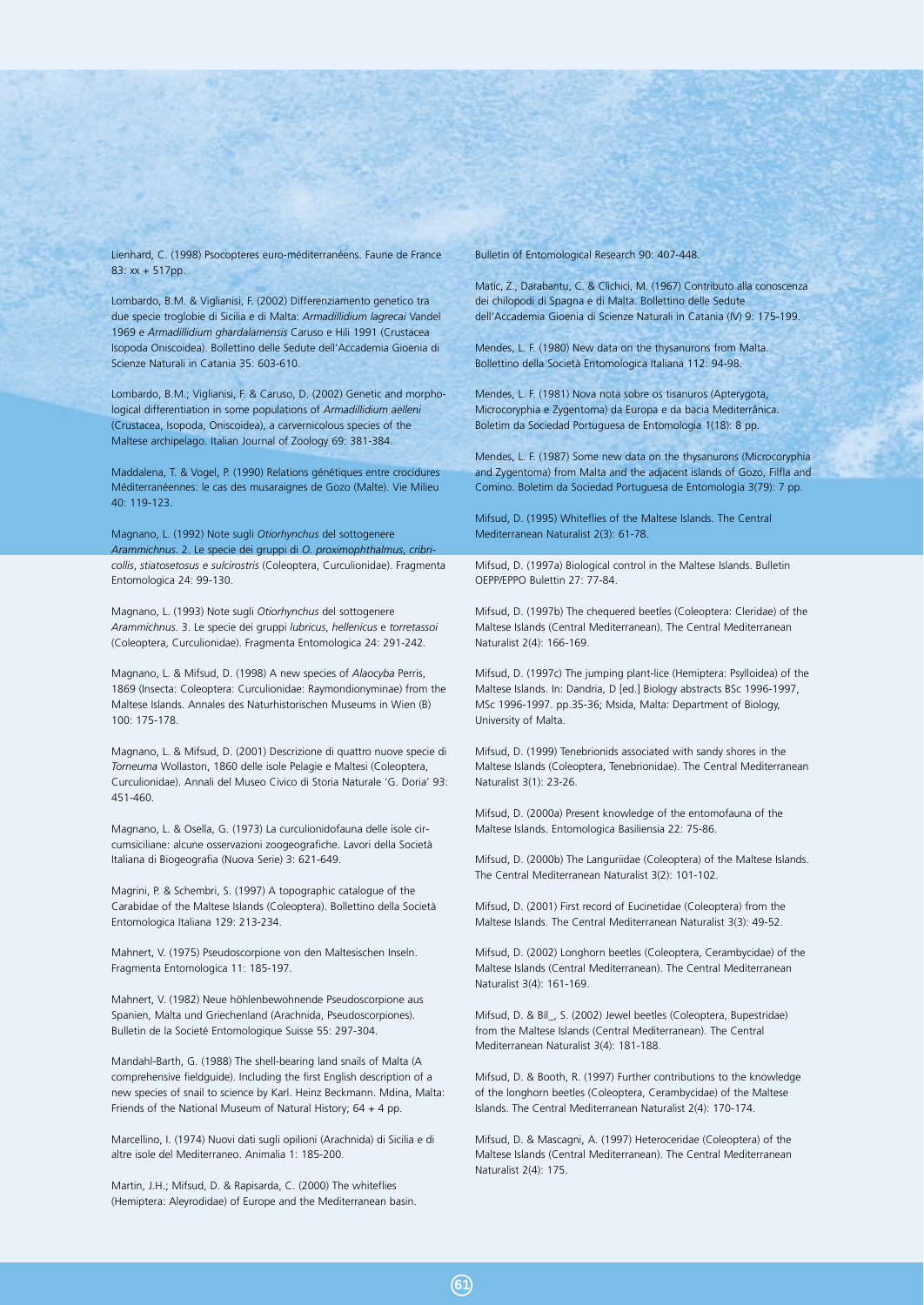Mifsud, D. & Palmieri, V. (1996) A new species of Aleurolobus Quaintance et Baker (Homoptera, Aleyrodidae) from southern Europe. Bollettino del Laboratorio di Entomologia Agraria – Portici 'Filippo Silvestri' 52: 89-95.

Mifsud, D. & Scupola, A. (1998) The Tenebrionidae (Coleoptera) of the Maltese Islands (Central Mediterranean). Annali del Museo Civico di Storia Naturale 'G. Doria' 92: 191-229.

Mifsud, D.; Viggiani, G.; Dandria, D & Lanfranco, E. (1995) Whitefly parasitoids from the Maltese Islands. The Central Mediterranean Naturalist 2(3): 101-107.

Mifsud, D. & Vigna Taglianti, A. (1999) Notes on three carabids collected from the Maltese Islands (Coleoptera, Carabidae). The Central Mediterranean Naturalist 3(1): 27-28.

Mifsud, D. & Watson, G.W. (2000) Introduced sap-feeding insect pests of crops in the Maltese Islands. The Central Mediterranean Naturalist 3(1): 29-34.

Moore, P. G. & Schembri, P. J. (1986) Notes concerning the semi-terrestrial and freshwater amphipods (Crustacea: Peracarida) of the Maltese Islands. Animalia 13: 65-75.

Munari, L & Ebejer, M.J. (2000) Three new species of *Tethina* Haliday, 1838 from Malta and Tunisia, with a revised key to the *alboguttata*group (Diptera, Tethinidae). Bollettino del Museo Civico di Storia Naturale di Venezia 51: 131-145.

Nardi, G & Mifsud, D. (2000) The aderids of the Maltese Islands (Central Mediterranean) (Coleoptera, Aderidae). Bollettino dell'Associazione Romana di Entomologia 55: 19-25.

Newstead, R. (1912) The papataci flies (*Phlebotomus*) of the Maltese Islands. Journal of the Royal Army Medical Corps 18: 613-625, 19: 28- 41, 162-174, Pls. 1-3.

Otero, J.C.; Johnson, C. & Mifsud, D. (2001) Cryptophagids from the Maltese Islands with description of a new species of *Micrambe* Thomson (Coleoptera: Cryptophagidae). Koleopterologische Rundschau 71: 163-170.

Pagés, J. (1978) Dicellurata Genavensia V. Espèces d'Europe et du bassin Méditerraneén N° 1.Revue Suisse de Zoologie 85: 31-46.

Pedley, H. M. (1990) Syndepositional tectonics affecting Cenozoic and Mesozoic deposition in the Malta and SE Sicily areas (Central Mediterranean) and their bearing on Mesozoic reservoir development in the N Malta offshore region. Marine and Petroleum Geology 7: 171- 180.

Pedley, H.M.; House, M.R. & Waugh, B. (1978) The geology of the Pelagian Block: the Maltese Islands. In: Nairn, A.E.M.; Kanes, W.H. & Stehli, F.G. [eds] The ocean basins and margins. Vol. 4B The western Mediterranean. pp. 417-433; London: Plenum Press.

Petersen, B. (1988) The Palaearctic Mutillidae of I. C. Fabricius and some related material (Insecta, Hymenoptera, Aculeata). Steenstrupia 14: 129- 224

Plant, A.R. (1995) *Chersodromia* (Diptera, Empidoidea, Hybotidae) from the Maltese Islands with descriptions of two new species. Studia Dipterologica 2: 51-56.

Plant, C.W. & Schembri, S. (1996) A review of the Neuropteroidea of the Mediterranean islands of Malta, Gozo and Comino (the Maltese Islands) (Neuroptera: Coniopterygidae, Hemerobiidae, Chrysopidae, Myrmeleontidae). Entomofauna 17: 25-36.

Platia, G. (1985) Descrizione di due nuove specie di elateridi Paleartici (Coleoptera) (V contributo alla conoscenza dei Coleoptera Elateridae). Bollettino della Società Entomologica Italiana 117: 93-96.

Pocock, R. I. (1903) Description of four new Arachnida of the orders Pedipalpi, Solifugae and Araneae. Annals and Magazine of Natural History (Series 7) 11: 220-226.

Poggi, R. (1980) Appunti su alcuni Pselaphidae e Scydmaenidae di Malta (Coleoptera). Bollettino della Società Entomologica Italiana 112: 167-170.

Poggi, R. (1999) Descrizione di *Amaurops mifsudi*, nuova specie dell'isola di Malta. Doraiana 7(309): 1-6.

Rieger, C. (1986) Wanzen aus Malta (Insecta, Heteroptera). Carolinea 44: 87-90.

Rocchi, S & Schembri, S. (1992) I coleotteri idroadefagi delle isole maltesi. Bollettino della Società Entomologica Italiana 124: 121-126.

Sabatinelli, G. & Schembri, S. (1990) Gli scarabeidi floricoli delle Isole Maltesi (Coleoptera Scarabaeoidea). Bollettino della Società Entomologica Italiana 122: 31-36.

Saliba, L. J. (1963) Insect pests of crop plants in the Maltese Islands. Valletta, Malta: Department of Information; 35 pp.

Sammut, P.M. (1982) Eine Revision über die Tagfalterfauna (Lepidoptera, Rhopalocera) der maltesischen Inselgruppe. Entomologische Nachrichten und Berichte 81: 71-78.

Sammut, P.[M.] (1983) Die Geomitriden der Maltesischen Inseln (Lepidoptera: Geomitridae). Neue entomologische Nachrichten 6: 61-64.

Sammut, P.M. (1984) A systematic and synonymic list of the Lepidoptera of the Maltese Islands. Neue entomologische Nachrichten 13: 124 pp.

Sammut, P.M. (1989). Il-Lepidoptera Maltija. In: Curtis, T. [ed.] L-Identità kulturali ta' Malta. pp.117-139; Valletta: Department of Information; 296pp.

Sammut, P.[M.] (2000) Il-Lepidoptera. [Sensila 'Kullana Kulturali' Nu 12]. Pieta, Malta: Pubblikazzjonijiet Indipendenza; x + 246pp.

Sammut, P.M. & Valletta, A. (1989) Lepidoptera. In: Schembri, P. J. & Sultana, J. [eds] Red data book for the Islands. pp. 97-104; Valletta, Malta: Department of Information; viii + 142pp. + plates I-VIII.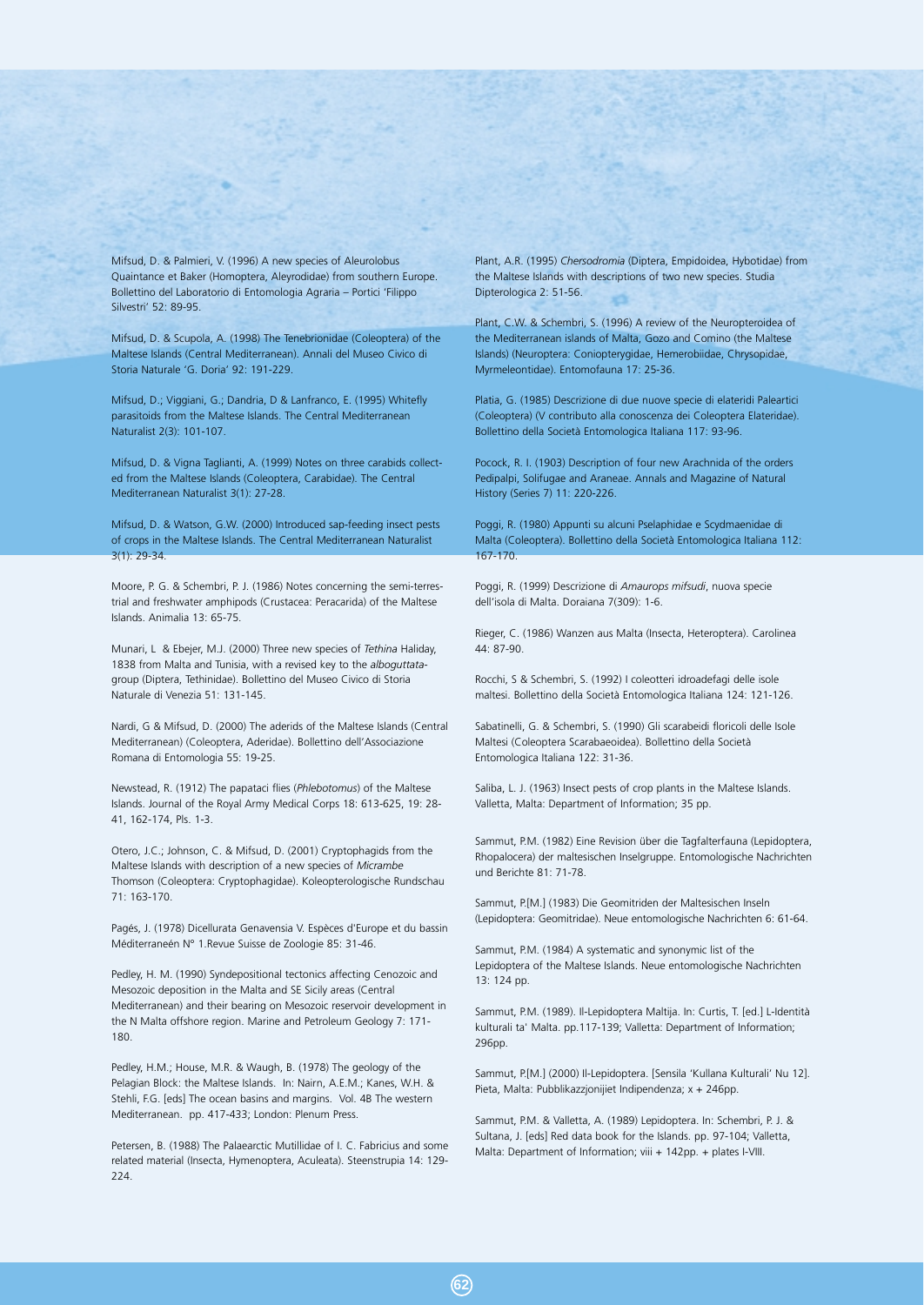Sant, M.J.; Fiorentino, J.; Mallia, A. & Schembri, P.J. (2001) National Database on Biodiversity – a tool contributing to a better understanding of the flora and fauna of the Maltese Islands. The Central Mediterranean Naturalist 3(3): 119-124.

Savona Ventura, C. (2002) Parasites and pests of medical significance in the Maltese environment – a historical review of culprit species. The Central Mediterranean Naturalist 3(4): 149-152.

Savona Ventura, C.; Sawyer, R.T. & Schembri, P.J. (2000) Medicinal and other leeches (Annelida, Hirudinea) in the Maltese Islands. The Central Mediterranean Naturalist 3(2): 65-68.

Schembri, J. L. & Schembri, S. P. (1979) Freshwater insects in Malta. Potamon (Malta) 1: 3-6, Pl. 1.

Schembri, P. J. (1984) First record of the class Symphyla from the Maltese Islands. Potamon (Malta) 13: 90.

Schembri, P. J. (1986) A note on non-marine leeches (Annelida: Hirudinea) from the Maltese Islands. The Central Mediterranean Naturalist 1(4): 81-83.

Schembri, P.J. (1989a) Conservation of the Maltese fauna. In: Baldacchino, A.E. [ed.] State of the Environment Report 1985: a comparative aid to the state of the environment today. Malta [Compilation of papers originally presented at forum 'The future of the Maltese environment'; Flori-ana, Malta, 5 June 1985; each paper paginated separately.]

Schembri, P.J. (1989b) Invertebrates other than insects and molluscs. In: Schembri, P.J. & Sultana, J. [eds] Red data book for the Maltese Islands. pp.71-78; Valletta, Malta: Department of Information; viii + 142pp. + plates I-VIII.

Schembri, P. J. (1991). Report of survey: natural resources [Malta Structure Plan Technical Report 5.4] Malta: Colin Buchanan and Partners/Generale Progetti Spa/Planning Services Division, Government of Malta; viii + 138 pp.

Schembri, P.J. (1993) The fauna of the Maltese Islands: a review and analysis. In: Ellul-Micallef, R. & Fiorini, S. [eds] Collegium Melitense Quartercentenary Celebrations (1592-1992); Collected papers contributed by members of the academic staff of the University of Malta. pp. 541-573; Msida, Malta: University of Malta; xxv + 621pp.

Schembri, P.J. (1995) Diversity and conservation of the non-marine molluscs of the Maltese Islands. In: Van Bruggen, A.C.; Wells, S.M. & Kemperman, Th.C.M. [eds] Biodiversity and conservation of the Mollusca. pp.217-222; Oegstgeest, Leiden: Backhuys Publishers.

Schembri, P.J., Baldacchino, A.E., Camilleri, A., Mallia, A., Rizzo, Y., Schembri, T., Stevens, D.T. & Tanti, C.M. (1999) State of the environment report for Malta 1998: Living resources, fisheries and agriculture. pp.109-283 In: State of the environment report for Malta 1998. Floriana, Malta: Environment Protection Department, Ministry for the Environment; 448pp.

Schembri, P.J., Baldacchino, A.E., Mallia, A., Schembri, T., Sant, M.J., Stevens, D.T. & Vella, S.J. (2002) State of the environment report for Malta 2002: Living resources, fisheries and agriculture. pp.162-346. In: State of the environment report for Malta 2002. Santa Venera, Malta: Ministry for Home Affairs and the Environment; iv + 581pp.

Schembri, P.J. & Lanfranco, E. (1996) Introduced species in the Maltese Islands. In: Baldacchino, A.E. & Pizzuto, A. [eds] Introduction of alien species of flora and fauna. [Proceedings of a seminar held at Qawra, Malta, 5 March 1996] pp.29-54. Floriana, Malta: Environment Protection Department; 77pp.

Schembri, P. J. & Schembri, S. (1990) A note concerning the scorpions (Arachnida: Scorpiones) of the Maltese Islands (Central Mediterranean). The Central Mediterranean Naturalist 2(1): 15-21.

Schembri, P.J. & Sultana, J. [eds] (1989) Red data book for the Maltese Islands. Valletta, Malta: Department of Information; viii + 142pp. + plates I-VIII.

Schembri, S. (1977) A review of the Lepidoptera (Papilionoidea) of the Maltese Islands. Lepidoptera Group of 1968 (Vejle, Denmark), supplement 1, 10 pp.

Schembri, S. (1980a) An addition to the list of Maltese Blattidae. Bulletin of the Amateur Entomologists' Society 39: 38-39.

Schembri, S. (1980b) Vespoidea from the Maltese Islands (Hymenoptera Aculeata). Bollettino della Società Entomologica Italiana 112: 90-93.

Schembri, S. (1981) First record of the order Trichoptera from the Maltese Islands. Bulletin of the Amateur Entomologists' Society 40: 25-26.

Schembri, S. (1982) Recent records of Hymenoptera Apoidea from the Maltese Islands. Bulletin of the Amateur Entomologists' Society 41: 36-41.

Schembri, S. (1983) The Mutillidae of the Maltese Islands: remarks and additions. Bollettino della Società Entomologica Italiana 115: 25-30.

Schembri, S. (1984a) Notes on the Orthoptera of the Maltese Islands: the genus *Myrmecophilus* (Orthoptera, Gryllidae). The Central Mediterranean Naturalist 1(3): 57-59.

Schembri, S. (1984b) The order Strepsiptera in Malta. Bulletin of the Amateur Entomologists' Society 43: 200-201.

Schembri, S. (1985a) Diptera Hippoboscidae of the Maltese Islands. Potamon (Malta) 14: 107-109.

Schembri, S. (1985b) The Vespoidea of the Maltese Islands: remarks and additions (Hymenoptera Aculeata). Bollettino della Società Entomologica Italiana 117: 115-116.

Schembri, S. (1989a) Maltese Coleoptera: the family Meloidae. Potamon (Malta) 17: 168-171.

Schembri, S. (1989b) Insects excluding Coleoptera and Lepidoptera. In: Schembri, P. J. & Sultana, J. [eds] Red data book for the Islands. pp. 90- 96; Valletta, Malta: Department of Information; viii + 142pp. + plates I-VIII.

Schembri, S. (1991a) Sphecid waps of the Maltese Islands (Hymenoptera Sphecidae). Bollettino della Società Entomologica Italiana 122: 175-184.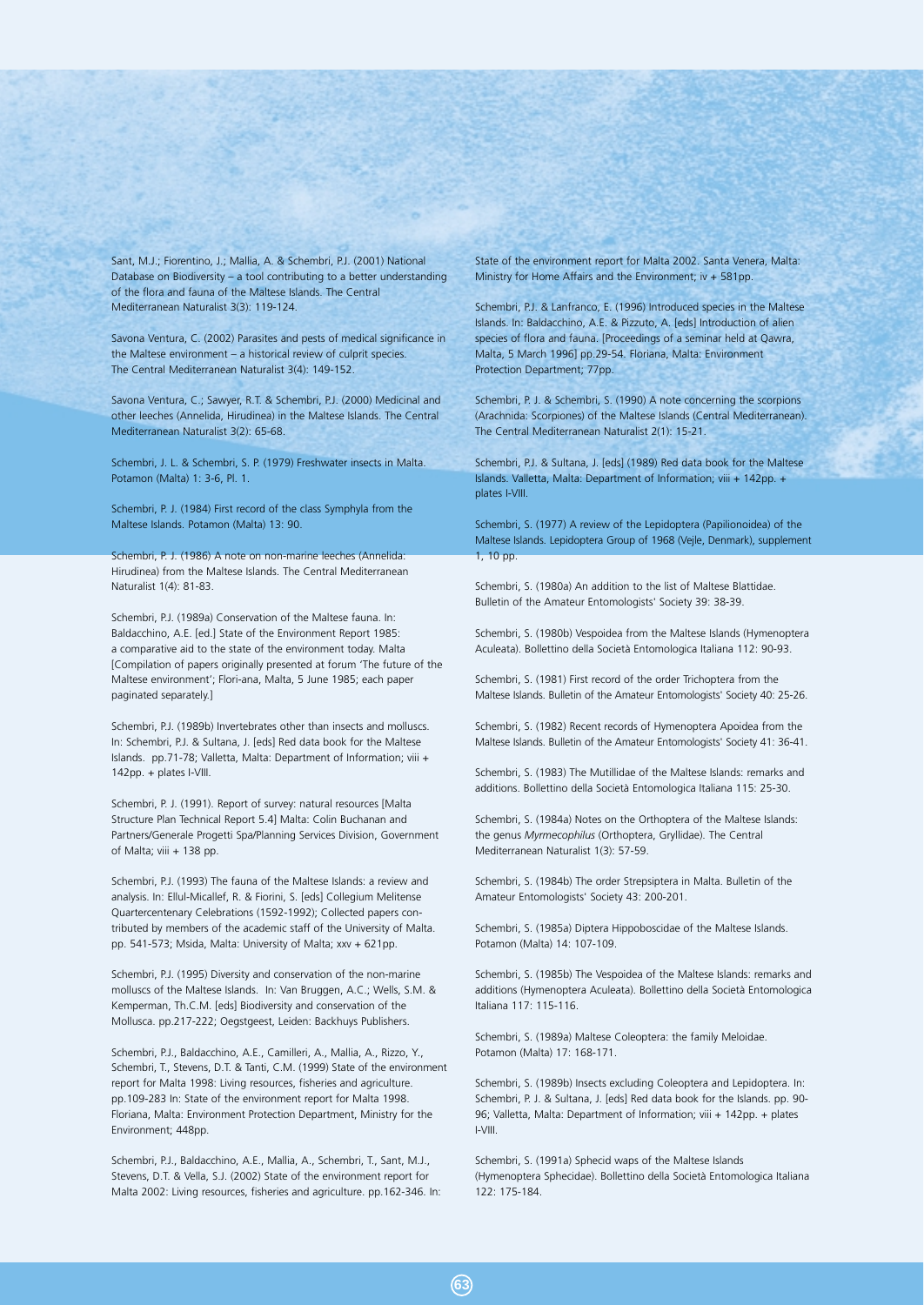Schembri, S. (1991b) The Anthicidae of the Maltese Islands (Coleoptera). Bollettino della Società Entomologica Italiana 123: 32-38.

Schembri, S. (1992) A preliminary list of the Ichneumonidae of the Maltese Islands (Hymenoptera). Bollettino della Società Entomologica Italiana 124: 49-54.

Schembri, S. (1993a) An annotated catalogue of the heteropteran bugs of the Maltese Islands. Memorie della Società Entomologica Italiana 71: 467-503.

Schembri, S. (1993b) The coccinellid fauna of the Maltese Islands (Central Mediterranean): an annotated list (Coleoptera Coccinellidae). Bollettino della Società Entomologica Italiana 125: 45-52.

Schembri, S. (1995) Insetti. pp. 193-273. In: Sultana, J. [ed.] Flora u fawna ta' Malta. Floriana, Malta: Dipartiment ghall-Harsien ta' l-Ambjent; 434pp.

Schembri, S. (1996) Insects. pp. 121-244. In: Sultana, J. & Falzon, V. [eds] Wildlife of the Maltese Islands [translation, with additions, of Flora u fawna ta' Malta (1995)]. Floriana, Malta: Environment Protection Department; 336pp.

Schembri, S. & Collingwood, C. A. (1981) A revision of the myrmecofauna of the Maltese Islands (Hymenoptera, Formicidae). Annali del Museo Civico di Storia Naturale di Genova 83: 417-442.

Schembri, S. & Collingwood, C.A. (1995) The myrmecofauna of the Maltese Islands. Remarks and additions. Bollettino della Società Entomologica Italiana 127: 153-158.

Schembri, S. & Ebejer M. J. (1983) A review of the Tettigoniidae of the Maltese Islands. Bollettino della Società Entomologica Italiana 115: 135- 138.

Schembri, S. & Ebejer, M. J. (1984) Recent additions to the Orthoptera of the Maltese Islands. Bollettino della Società Entomologica Italiana 115: 81-82.

Schembri, S.; Gatt, P. & Schembri, J. L. (1991) Recent records of flies from the Maltese Islands (Diptera). Memorie della Società Entomologica Italiana 70: 255-277.

Schembri, S. & Johnson, D. (1987) The order Trichoptera in the Maltese Islands. Bulletin of the Amateur Entomologists' Society 46: 50-51.

Schembri, S. & Sama, G. (1986) The Cerambycidae of the Maltese Islands (Coleoptera). Bollettino della Società Entomologica Italiana 118: 93-100.

Schembri, S. & Schembri, J. L. (1978) A preliminary report on the Dermaptera of the Maltese Islands. Annali del Museo Civico di Storia Naturale di Genova 82: 329-332.

Schembri, S. & Schembri, J. L. (1982) Recent records of Coleoptera Staphylinidae from the Maltese Islands. Società Veneziana di Scienze Naturali Lavori 7: 45-53.

Schuh, R. & Mifsud, D. (2000) The cylindrical bark beetles of Malta (Insecta: Coleoptera: Zopheridae, Colydiinae). Annales des Naturhistorischen Museums in Wien (B) 102: 259-267.

Sheppard, W.S.; Arias, M.C.; Grech, A. & Meixner, M.D. (1997) *Apis mellifera ruttneri*, a new honey bee subspecies from Malta. Apidologie 28: 287-293.

Soós, L. (1933) A systematic and zoogeographical contribution to the mollusc-fauna of the Maltese Islands and Lampedusa. Archiv für Naturgeschichte Zeitschrift für wissenschaftliche Zoologie Abteilung B Neue Folge 2: 305-353.

Spencer, K. A. (1972) Some Agromyzidae (Diptera) from the Maltese Islands. Entomologist's Monthly Magazine 108: 190-192.

Stach, J. (1967) Collembola fauna of Malta. Acta Zoologica Cracoviensia 12(15): 393-418.

Storch, G. (1970) Holozäne Kleinsäugerfunde aus der Ghar Dalam-Höhle, Malta (Mammalia: Insectivora, Chiroptera, Rodentia). Senckenbergiana biologica 51: 135-145.

Strelkov, P.P. (1972) *Myotis blythi* (Tomes, 1857): distribution, geographical variability and differences from *Myotis myotis* (Borkhausen, 1797). Acta Theriologica 17: 355-380. [In Russian with English summary].

Strumia, F. (1981) Imenotteri crisididi delle Isole Maltesi (Hymenoptera Chrysididae). Bollettino della Società Entomologica Italiana 113: 167-168.

Sultana, J. (2001) L-Ghasafar ta' Malta. [Sensila 'Kullana Kulturali' Nu 26]. Pieta, Malta: Pubblikazzjonijiet Indipendenza; xiv + 184pp.

Sultana, J & Gauci, C. (1977-1978) Ectoparasites (other than Hippoboscidae) collected from birds. Il-Merill (Malta) 19: 21.

Sultana, J. & Gauci, C. (1982) A new guide to the birds of Malta. Valletta, Malta: The Ornithological Society; 207 pp.

Svec, Z. (2000) *Tnodemus mifsudi* sp.n. (Coleoptera, Phalacridae) from Malta. The Central Mediterranean Naturalist 3(2): 61-64.

Tamanini, L. (1966) Eterotteri delle Isole Maltesi (Hemiptera, Heteroptera). Bollettino delle Sedute dell'Accademia Gioenia di Scienze Naturali in Catania (IV) 8: 679-697.

Thake, M.A. (1985) The biogeography of the Maltese Islands illustrated by the Clausiliidae. Journal of Biogeography 12: 269-287.

Thake, M.A. & Schembri, P.J. (1989) Mollusca. In: Schembri, P.J. & Sultana, J. [eds] Red data book for the Maltese Islands. pp.79-89; Valletta, Malta: Department of Information; viii + 142pp. + plates I-VIII.

Thaler, K. (1996) Neue Funde europäischer Krallenweberknechte (Arachnida, Opiliones: Phalangodidae, Travuniidae). Berichte naturwissenschaftlich-medizinischer Verein Innsbruck 83: 135-148.

Thibaud, J. M. & Christian, E. (1989) Collemboles interstitiels aériens des sables littoraux Méditerranéens. Annales de la Societé Entomologique de France 25: 71-81.

Toschi A. & Lanza B. (1959) Mammalia: generalità, Insectivora, Chiroptera. [Fauna d'Italia, 4] Bologna: Calderini; 485pp.

Valletta, A. (1949) A preliminary list of the Odonata of the Maltese Islands. Entomologist 82: 85-87.